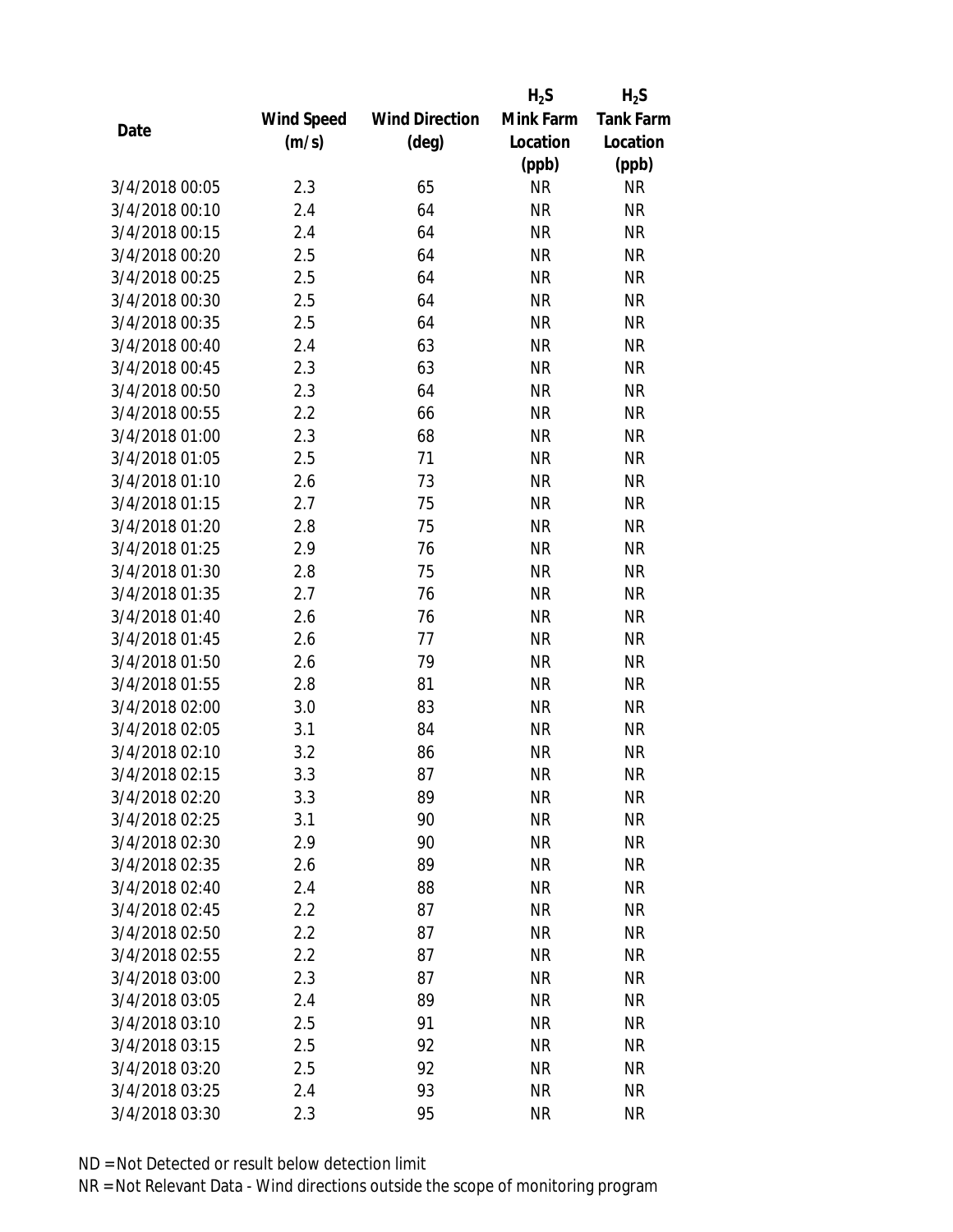|                |            |                       | $H_2S$    | $H_2S$           |
|----------------|------------|-----------------------|-----------|------------------|
|                | Wind Speed | <b>Wind Direction</b> | Mink Farm | <b>Tank Farm</b> |
| Date           | (m/s)      | $(\text{deg})$        | Location  | Location         |
|                |            |                       | (ppb)     | (ppb)            |
| 3/4/2018 03:35 | 2.3        | 96                    | <b>NR</b> | <b>NR</b>        |
| 3/4/2018 03:40 | 2.3        | 97                    | <b>NR</b> | <b>NR</b>        |
| 3/4/2018 03:45 | 2.3        | 98                    | <b>NR</b> | <b>NR</b>        |
| 3/4/2018 03:50 | 2.2        | 99                    | <b>NR</b> | <b>NR</b>        |
| 3/4/2018 03:55 | 2.3        | 99                    | <b>NR</b> | <b>NR</b>        |
| 3/4/2018 04:00 | 2.3        | 99                    | <b>NR</b> | <b>NR</b>        |
| 3/4/2018 04:05 | 2.4        | 99                    | <b>NR</b> | <b>NR</b>        |
| 3/4/2018 04:10 | 2.5        | 100                   | <b>NR</b> | <b>NR</b>        |
| 3/4/2018 04:15 | 2.6        | 101                   | <b>NR</b> | <b>NR</b>        |
| 3/4/2018 04:20 | 2.8        | 101                   | <b>NR</b> | <b>NR</b>        |
| 3/4/2018 04:25 | 2.9        | 102                   | <b>NR</b> | <b>NR</b>        |
| 3/4/2018 04:30 | 3.1        | 103                   | <b>NR</b> | <b>NR</b>        |
| 3/4/2018 04:35 | 3.2        | 103                   | <b>NR</b> | <b>NR</b>        |
| 3/4/2018 04:40 | 3.3        | 103                   | <b>NR</b> | <b>NR</b>        |
| 3/4/2018 04:45 | 3.4        | 103                   | <b>NR</b> | <b>NR</b>        |
| 3/4/2018 04:50 | 3.3        | 103                   | <b>NR</b> | <b>NR</b>        |
| 3/4/2018 04:55 | 3.4        | 103                   | <b>NR</b> | <b>NR</b>        |
| 3/4/2018 05:00 | 3.3        | 103                   | <b>NR</b> | <b>NR</b>        |
| 3/4/2018 05:05 | 3.3        | 102                   | <b>NR</b> | <b>NR</b>        |
| 3/4/2018 05:10 | 3.2        | 101                   | <b>NR</b> | <b>NR</b>        |
| 3/4/2018 05:15 | 3.1        | 100                   | <b>NR</b> | <b>NR</b>        |
| 3/4/2018 05:20 | 3.1        | 100                   | <b>NR</b> | <b>NR</b>        |
| 3/4/2018 05:25 | 3.2        | 101                   | <b>NR</b> | <b>NR</b>        |
| 3/4/2018 05:30 | 3.3        | 102                   | <b>NR</b> | <b>NR</b>        |
| 3/4/2018 05:35 | 3.3        | 103                   | <b>NR</b> | <b>NR</b>        |
| 3/4/2018 05:40 | 3.4        | 103                   | <b>NR</b> | <b>NR</b>        |
| 3/4/2018 05:45 | 3.5        | 104                   | <b>NR</b> | <b>NR</b>        |
| 3/4/2018 05:50 | 3.6        | 105                   | ΝR        | <b>NR</b>        |
| 3/4/2018 05:55 | 3.6        | 104                   | <b>NR</b> | <b>NR</b>        |
| 3/4/2018 06:00 | 3.8        | 105                   | <b>NR</b> | <b>NR</b>        |
| 3/4/2018 06:05 | 3.9        | 105                   | <b>NR</b> | NR               |
| 3/4/2018 06:10 | 3.9        | 105                   | <b>NR</b> | NR               |
| 3/4/2018 06:15 | 4.0        | 106                   | <b>NR</b> | NR               |
| 3/4/2018 06:20 | 4.0        | 107                   | <b>NR</b> | <b>NR</b>        |
| 3/4/2018 06:25 | 4.0        | 109                   | <b>NR</b> | <b>NR</b>        |
| 3/4/2018 06:30 | 4.0        | 110                   | <b>NR</b> | <b>NR</b>        |
| 3/4/2018 06:35 | 4.2        | 112                   | <b>NR</b> | NR               |
| 3/4/2018 06:40 | 4.4        | 113                   | <b>NR</b> | NR               |
| 3/4/2018 06:45 | 4.3        | 114                   | <b>NR</b> | NR               |
| 3/4/2018 06:50 | 4.4        | 115                   | <b>NR</b> | NR               |
| 3/4/2018 06:55 | 4.5        | 115                   | <b>NR</b> | NR               |
| 3/4/2018 07:00 | 4.4        | 114                   | <b>NR</b> | <b>NR</b>        |
|                |            |                       |           |                  |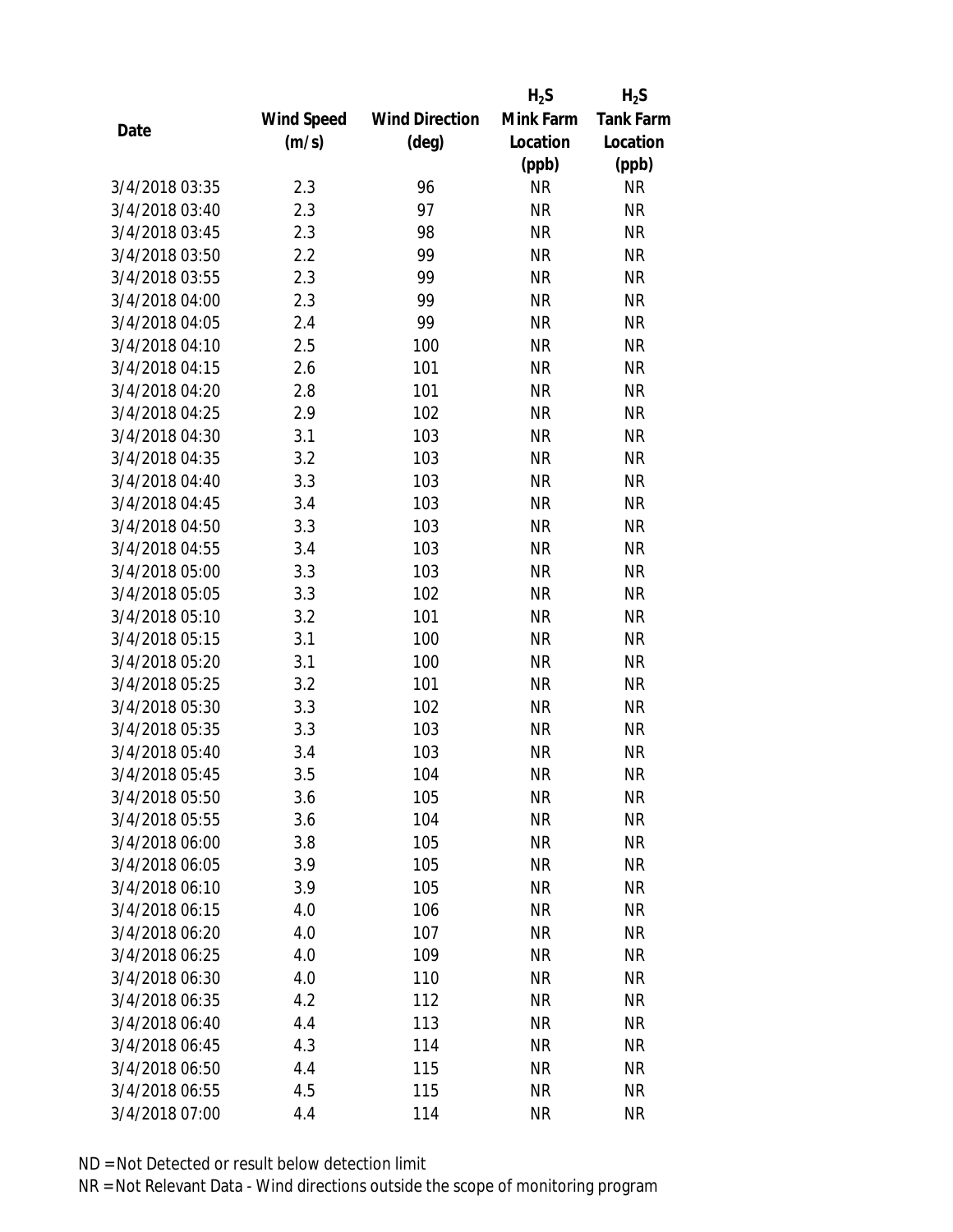|                |                   |                       | $H_2S$    | $H_2S$           |
|----------------|-------------------|-----------------------|-----------|------------------|
|                | <b>Wind Speed</b> | <b>Wind Direction</b> | Mink Farm | <b>Tank Farm</b> |
| Date           | (m/s)             | $(\text{deg})$        | Location  | Location         |
|                |                   |                       | (ppb)     | (ppb)            |
| 3/4/2018 07:05 | 4.4               | 114                   | <b>NR</b> | <b>NR</b>        |
| 3/4/2018 07:10 | 4.3               | 114                   | <b>NR</b> | <b>NR</b>        |
| 3/4/2018 07:15 | 4.3               | 114                   | <b>NR</b> | <b>NR</b>        |
| 3/4/2018 07:20 | 4.2               | 114                   | <b>NR</b> | <b>NR</b>        |
| 3/4/2018 07:25 | 4.1               | 114                   | <b>NR</b> | <b>NR</b>        |
| 3/4/2018 07:30 | 4.1               | 114                   | <b>NR</b> | <b>NR</b>        |
| 3/4/2018 07:35 | 4.0               | 113                   | <b>NR</b> | <b>NR</b>        |
| 3/4/2018 07:40 | 3.8               | 112                   | <b>NR</b> | <b>NR</b>        |
| 3/4/2018 07:45 | 3.6               | 111                   | <b>NR</b> | <b>NR</b>        |
| 3/4/2018 07:50 | 3.6               | 111                   | <b>NR</b> | <b>NR</b>        |
| 3/4/2018 07:55 | 3.6               | 110                   | <b>NR</b> | <b>NR</b>        |
| 3/4/2018 08:00 | 3.6               | 109                   | <b>NR</b> | <b>NR</b>        |
| 3/4/2018 08:05 | 3.7               | 109                   | <b>NR</b> | <b>NR</b>        |
| 3/4/2018 08:10 | 3.7               | 109                   | <b>NR</b> | <b>NR</b>        |
| 3/4/2018 08:15 | 3.9               | 109                   | <b>NR</b> | <b>NR</b>        |
| 3/4/2018 08:20 | 3.9               | 109                   | <b>NR</b> | <b>NR</b>        |
| 3/4/2018 08:25 | 4.0               | 109                   | <b>NR</b> | <b>NR</b>        |
| 3/4/2018 08:30 | 4.1               | 110                   | <b>NR</b> | <b>NR</b>        |
| 3/4/2018 08:35 | 4.2               | 111                   | <b>NR</b> | <b>NR</b>        |
| 3/4/2018 08:40 | 4.4               | 112                   | <b>NR</b> | <b>NR</b>        |
| 3/4/2018 08:45 | 4.7               | 114                   | <b>NR</b> | <b>NR</b>        |
| 3/4/2018 08:50 | 4.9               | 115                   | <b>NR</b> | <b>NR</b>        |
| 3/4/2018 08:55 | 5.2               | 116                   | <b>NR</b> | <b>NR</b>        |
| 3/4/2018 09:00 | 5.4               | 116                   | <b>NR</b> | <b>NR</b>        |
| 3/4/2018 09:05 | 5.4               | 116                   | <b>NR</b> | <b>NR</b>        |
| 3/4/2018 09:10 | 5.5               | 115                   | <b>NR</b> | <b>NR</b>        |
| 3/4/2018 09:15 | 5.6               | 113                   | <b>NR</b> | <b>NR</b>        |
| 3/4/2018 09:20 | 5.6               | 113                   | ΝR        | <b>NR</b>        |
| 3/4/2018 09:25 | 5.3               | 112                   | <b>NR</b> | <b>NR</b>        |
| 3/4/2018 09:30 | 5.1               | 113                   | <b>NR</b> | <b>NR</b>        |
| 3/4/2018 09:35 | 5.0               | 113                   | <b>NR</b> | <b>NR</b>        |
| 3/4/2018 09:40 | 4.9               | 112                   | <b>NR</b> | <b>NR</b>        |
| 3/4/2018 09:45 | 4.9               | 113                   | <b>NR</b> | <b>NR</b>        |
| 3/4/2018 09:50 | 5.0               | 112                   | <b>NR</b> | <b>NR</b>        |
| 3/4/2018 09:55 | 5.3               | 113                   | <b>NR</b> | <b>NR</b>        |
| 3/4/2018 10:00 | 5.2               | 113                   | <b>NR</b> | <b>NR</b>        |
| 3/4/2018 10:05 | 5.3               | 115                   | <b>NR</b> | <b>NR</b>        |
| 3/4/2018 10:10 | 5.2               | 117                   | NR        | <b>NR</b>        |
| 3/4/2018 10:15 | 5.2               | 120                   | <b>NR</b> | <b>NR</b>        |
| 3/4/2018 10:20 | 5.1               | 121                   | NR        | <b>NR</b>        |
| 3/4/2018 10:25 | 5.2               | 122                   | <b>NR</b> | <b>NR</b>        |
| 3/4/2018 10:30 | 5.6               | 121                   | <b>NR</b> | <b>NR</b>        |
|                |                   |                       |           |                  |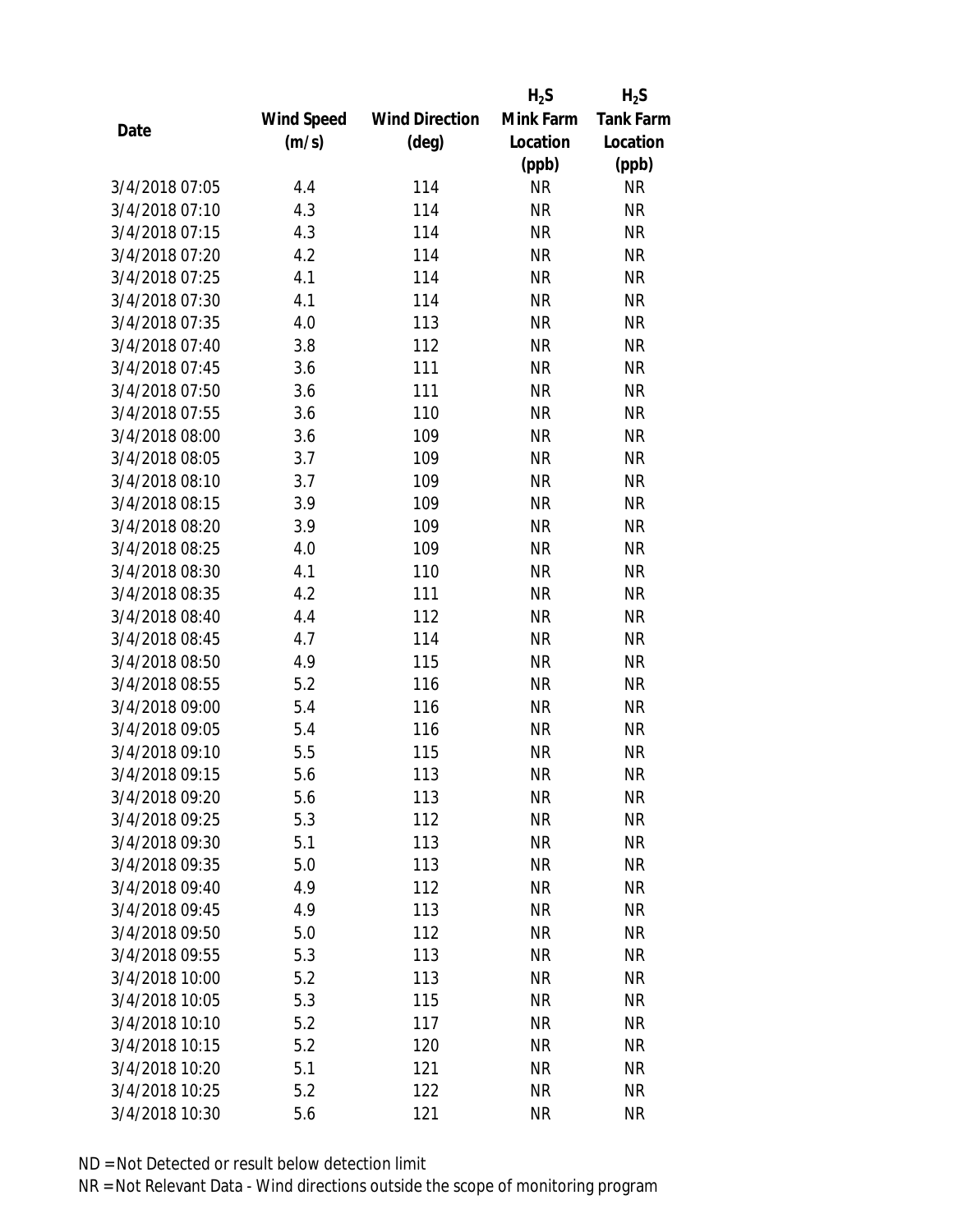|                |            |                       | $H_2S$    | $H_2S$           |
|----------------|------------|-----------------------|-----------|------------------|
|                | Wind Speed | <b>Wind Direction</b> | Mink Farm | <b>Tank Farm</b> |
| Date           | (m/s)      | $(\text{deg})$        | Location  | Location         |
|                |            |                       | (ppb)     | (ppb)            |
| 3/4/2018 10:35 | 5.6        | 119                   | <b>NR</b> | <b>NR</b>        |
| 3/4/2018 10:40 | 5.7        | 118                   | <b>NR</b> | <b>NR</b>        |
| 3/4/2018 10:45 | 5.5        | 119                   | <b>NR</b> | <b>NR</b>        |
| 3/4/2018 10:50 | 5.4        | 120                   | <b>NR</b> | <b>NR</b>        |
| 3/4/2018 10:55 | 5.3        | 123                   | <b>NR</b> | <b>NR</b>        |
| 3/4/2018 11:00 | 5.0        | 124                   | <b>NR</b> | <b>NR</b>        |
| 3/4/2018 11:05 | 5.0        | 126                   | <b>NR</b> | <b>NR</b>        |
| 3/4/2018 11:10 | 5.0        | 127                   | <b>NR</b> | <b>NR</b>        |
| 3/4/2018 11:15 | 5.1        | 124                   | <b>NR</b> | <b>NR</b>        |
| 3/4/2018 11:20 | 5.1        | 123                   | <b>NR</b> | <b>NR</b>        |
| 3/4/2018 11:25 | 5.1        | 119                   | <b>NR</b> | <b>NR</b>        |
| 3/4/2018 11:30 | 5.0        | 119                   | <b>NR</b> | <b>NR</b>        |
| 3/4/2018 11:35 | 5.1        | 120                   | <b>NR</b> | <b>NR</b>        |
| 3/4/2018 11:40 | 5.1        | 122                   | <b>NR</b> | <b>NR</b>        |
| 3/4/2018 11:45 | 5.3        | 122                   | <b>NR</b> | <b>NR</b>        |
| 3/4/2018 11:50 | 5.1        | 124                   | <b>NR</b> | <b>NR</b>        |
| 3/4/2018 11:55 | 5.1        | 129                   | <b>NR</b> | <b>NR</b>        |
| 3/4/2018 12:00 | 5.2        | 131                   | <b>NR</b> | <b>NR</b>        |
| 3/4/2018 12:05 | 5.0        | 132                   | <b>NR</b> | <b>NR</b>        |
| 3/4/2018 12:10 | 4.9        | 133                   | <b>NR</b> | <b>NR</b>        |
| 3/4/2018 12:15 | 4.6        | 139                   | <b>NR</b> | <b>NR</b>        |
| 3/4/2018 12:20 | 4.8        | 138                   | <b>NR</b> | <b>NR</b>        |
| 3/4/2018 12:25 | 4.6        | 139                   | <b>NR</b> | <b>NR</b>        |
| 3/4/2018 12:30 | 4.6        | 139                   | <b>NR</b> | <b>NR</b>        |
| 3/4/2018 12:35 | 4.5        | 137                   | <b>NR</b> | <b>NR</b>        |
| 3/4/2018 12:40 | 4.5        | 133                   | <b>NR</b> | <b>NR</b>        |
| 3/4/2018 12:45 | 4.6        | 128                   | <b>NR</b> | <b>NR</b>        |
| 3/4/2018 12:50 | 4.6        | 128                   | ΝR        | <b>NR</b>        |
| 3/4/2018 12:55 | 4.6        | 124                   | <b>NR</b> | <b>NR</b>        |
| 3/4/2018 13:00 | 4.6        | 125                   | ΝR        | <b>NR</b>        |
| 3/4/2018 13:05 | 4.7        | 125                   | <b>NR</b> | <b>NR</b>        |
| 3/4/2018 13:10 | 4.8        | 127                   | <b>NR</b> | <b>NR</b>        |
| 3/4/2018 13:15 | 4.8        | 125                   | <b>NR</b> | <b>NR</b>        |
| 3/4/2018 13:20 | 4.7        | 123                   | <b>NR</b> | <b>NR</b>        |
| 3/4/2018 13:25 | 4.6        | 126                   | <b>NR</b> | <b>NR</b>        |
| 3/4/2018 13:30 | 4.7        | 127                   | <b>NR</b> | <b>NR</b>        |
| 3/4/2018 13:35 | 4.6        | 127                   | ΝR        | <b>NR</b>        |
| 3/4/2018 13:40 | 4.5        | 129                   | ΝR        | <b>NR</b>        |
| 3/4/2018 13:45 | 4.7        | 131                   | <b>NR</b> | <b>NR</b>        |
| 3/4/2018 13:50 | 4.9        | 130                   | ΝR        | <b>NR</b>        |
| 3/4/2018 13:55 | 4.9        | 126                   | <b>NR</b> | <b>NR</b>        |
| 3/4/2018 14:00 | 4.7        | 124                   | <b>NR</b> | <b>NR</b>        |
|                |            |                       |           |                  |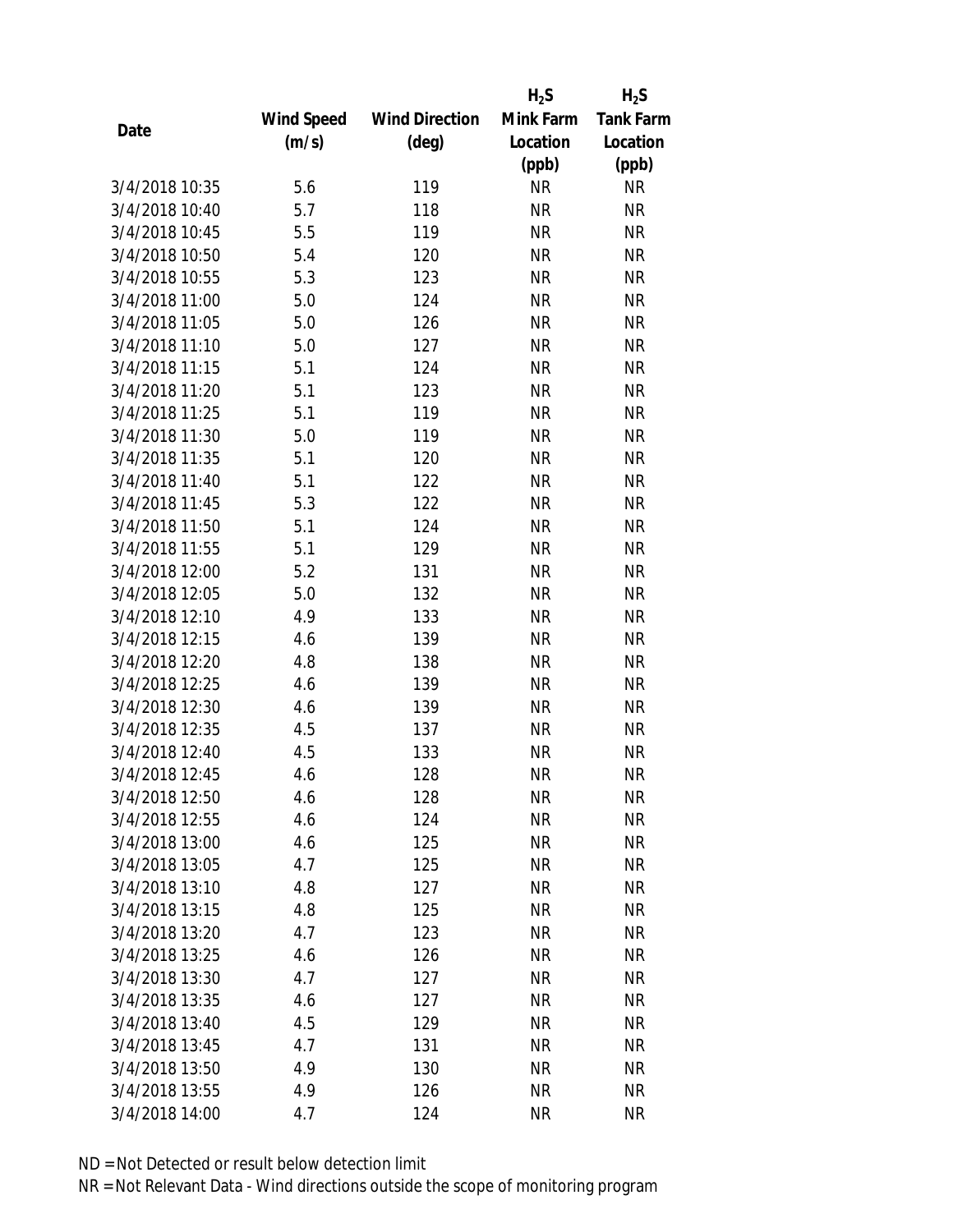|                |            |                       | $H_2S$    | $H_2S$           |
|----------------|------------|-----------------------|-----------|------------------|
|                | Wind Speed | <b>Wind Direction</b> | Mink Farm | <b>Tank Farm</b> |
| Date           | (m/s)      | $(\text{deg})$        | Location  | Location         |
|                |            |                       | (ppb)     | (ppb)            |
| 3/4/2018 14:05 | 4.7        | 120                   | <b>NR</b> | NR               |
| 3/4/2018 14:10 | 5.0        | 118                   | <b>NR</b> | <b>NR</b>        |
| 3/4/2018 14:15 | 5.0        | 119                   | <b>NR</b> | <b>NR</b>        |
| 3/4/2018 14:20 | 4.9        | 122                   | <b>NR</b> | <b>NR</b>        |
| 3/4/2018 14:25 | 5.1        | 125                   | <b>NR</b> | <b>NR</b>        |
| 3/4/2018 14:30 | 5.3        | 125                   | <b>NR</b> | <b>NR</b>        |
| 3/4/2018 14:35 | 5.4        | 128                   | <b>NR</b> | <b>NR</b>        |
| 3/4/2018 14:40 | 5.2        | 131                   | <b>NR</b> | <b>NR</b>        |
| 3/4/2018 14:45 | 5.1        | 131                   | <b>NR</b> | <b>NR</b>        |
| 3/4/2018 14:50 | 5.0        | 131                   | <b>NR</b> | <b>NR</b>        |
| 3/4/2018 14:55 | 5.1        | 131                   | <b>NR</b> | <b>NR</b>        |
| 3/4/2018 15:00 | 5.0        | 132                   | <b>NR</b> | <b>NR</b>        |
| 3/4/2018 15:05 | 5.2        | 130                   | <b>NR</b> | <b>NR</b>        |
| 3/4/2018 15:10 | 5.4        | 127                   | <b>NR</b> | <b>NR</b>        |
| 3/4/2018 15:15 | 5.2        | 125                   | <b>NR</b> | <b>NR</b>        |
| 3/4/2018 15:20 | 5.5        | 123                   | <b>NR</b> | <b>NR</b>        |
| 3/4/2018 15:25 | 5.6        | 120                   | <b>NR</b> | <b>NR</b>        |
| 3/4/2018 15:30 | 5.5        | 119                   | <b>NR</b> | <b>NR</b>        |
| 3/4/2018 15:35 | 5.2        | 117                   | <b>NR</b> | <b>NR</b>        |
| 3/4/2018 15:40 | 5.0        | 120                   | <b>NR</b> | <b>NR</b>        |
| 3/4/2018 15:45 | 5.1        | 122                   | <b>NR</b> | <b>NR</b>        |
| 3/4/2018 15:50 | 4.9        | 121                   | <b>NR</b> | <b>NR</b>        |
| 3/4/2018 15:55 | 4.7        | 120                   | <b>NR</b> | <b>NR</b>        |
| 3/4/2018 16:00 | 4.7        | 117                   | <b>NR</b> | <b>NR</b>        |
| 3/4/2018 16:05 | 4.6        | 119                   | <b>NR</b> | <b>NR</b>        |
| 3/4/2018 16:10 | 4.7        | 118                   | <b>NR</b> | <b>NR</b>        |
| 3/4/2018 16:15 | 4.8        | 114                   | <b>NR</b> | <b>NR</b>        |
| 3/4/2018 16:20 | 4.6        | 115                   | NR        | <b>NR</b>        |
| 3/4/2018 16:25 | 4.8        | 118                   | <b>NR</b> | <b>NR</b>        |
| 3/4/2018 16:30 | 4.8        | 118                   | <b>NR</b> | <b>NR</b>        |
| 3/4/2018 16:35 | 4.9        | 118                   | <b>NR</b> | <b>NR</b>        |
| 3/4/2018 16:40 | 5.0        | 118                   | <b>NR</b> | <b>NR</b>        |
| 3/4/2018 16:45 | 4.8        | 120                   | NR        | <b>NR</b>        |
| 3/4/2018 16:50 | 4.9        | 121                   | <b>NR</b> | <b>NR</b>        |
| 3/4/2018 16:55 | 4.8        | 118                   | <b>NR</b> | <b>NR</b>        |
| 3/4/2018 17:00 | 5.0        | 121                   | <b>NR</b> | <b>NR</b>        |
| 3/4/2018 17:05 | 5.0        | 123                   | NR        | <b>NR</b>        |
| 3/4/2018 17:10 | 5.0        | 123                   | NR        | <b>NR</b>        |
| 3/4/2018 17:15 | 5.1        | 122                   | <b>NR</b> | <b>NR</b>        |
| 3/4/2018 17:20 | 5.2        | 122                   | NR        | <b>NR</b>        |
| 3/4/2018 17:25 | 5.3        | 123                   | <b>NR</b> | <b>NR</b>        |
| 3/4/2018 17:30 | 5.4        | 121                   | ΝR        | <b>NR</b>        |
|                |            |                       |           |                  |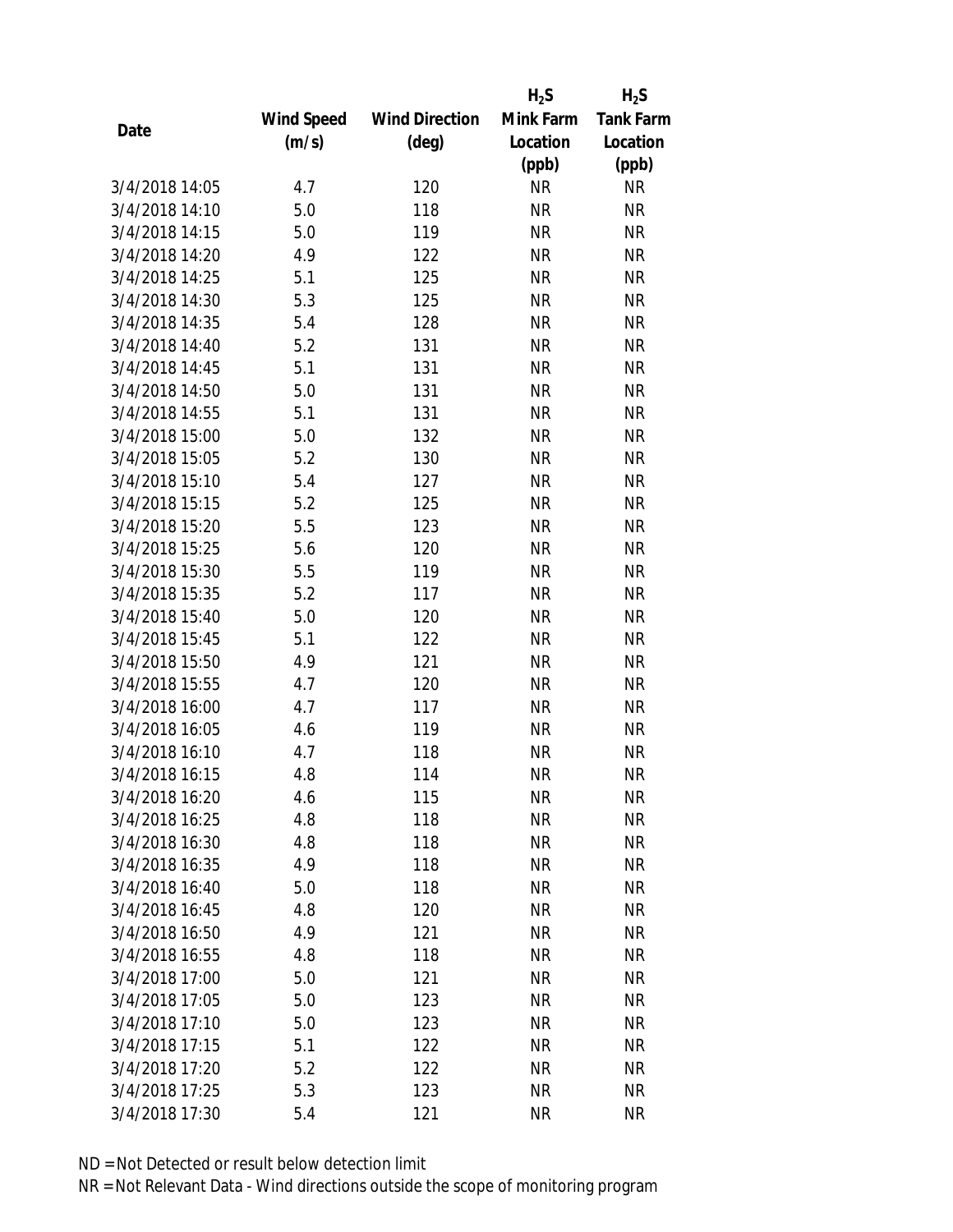|                |            |                       | $H_2S$    | $H_2S$           |
|----------------|------------|-----------------------|-----------|------------------|
|                | Wind Speed | <b>Wind Direction</b> | Mink Farm | <b>Tank Farm</b> |
| Date           | (m/s)      | $(\text{deg})$        | Location  | Location         |
|                |            |                       | (ppb)     | (ppb)            |
| 3/4/2018 17:35 | 5.6        | 119                   | <b>NR</b> | <b>NR</b>        |
| 3/4/2018 17:40 | 5.8        | 118                   | <b>NR</b> | <b>NR</b>        |
| 3/4/2018 17:45 | 5.9        | 118                   | <b>NR</b> | <b>NR</b>        |
| 3/4/2018 17:50 | 5.8        | 119                   | <b>NR</b> | <b>NR</b>        |
| 3/4/2018 17:55 | 5.8        | 118                   | <b>NR</b> | <b>NR</b>        |
| 3/4/2018 18:00 | 5.8        | 118                   | <b>NR</b> | <b>NR</b>        |
| 3/4/2018 18:05 | 5.7        | 117                   | <b>NR</b> | <b>NR</b>        |
| 3/4/2018 18:10 | 5.7        | 117                   | <b>NR</b> | <b>NR</b>        |
| 3/4/2018 18:15 | 5.5        | 116                   | <b>NR</b> | <b>NR</b>        |
| 3/4/2018 18:20 | 5.5        | 115                   | <b>NR</b> | <b>NR</b>        |
| 3/4/2018 18:25 | 5.3        | 114                   | <b>NR</b> | <b>NR</b>        |
| 3/4/2018 18:30 | 4.9        | 112                   | <b>NR</b> | <b>NR</b>        |
| 3/4/2018 18:35 | 4.9        | 111                   | <b>NR</b> | <b>NR</b>        |
| 3/4/2018 18:40 | 4.6        | 109                   | <b>NR</b> | <b>NR</b>        |
| 3/4/2018 18:45 | 4.4        | 107                   | <b>NR</b> | <b>NR</b>        |
| 3/4/2018 18:50 | 4.3        | 106                   | <b>NR</b> | <b>NR</b>        |
| 3/4/2018 18:55 | 4.1        | 105                   | <b>NR</b> | <b>NR</b>        |
| 3/4/2018 19:00 | 3.8        | 104                   | <b>NR</b> | <b>NR</b>        |
| 3/4/2018 19:05 | 3.6        | 105                   | <b>NR</b> | <b>NR</b>        |
| 3/4/2018 19:10 | 3.4        | 104                   | <b>NR</b> | <b>NR</b>        |
| 3/4/2018 19:15 | 3.3        | 103                   | <b>NR</b> | <b>NR</b>        |
| 3/4/2018 19:20 | 3.2        | 103                   | <b>NR</b> | <b>NR</b>        |
| 3/4/2018 19:25 | 3.3        | 103                   | <b>NR</b> | <b>NR</b>        |
| 3/4/2018 19:30 | 3.4        | 102                   | <b>NR</b> | <b>NR</b>        |
| 3/4/2018 19:35 | 3.4        | 101                   | <b>NR</b> | <b>NR</b>        |
| 3/4/2018 19:40 | 3.5        | 101                   | <b>NR</b> | <b>NR</b>        |
| 3/4/2018 19:45 | 3.6        | 101                   | <b>NR</b> | <b>NR</b>        |
| 3/4/2018 19:50 | 3.7        | 101                   | ΝR        | <b>NR</b>        |
| 3/4/2018 19:55 | 3.8        | 101                   | <b>NR</b> | <b>NR</b>        |
| 3/4/2018 20:00 | 3.9        | 102                   | ΝR        | <b>NR</b>        |
| 3/4/2018 20:05 | 4.0        | 103                   | <b>NR</b> | <b>NR</b>        |
| 3/4/2018 20:10 | 4.1        | 104                   | <b>NR</b> | <b>NR</b>        |
| 3/4/2018 20:15 | 4.3        | 104                   | <b>NR</b> | <b>NR</b>        |
| 3/4/2018 20:20 | 4.3        | 105                   | <b>NR</b> | <b>NR</b>        |
| 3/4/2018 20:25 | 4.3        | 105                   | <b>NR</b> | <b>NR</b>        |
| 3/4/2018 20:30 | 4.4        | 105                   | <b>NR</b> | <b>NR</b>        |
| 3/4/2018 20:35 | 4.5        | 107                   | ΝR        | <b>NR</b>        |
| 3/4/2018 20:40 | 4.4        | 106                   | ΝR        | <b>NR</b>        |
| 3/4/2018 20:45 | 4.5        | 107                   | <b>NR</b> | <b>NR</b>        |
| 3/4/2018 20:50 | 4.6        | 108                   | ΝR        | <b>NR</b>        |
| 3/4/2018 20:55 | 4.7        | 108                   | <b>NR</b> | <b>NR</b>        |
| 3/4/2018 21:00 | 4.7        | 108                   | <b>NR</b> | <b>NR</b>        |
|                |            |                       |           |                  |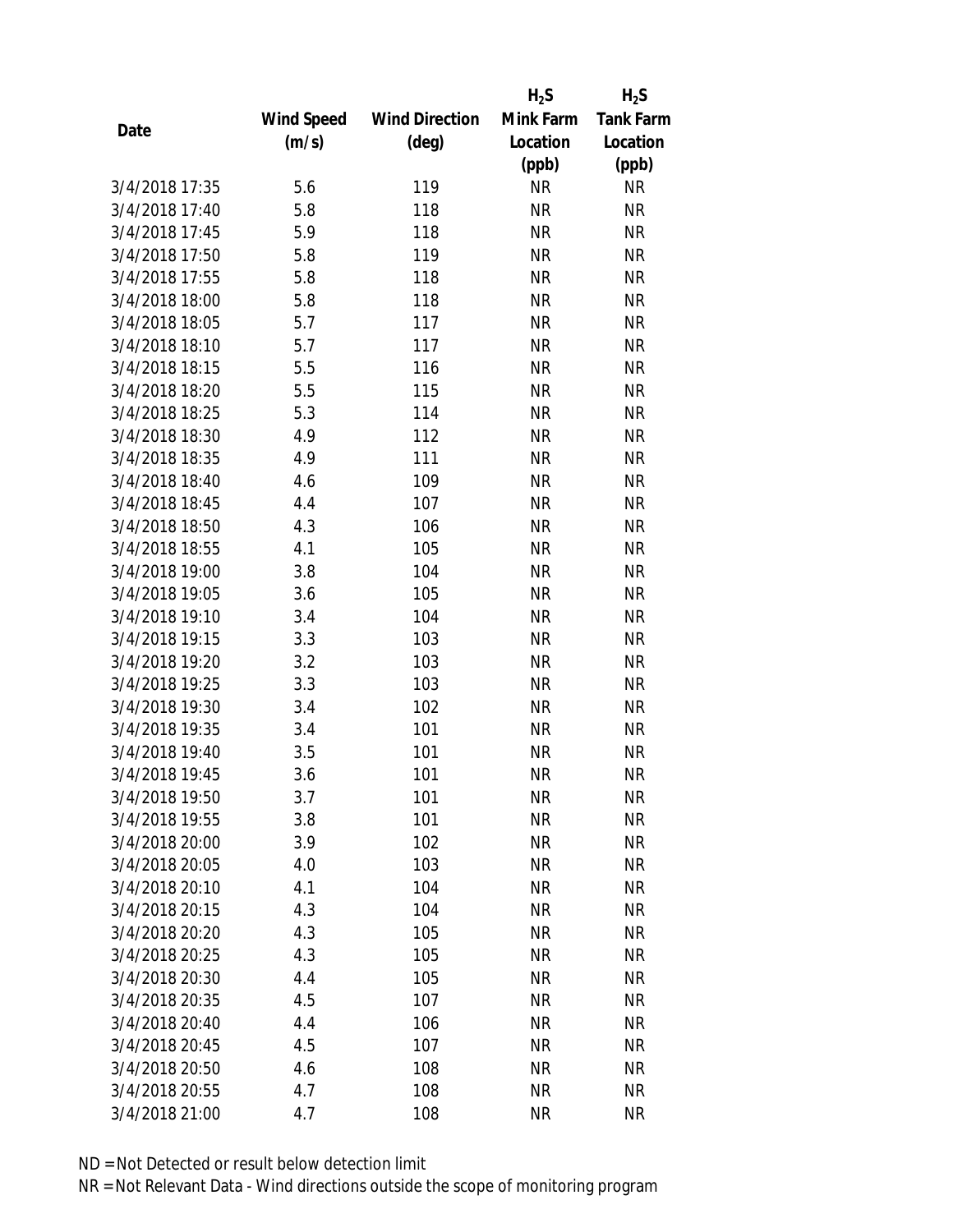|                |            |                       | $H_2S$    | $H_2S$           |
|----------------|------------|-----------------------|-----------|------------------|
|                | Wind Speed | <b>Wind Direction</b> | Mink Farm | <b>Tank Farm</b> |
| Date           | (m/s)      | $(\text{deg})$        | Location  | Location         |
|                |            |                       | (ppb)     | (ppb)            |
| 3/4/2018 21:05 | 4.7        | 107                   | <b>NR</b> | <b>NR</b>        |
| 3/4/2018 21:10 | 4.7        | 108                   | <b>NR</b> | <b>NR</b>        |
| 3/4/2018 21:15 | 4.8        | 107                   | <b>NR</b> | <b>NR</b>        |
| 3/4/2018 21:20 | 4.8        | 107                   | <b>NR</b> | <b>NR</b>        |
| 3/4/2018 21:25 | 4.9        | 108                   | <b>NR</b> | <b>NR</b>        |
| 3/4/2018 21:30 | 5.0        | 109                   | <b>NR</b> | <b>NR</b>        |
| 3/4/2018 21:35 | 5.1        | 109                   | <b>NR</b> | <b>NR</b>        |
| 3/4/2018 21:40 | 5.3        | 108                   | <b>NR</b> | <b>NR</b>        |
| 3/4/2018 21:45 | 5.4        | 108                   | <b>NR</b> | <b>NR</b>        |
| 3/4/2018 21:50 | 5.6        | 108                   | <b>NR</b> | <b>NR</b>        |
| 3/4/2018 21:55 | 5.6        | 108                   | <b>NR</b> | <b>NR</b>        |
| 3/4/2018 22:00 | 5.8        | 108                   | <b>NR</b> | <b>NR</b>        |
| 3/4/2018 22:05 | 6.2        | 108                   | <b>NR</b> | <b>NR</b>        |
| 3/4/2018 22:10 | 6.2        | 109                   | <b>NR</b> | <b>NR</b>        |
| 3/4/2018 22:15 | 6.4        | 109                   | <b>NR</b> | <b>NR</b>        |
| 3/4/2018 22:20 | 6.3        | 109                   | <b>NR</b> | <b>NR</b>        |
| 3/4/2018 22:25 | 6.5        | 108                   | <b>NR</b> | <b>NR</b>        |
| 3/4/2018 22:30 | 6.5        | 107                   | <b>NR</b> | <b>NR</b>        |
| 3/4/2018 22:35 | 6.3        | 106                   | <b>NR</b> | <b>NR</b>        |
| 3/4/2018 22:40 | 6.1        | 107                   | <b>NR</b> | <b>NR</b>        |
| 3/4/2018 22:45 | 6.1        | 107                   | <b>NR</b> | <b>NR</b>        |
| 3/4/2018 22:50 | 6.2        | 107                   | <b>NR</b> | <b>NR</b>        |
| 3/4/2018 22:55 | 6.2        | 107                   | <b>NR</b> | <b>NR</b>        |
| 3/4/2018 23:00 | 6.1        | 108                   | <b>NR</b> | <b>NR</b>        |
| 3/4/2018 23:05 | 6.3        | 108                   | <b>NR</b> | <b>NR</b>        |
| 3/4/2018 23:10 | 6.6        | 108                   | <b>NR</b> | <b>NR</b>        |
| 3/4/2018 23:15 | 6.5        | 107                   | <b>NR</b> | <b>NR</b>        |
| 3/4/2018 23:20 | 6.3        | 107                   | ΝR        | <b>NR</b>        |
| 3/4/2018 23:25 | 6.3        | 107                   | <b>NR</b> | <b>NR</b>        |
| 3/4/2018 23:30 | 6.2        | 107                   | ΝR        | <b>NR</b>        |
| 3/4/2018 23:35 | 6.0        | 106                   | <b>NR</b> | <b>NR</b>        |
| 3/4/2018 23:40 | 6.1        | 107                   | <b>NR</b> | <b>NR</b>        |
| 3/4/2018 23:45 | 6.1        | 107                   | <b>NR</b> | <b>NR</b>        |
| 3/4/2018 23:50 | 6.2        | 106                   | <b>NR</b> | <b>NR</b>        |
| 3/4/2018 23:55 | 6.1        | 106                   | <b>NR</b> | <b>NR</b>        |
| 3/4/2018 24:00 | 6.1        | 106                   | <b>NR</b> | <b>NR</b>        |
| 3/5/2018 00:05 | 6.1        | 107                   | ΝR        | <b>NR</b>        |
| 3/5/2018 00:10 | 5.9        | 106                   | ΝR        | <b>NR</b>        |
| 3/5/2018 00:15 | 5.6        | 107                   | <b>NR</b> | <b>NR</b>        |
| 3/5/2018 00:20 | 5.4        | 107                   | ΝR        | <b>NR</b>        |
| 3/5/2018 00:25 | 5.5        | 107                   | <b>NR</b> | <b>NR</b>        |
| 3/5/2018 00:30 | 5.8        | 107                   | <b>NR</b> | <b>NR</b>        |
|                |            |                       |           |                  |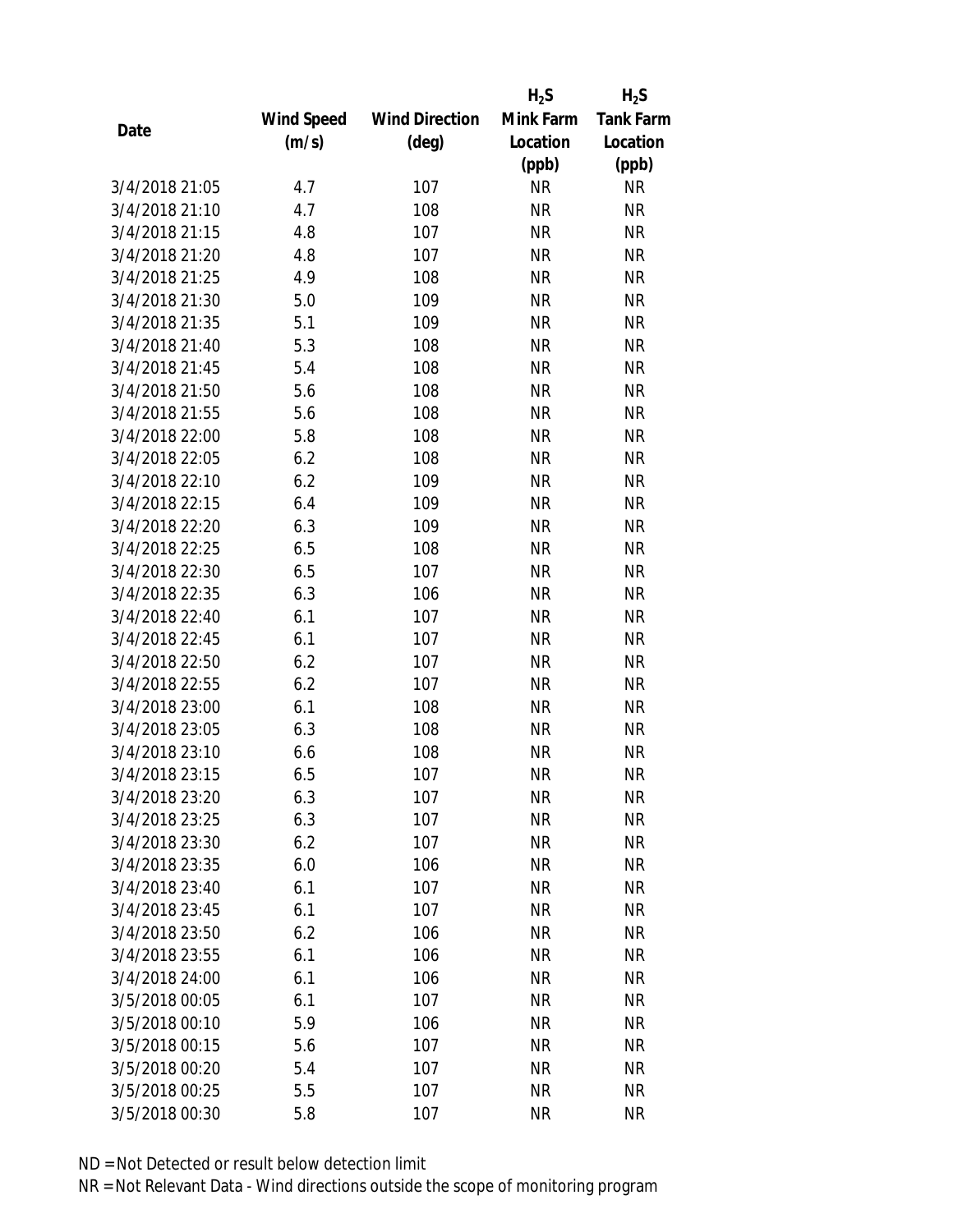|                |                   |                       | $H_2S$    | $H_2S$           |
|----------------|-------------------|-----------------------|-----------|------------------|
|                | <b>Wind Speed</b> | <b>Wind Direction</b> | Mink Farm | <b>Tank Farm</b> |
| Date           | (m/s)             | $(\text{deg})$        | Location  | Location         |
|                |                   |                       | (ppb)     | (ppb)            |
| 3/5/2018 00:35 | 5.9               | 106                   | <b>NR</b> | <b>NR</b>        |
| 3/5/2018 00:40 | 6.0               | 107                   | <b>NR</b> | <b>NR</b>        |
| 3/5/2018 00:45 | 6.2               | 106                   | <b>NR</b> | <b>NR</b>        |
| 3/5/2018 00:50 | 6.3               | 106                   | <b>NR</b> | <b>NR</b>        |
| 3/5/2018 00:55 | 6.2               | 106                   | <b>NR</b> | <b>NR</b>        |
| 3/5/2018 01:00 | 5.9               | 106                   | <b>NR</b> | <b>NR</b>        |
| 3/5/2018 01:05 | 5.5               | 107                   | <b>NR</b> | <b>NR</b>        |
| 3/5/2018 01:10 | 5.4               | 107                   | <b>NR</b> | <b>NR</b>        |
| 3/5/2018 01:15 | 5.2               | 108                   | <b>NR</b> | <b>NR</b>        |
| 3/5/2018 01:20 | 5.3               | 108                   | <b>NR</b> | <b>NR</b>        |
| 3/5/2018 01:25 | 5.3               | 108                   | <b>NR</b> | <b>NR</b>        |
| 3/5/2018 01:30 | 5.3               | 108                   | <b>NR</b> | <b>NR</b>        |
| 3/5/2018 01:35 | 5.4               | 108                   | <b>NR</b> | <b>NR</b>        |
| 3/5/2018 01:40 | 5.4               | 109                   | <b>NR</b> | <b>NR</b>        |
| 3/5/2018 01:45 | 5.5               | 109                   | <b>NR</b> | <b>NR</b>        |
| 3/5/2018 01:50 | 5.5               | 110                   | <b>NR</b> | <b>NR</b>        |
| 3/5/2018 01:55 | 5.6               | 110                   | <b>NR</b> | <b>NR</b>        |
| 3/5/2018 02:00 | 5.5               | 110                   | <b>NR</b> | <b>NR</b>        |
| 3/5/2018 02:05 | 5.4               | 109                   | <b>NR</b> | <b>NR</b>        |
| 3/5/2018 02:10 | 5.4               | 107                   | <b>NR</b> | <b>NR</b>        |
| 3/5/2018 02:15 | 5.1               | 107                   | <b>NR</b> | <b>NR</b>        |
| 3/5/2018 02:20 | 4.9               | 104                   | <b>NR</b> | <b>NR</b>        |
| 3/5/2018 02:25 | 4.7               | 103                   | <b>NR</b> | <b>NR</b>        |
| 3/5/2018 02:30 | 4.6               | 103                   | <b>NR</b> | <b>NR</b>        |
| 3/5/2018 02:35 | 4.6               | 103                   | <b>NR</b> | <b>NR</b>        |
| 3/5/2018 02:40 | 4.6               | 104                   | <b>NR</b> | <b>NR</b>        |
| 3/5/2018 02:45 | 4.7               | 103                   | <b>NR</b> | <b>NR</b>        |
| 3/5/2018 02:50 | 4.9               | 104                   | ΝR        | <b>NR</b>        |
| 3/5/2018 02:55 | 5.0               | 104                   | <b>NR</b> | <b>NR</b>        |
| 3/5/2018 03:00 | 5.2               | 104                   | <b>NR</b> | <b>NR</b>        |
| 3/5/2018 03:05 | 5.2               | 103                   | <b>NR</b> | <b>NR</b>        |
| 3/5/2018 03:10 | 5.2               | 102                   | <b>NR</b> | <b>NR</b>        |
| 3/5/2018 03:15 | 5.2               | 101                   | <b>NR</b> | <b>NR</b>        |
| 3/5/2018 03:20 | 5.0               | 100                   | <b>NR</b> | <b>NR</b>        |
| 3/5/2018 03:25 | 4.8               | 99                    | <b>NR</b> | <b>NR</b>        |
| 3/5/2018 03:30 | 4.8               | 98                    | <b>NR</b> | <b>NR</b>        |
| 3/5/2018 03:35 | 4.8               | 98                    | <b>NR</b> | <b>NR</b>        |
| 3/5/2018 03:40 | 4.7               | 98                    | ΝR        | <b>NR</b>        |
| 3/5/2018 03:45 | 4.8               | 99                    | <b>NR</b> | <b>NR</b>        |
| 3/5/2018 03:50 | 4.8               | 99                    | ΝR        | <b>NR</b>        |
| 3/5/2018 03:55 | 5.0               | 100                   | <b>NR</b> | <b>NR</b>        |
| 3/5/2018 04:00 | 5.0               | 100                   | <b>NR</b> | <b>NR</b>        |
|                |                   |                       |           |                  |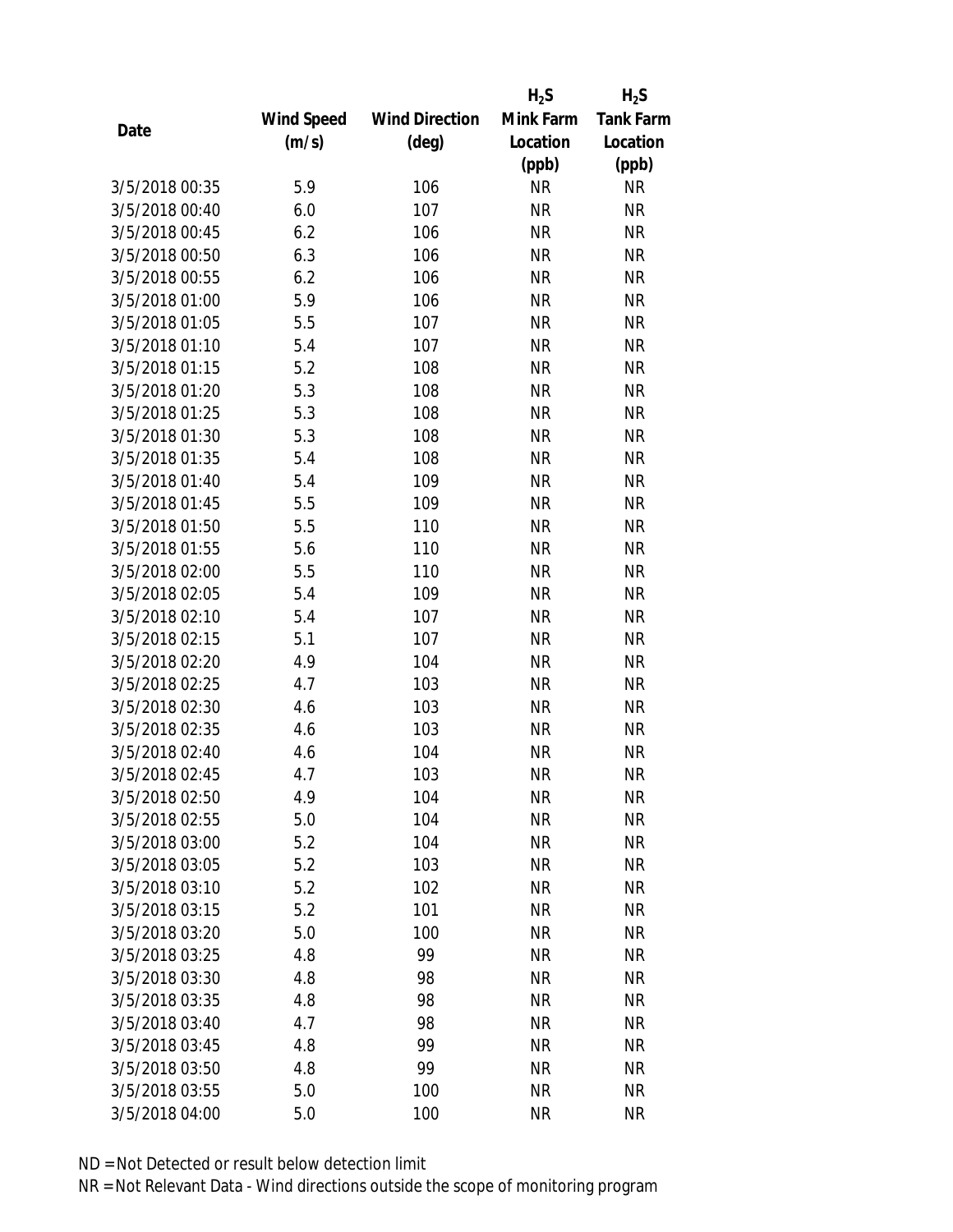|                |            |                       | $H_2S$    | $H_2S$           |
|----------------|------------|-----------------------|-----------|------------------|
|                | Wind Speed | <b>Wind Direction</b> | Mink Farm | <b>Tank Farm</b> |
| Date           | (m/s)      | (deg)                 | Location  | Location         |
|                |            |                       | (ppb)     | (ppb)            |
| 3/5/2018 04:05 | 5.0        | 100                   | <b>NR</b> | <b>NR</b>        |
| 3/5/2018 04:10 | 5.1        | 99                    | <b>NR</b> | <b>NR</b>        |
| 3/5/2018 04:15 | 5.1        | 99                    | <b>NR</b> | <b>NR</b>        |
| 3/5/2018 04:20 | 5.1        | 99                    | <b>NR</b> | <b>NR</b>        |
| 3/5/2018 04:25 | 5.0        | 98                    | <b>NR</b> | <b>NR</b>        |
| 3/5/2018 04:30 | 5.0        | 98                    | <b>NR</b> | <b>NR</b>        |
| 3/5/2018 04:35 | 4.8        | 99                    | <b>NR</b> | <b>NR</b>        |
| 3/5/2018 04:40 | 4.8        | 99                    | <b>NR</b> | <b>NR</b>        |
| 3/5/2018 04:45 | 4.7        | 100                   | <b>NR</b> | <b>NR</b>        |
| 3/5/2018 04:50 | 4.8        | 100                   | <b>NR</b> | <b>NR</b>        |
| 3/5/2018 04:55 | 4.7        | 100                   | <b>NR</b> | <b>NR</b>        |
| 3/5/2018 05:00 | 4.8        | 101                   | <b>NR</b> | <b>NR</b>        |
| 3/5/2018 05:05 | 5.0        | 100                   | <b>NR</b> | <b>NR</b>        |
| 3/5/2018 05:10 | 5.1        | 100                   | <b>NR</b> | <b>NR</b>        |
| 3/5/2018 05:15 | 5.2        | 101                   | <b>NR</b> | <b>NR</b>        |
| 3/5/2018 05:20 | 5.3        | 102                   | <b>NR</b> | <b>NR</b>        |
| 3/5/2018 05:25 | 5.4        | 103                   | <b>NR</b> | <b>NR</b>        |
| 3/5/2018 05:30 | 5.5        | 103                   | <b>NR</b> | <b>NR</b>        |
| 3/5/2018 05:35 | 5.5        | 104                   | <b>NR</b> | <b>NR</b>        |
| 3/5/2018 05:40 | 5.6        | 105                   | <b>NR</b> | <b>NR</b>        |
| 3/5/2018 05:45 | 5.6        | 106                   | <b>NR</b> | <b>NR</b>        |
| 3/5/2018 05:50 | 5.6        | 106                   | <b>NR</b> | <b>NR</b>        |
| 3/5/2018 05:55 | 5.5        | 106                   | <b>NR</b> | <b>NR</b>        |
| 3/5/2018 06:00 | 5.6        | 107                   | <b>NR</b> | <b>NR</b>        |
| 3/5/2018 06:05 | 5.7        | 108                   | <b>NR</b> | <b>NR</b>        |
| 3/5/2018 06:10 | 5.6        | 108                   | <b>NR</b> | <b>NR</b>        |
| 3/5/2018 06:15 | 5.4        | 107                   | <b>NR</b> | <b>NR</b>        |
| 3/5/2018 06:20 | 5.2        | 108                   | NR        | <b>NR</b>        |
| 3/5/2018 06:25 | 5.2        | 107                   | <b>NR</b> | <b>NR</b>        |
| 3/5/2018 06:30 | 5.1        | 107                   | <b>NR</b> | <b>NR</b>        |
| 3/5/2018 06:35 | 5.0        | 106                   | <b>NR</b> | <b>NR</b>        |
| 3/5/2018 06:40 | 5.0        | 105                   | <b>NR</b> | <b>NR</b>        |
| 3/5/2018 06:45 | 5.0        | 104                   | <b>NR</b> | <b>NR</b>        |
| 3/5/2018 06:50 | 5.0        | 102                   | <b>NR</b> | <b>NR</b>        |
| 3/5/2018 06:55 | 4.9        | 101                   | <b>NR</b> | <b>NR</b>        |
| 3/5/2018 07:00 | 4.8        | 100                   | <b>NR</b> | <b>NR</b>        |
| 3/5/2018 07:05 | 4.8        | 98                    | <b>NR</b> | <b>NR</b>        |
| 3/5/2018 07:10 | 4.7        | 97                    | NR        | <b>NR</b>        |
| 3/5/2018 07:15 | 4.6        | 98                    | <b>NR</b> | <b>NR</b>        |
| 3/5/2018 07:20 | 4.7        | 100                   | NR        | <b>NR</b>        |
| 3/5/2018 07:25 | 4.8        | 99                    | <b>NR</b> | <b>NR</b>        |
| 3/5/2018 07:30 | 4.8        | 99                    | <b>NR</b> | <b>NR</b>        |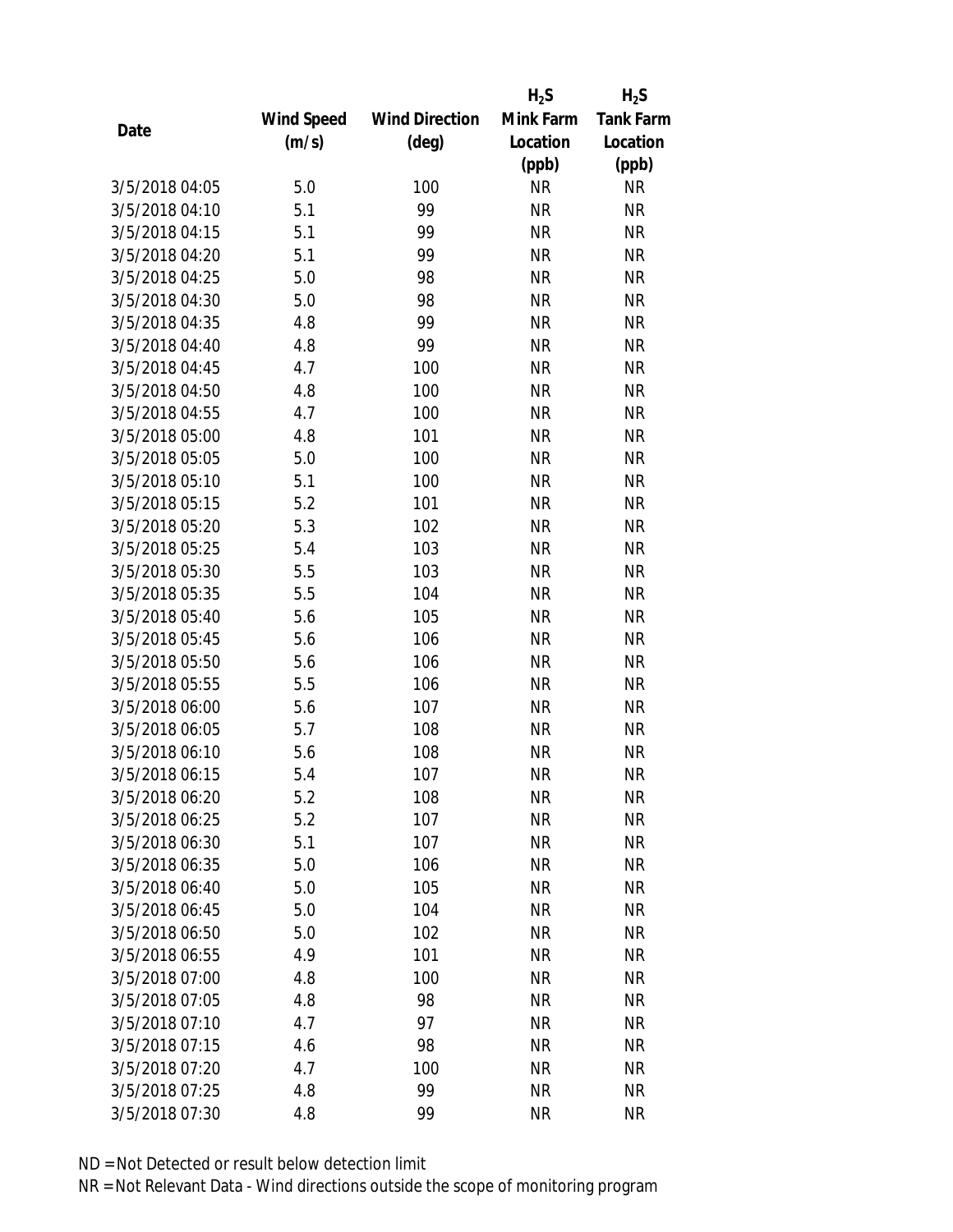|                |                   |                       | $H_2S$    | $H_2S$           |
|----------------|-------------------|-----------------------|-----------|------------------|
|                | <b>Wind Speed</b> | <b>Wind Direction</b> | Mink Farm | <b>Tank Farm</b> |
| Date           | (m/s)             | $(\text{deg})$        | Location  | Location         |
|                |                   |                       | (ppb)     | (ppb)            |
| 3/5/2018 07:35 | 4.8               | 100                   | <b>NR</b> | <b>NR</b>        |
| 3/5/2018 07:40 | 4.8               | 100                   | <b>NR</b> | <b>NR</b>        |
| 3/5/2018 07:45 | 4.8               | 99                    | <b>NR</b> | <b>NR</b>        |
| 3/5/2018 07:50 | 4.8               | 99                    | <b>NR</b> | <b>NR</b>        |
| 3/5/2018 07:55 | 4.9               | 100                   | <b>NR</b> | <b>NR</b>        |
| 3/5/2018 08:00 | 5.0               | 100                   | <b>NR</b> | <b>NR</b>        |
| 3/5/2018 08:05 | 4.9               | 100                   | <b>NR</b> | <b>NR</b>        |
| 3/5/2018 08:10 | 5.0               | 101                   | <b>NR</b> | <b>NR</b>        |
| 3/5/2018 08:15 | 5.1               | 101                   | <b>NR</b> | <b>NR</b>        |
| 3/5/2018 08:20 | 5.3               | 100                   | <b>NR</b> | <b>NR</b>        |
| 3/5/2018 08:25 | 5.3               | 100                   | <b>NR</b> | <b>NR</b>        |
| 3/5/2018 08:30 | 5.2               | 99                    | <b>NR</b> | <b>NR</b>        |
| 3/5/2018 08:35 | 5.4               | 99                    | <b>NR</b> | <b>NR</b>        |
| 3/5/2018 08:40 | 5.4               | 99                    | <b>NR</b> | <b>NR</b>        |
| 3/5/2018 08:45 | 5.3               | 99                    | <b>NR</b> | <b>NR</b>        |
| 3/5/2018 08:50 | 5.2               | 99                    | <b>NR</b> | <b>NR</b>        |
| 3/5/2018 08:55 | 5.1               | 100                   | <b>NR</b> | <b>NR</b>        |
| 3/5/2018 09:00 | 5.1               | 101                   | <b>NR</b> | <b>NR</b>        |
| 3/5/2018 09:05 | 4.9               | 102                   | <b>NR</b> | <b>NR</b>        |
| 3/5/2018 09:10 | 5.0               | 102                   | <b>NR</b> | <b>NR</b>        |
| 3/5/2018 09:15 | 5.0               | 103                   | <b>NR</b> | <b>NR</b>        |
| 3/5/2018 09:20 | 4.9               | 103                   | <b>NR</b> | <b>NR</b>        |
| 3/5/2018 09:25 | 5.0               | 104                   | <b>NR</b> | <b>NR</b>        |
| 3/5/2018 09:30 | 5.0               | 103                   | <b>NR</b> | <b>NR</b>        |
| 3/5/2018 09:35 | 5.0               | 103                   | <b>NR</b> | <b>NR</b>        |
| 3/5/2018 09:40 | 5.2               | 105                   | <b>NR</b> | <b>NR</b>        |
| 3/5/2018 09:45 | 5.4               | 105                   | <b>NR</b> | <b>NR</b>        |
| 3/5/2018 09:50 | 5.5               | 105                   | NR        | <b>NR</b>        |
| 3/5/2018 09:55 | 5.8               | 105                   | <b>NR</b> | <b>NR</b>        |
| 3/5/2018 10:00 | 5.9               | 105                   | ΝR        | <b>NR</b>        |
| 3/5/2018 10:05 | 6.0               | 106                   | <b>NR</b> | <b>NR</b>        |
| 3/5/2018 10:10 | 6.1               | 105                   | <b>NR</b> | <b>NR</b>        |
| 3/5/2018 10:15 | 6.4               | 105                   | NR        | <b>NR</b>        |
| 3/5/2018 10:20 | 6.5               | 105                   | <b>NR</b> | <b>NR</b>        |
| 3/5/2018 10:25 | 6.4               | 104                   | ΝR        | <b>NR</b>        |
| 3/5/2018 10:30 | 6.5               | 104                   | <b>NR</b> | <b>NR</b>        |
| 3/5/2018 10:35 | 6.6               | 104                   | ΝR        | <b>NR</b>        |
| 3/5/2018 10:40 | 6.6               | 104                   | ΝR        | <b>NR</b>        |
| 3/5/2018 10:45 | 6.5               | 103                   | <b>NR</b> | <b>NR</b>        |
| 3/5/2018 10:50 | 6.5               | 104                   | ΝR        | <b>NR</b>        |
| 3/5/2018 10:55 | 6.5               | 105                   | <b>NR</b> | <b>NR</b>        |
| 3/5/2018 11:00 | 6.6               | 106                   | <b>NR</b> | <b>NR</b>        |
|                |                   |                       |           |                  |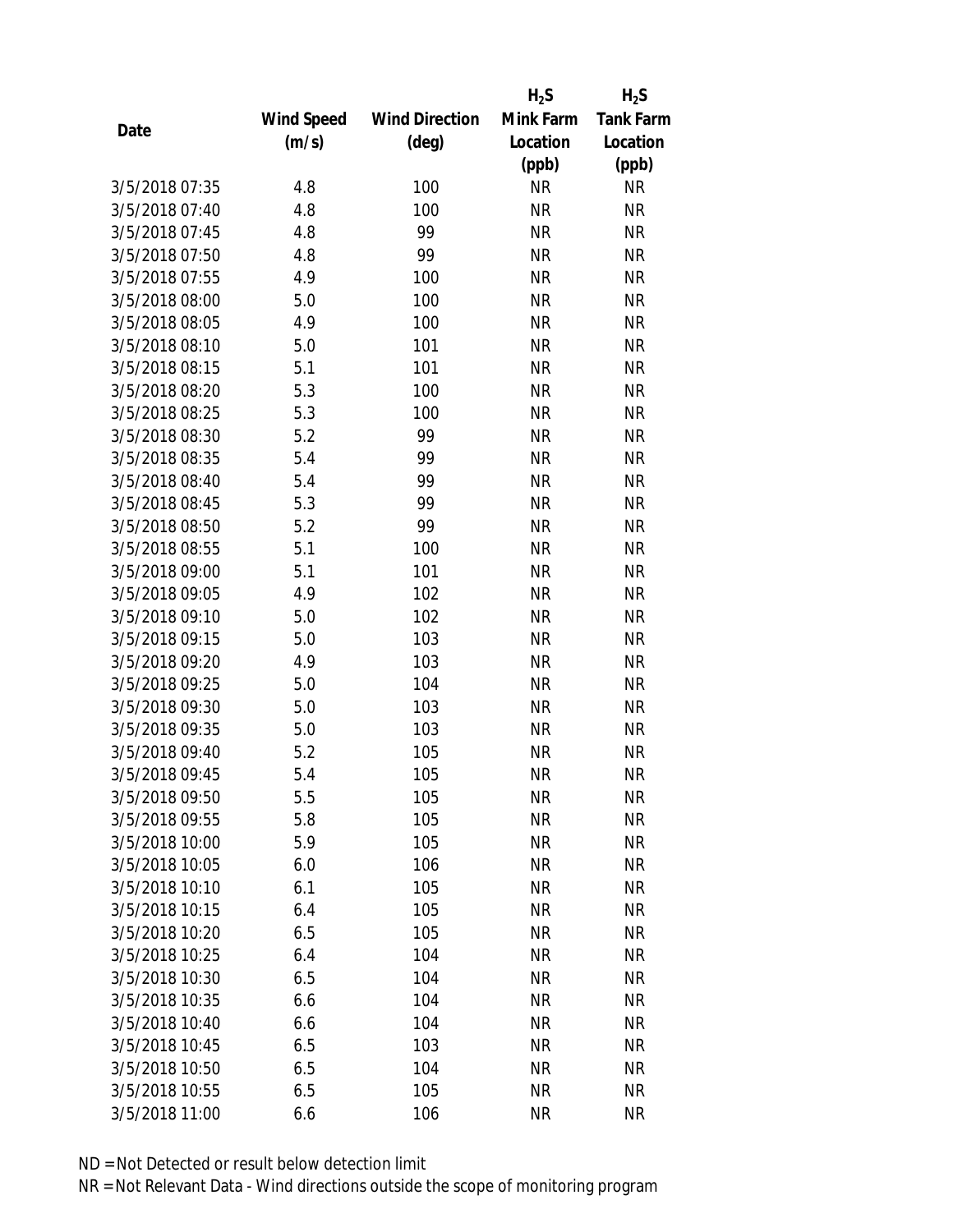|                |            |                       | $H_2S$    | $H_2S$           |
|----------------|------------|-----------------------|-----------|------------------|
|                | Wind Speed | <b>Wind Direction</b> | Mink Farm | <b>Tank Farm</b> |
| Date           | (m/s)      | $(\text{deg})$        | Location  | Location         |
|                |            |                       | (ppb)     | (ppb)            |
| 3/5/2018 11:05 | 6.6        | 105                   | <b>NR</b> | <b>NR</b>        |
| 3/5/2018 11:10 | 6.5        | 105                   | <b>NR</b> | <b>NR</b>        |
| 3/5/2018 11:15 | 6.5        | 106                   | <b>NR</b> | <b>NR</b>        |
| 3/5/2018 11:20 | 6.7        | 106                   | <b>NR</b> | <b>NR</b>        |
| 3/5/2018 11:25 | 6.9        | 108                   | <b>NR</b> | <b>NR</b>        |
| 3/5/2018 11:30 | 7.0        | 109                   | <b>NR</b> | <b>NR</b>        |
| 3/5/2018 11:35 | 7.4        | 111                   | <b>NR</b> | <b>NR</b>        |
| 3/5/2018 11:40 | 7.4        | 112                   | <b>NR</b> | <b>NR</b>        |
| 3/5/2018 11:45 | 7.3        | 112                   | <b>NR</b> | <b>NR</b>        |
| 3/5/2018 11:50 | 7.0        | 112                   | <b>NR</b> | <b>NR</b>        |
| 3/5/2018 11:55 | 7.0        | 110                   | <b>NR</b> | <b>NR</b>        |
| 3/5/2018 12:00 | 6.9        | 108                   | <b>NR</b> | <b>NR</b>        |
| 3/5/2018 12:05 | 6.2        | 107                   | <b>NR</b> | <b>NR</b>        |
| 3/5/2018 12:10 | 6.0        | 106                   | <b>NR</b> | <b>NR</b>        |
| 3/5/2018 12:15 | 6.0        | 106                   | <b>NR</b> | <b>NR</b>        |
| 3/5/2018 12:20 | 5.9        | 107                   | <b>NR</b> | <b>NR</b>        |
| 3/5/2018 12:25 | 5.7        | 108                   | <b>NR</b> | <b>NR</b>        |
| 3/5/2018 12:30 | 5.5        | 108                   | <b>NR</b> | <b>NR</b>        |
| 3/5/2018 12:35 | 5.7        | 108                   | <b>NR</b> | <b>NR</b>        |
| 3/5/2018 12:40 | 5.8        | 108                   | <b>NR</b> | <b>NR</b>        |
| 3/5/2018 12:45 | 5.6        | 108                   | <b>NR</b> | <b>NR</b>        |
| 3/5/2018 12:50 | 5.6        | 106                   | <b>NR</b> | <b>NR</b>        |
| 3/5/2018 12:55 | 5.6        | 105                   | <b>NR</b> | <b>NR</b>        |
| 3/5/2018 13:00 | 5.6        | 105                   | <b>NR</b> | <b>NR</b>        |
| 3/5/2018 13:05 | 5.8        | 105                   | <b>NR</b> | <b>NR</b>        |
| 3/5/2018 13:10 | 5.7        | 106                   | <b>NR</b> | <b>NR</b>        |
| 3/5/2018 13:15 | 5.7        | 106                   | <b>NR</b> | <b>NR</b>        |
| 3/5/2018 13:20 | 5.8        | 106                   | ΝR        | <b>NR</b>        |
| 3/5/2018 13:25 | 5.8        | 105                   | <b>NR</b> | <b>NR</b>        |
| 3/5/2018 13:30 | 5.8        | 105                   | NR        | <b>NR</b>        |
| 3/5/2018 13:35 | 5.6        | 103                   | <b>NR</b> | <b>NR</b>        |
| 3/5/2018 13:40 | 5.6        | 102                   | <b>NR</b> | <b>NR</b>        |
| 3/5/2018 13:45 | 6.0        | 102                   | NR        | <b>NR</b>        |
| 3/5/2018 13:50 | 5.9        | 101                   | <b>NR</b> | <b>NR</b>        |
| 3/5/2018 13:55 | 6.1        | 102                   | NR        | <b>NR</b>        |
| 3/5/2018 14:00 | 6.2        | 103                   | <b>NR</b> | <b>NR</b>        |
| 3/5/2018 14:05 | 6.3        | 103                   | NR        | <b>NR</b>        |
| 3/5/2018 14:10 | 6.4        | 103                   | NR        | <b>NR</b>        |
| 3/5/2018 14:15 | 6.2        | 103                   | <b>NR</b> | <b>NR</b>        |
| 3/5/2018 14:20 | 6.3        | 104                   | NR        | <b>NR</b>        |
| 3/5/2018 14:25 | 6.4        | 104                   | <b>NR</b> | <b>NR</b>        |
| 3/5/2018 14:30 | 6.5        | 104                   | <b>NR</b> | <b>NR</b>        |
|                |            |                       |           |                  |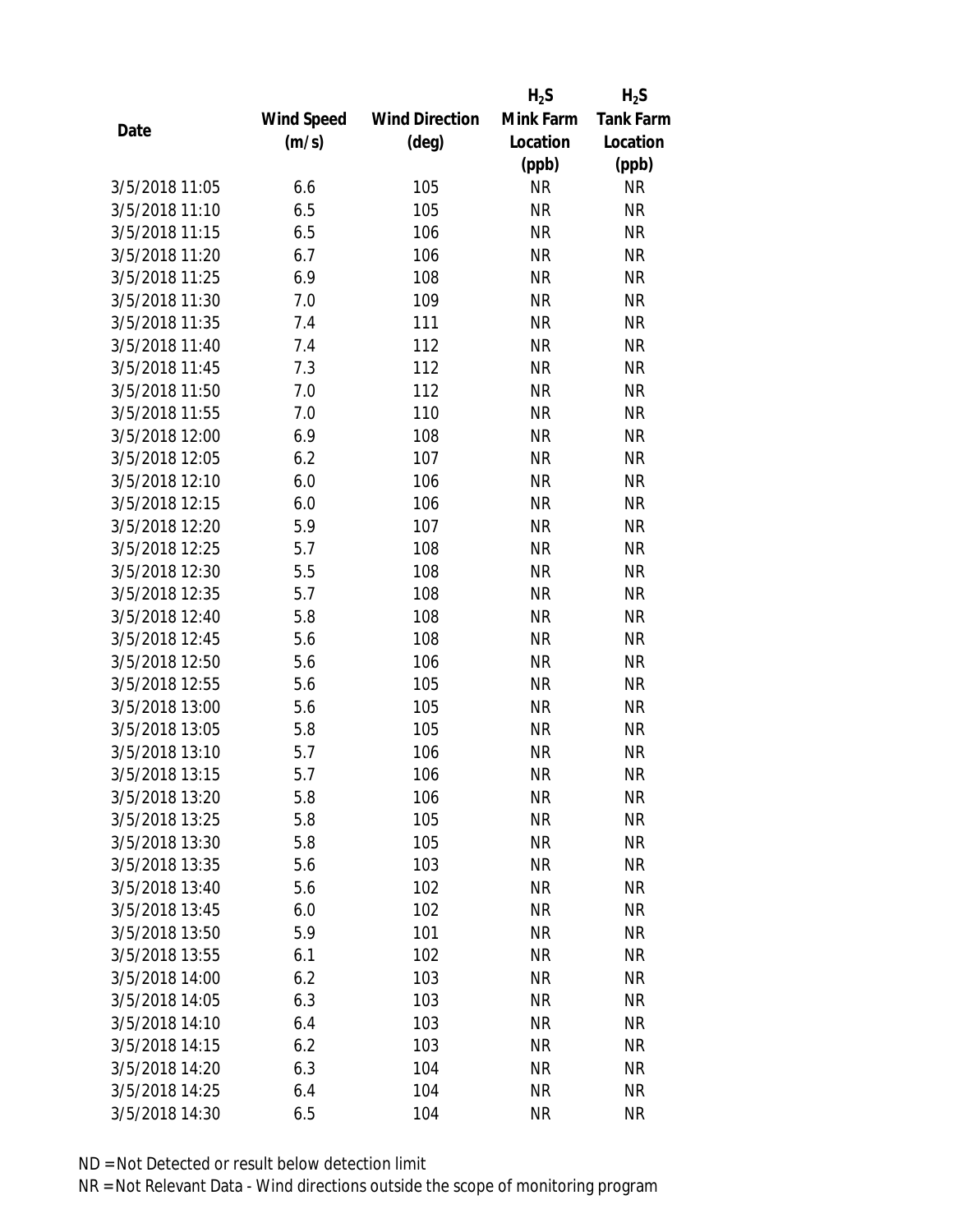|                |            |                       | $H_2S$    | $H_2S$           |
|----------------|------------|-----------------------|-----------|------------------|
|                | Wind Speed | <b>Wind Direction</b> | Mink Farm | <b>Tank Farm</b> |
| Date           | (m/s)      | $(\text{deg})$        | Location  | Location         |
|                |            |                       | (ppb)     | (ppb)            |
| 3/5/2018 14:35 | 6.7        | 104                   | <b>NR</b> | <b>NR</b>        |
| 3/5/2018 14:40 | 6.9        | 105                   | <b>NR</b> | <b>NR</b>        |
| 3/5/2018 14:45 | 7.2        | 106                   | <b>NR</b> | <b>NR</b>        |
| 3/5/2018 14:50 | 7.5        | 106                   | <b>NR</b> | <b>NR</b>        |
| 3/5/2018 14:55 | 7.7        | 106                   | <b>NR</b> | <b>NR</b>        |
| 3/5/2018 15:00 | 7.7        | 107                   | <b>NR</b> | <b>NR</b>        |
| 3/5/2018 15:05 | 7.8        | 106                   | <b>NR</b> | <b>NR</b>        |
| 3/5/2018 15:10 | 8.0        | 105                   | <b>NR</b> | <b>NR</b>        |
| 3/5/2018 15:15 | 7.9        | 106                   | <b>NR</b> | <b>NR</b>        |
| 3/5/2018 15:20 | 7.8        | 106                   | <b>NR</b> | <b>NR</b>        |
| 3/5/2018 15:25 | 7.8        | 107                   | <b>NR</b> | <b>NR</b>        |
| 3/5/2018 15:30 | 7.7        | 107                   | <b>NR</b> | <b>NR</b>        |
| 3/5/2018 15:35 | 7.7        | 107                   | <b>NR</b> | <b>NR</b>        |
| 3/5/2018 15:40 | 7.7        | 108                   | <b>NR</b> | <b>NR</b>        |
| 3/5/2018 15:45 | 7.6        | 108                   | <b>NR</b> | <b>NR</b>        |
| 3/5/2018 15:50 | 7.5        | 107                   | <b>NR</b> | <b>NR</b>        |
| 3/5/2018 15:55 | 7.4        | 107                   | <b>NR</b> | <b>NR</b>        |
| 3/5/2018 16:00 | 7.4        | 108                   | <b>NR</b> | <b>NR</b>        |
| 3/5/2018 16:05 | 7.3        | 113                   | <b>NR</b> | <b>NR</b>        |
| 3/5/2018 16:10 | 7.3        | 114                   | <b>NR</b> | <b>NR</b>        |
| 3/5/2018 16:15 | 7.4        | 114                   | <b>NR</b> | <b>NR</b>        |
| 3/5/2018 16:20 | 7.3        | 115                   | <b>NR</b> | <b>NR</b>        |
| 3/5/2018 16:25 | 7.2        | 114                   | <b>NR</b> | <b>NR</b>        |
| 3/5/2018 16:30 | 7.3        | 111                   | <b>NR</b> | <b>NR</b>        |
| 3/5/2018 16:35 | 7.3        | 107                   | <b>NR</b> | <b>NR</b>        |
| 3/5/2018 16:40 | 7.0        | 104                   | <b>NR</b> | <b>NR</b>        |
| 3/5/2018 16:45 | 6.8        | 101                   | <b>NR</b> | <b>NR</b>        |
| 3/5/2018 16:50 | 6.8        | 101                   | ΝR        | <b>NR</b>        |
| 3/5/2018 16:55 | 6.9        | 102                   | <b>NR</b> | <b>NR</b>        |
| 3/5/2018 17:00 | 6.9        | 102                   | <b>NR</b> | <b>NR</b>        |
| 3/5/2018 17:05 | 7.2        | 105                   | <b>NR</b> | <b>NR</b>        |
| 3/5/2018 17:10 | 7.3        | 105                   | <b>NR</b> | <b>NR</b>        |
| 3/5/2018 17:15 | 7.7        | 107                   | <b>NR</b> | <b>NR</b>        |
| 3/5/2018 17:20 | 7.6        | 107                   | <b>NR</b> | <b>NR</b>        |
| 3/5/2018 17:25 | 7.6        | 106                   | <b>NR</b> | <b>NR</b>        |
| 3/5/2018 17:30 | 7.7        | 107                   | <b>NR</b> | <b>NR</b>        |
| 3/5/2018 17:35 | 7.5        | 106                   | <b>NR</b> | <b>NR</b>        |
| 3/5/2018 17:40 | 7.9        | 108                   | ΝR        | <b>NR</b>        |
| 3/5/2018 17:45 | 7.9        | 108                   | <b>NR</b> | <b>NR</b>        |
| 3/5/2018 17:50 | 7.8        | 109                   | ΝR        | <b>NR</b>        |
| 3/5/2018 17:55 | 7.3        | 111                   | <b>NR</b> | <b>NR</b>        |
| 3/5/2018 18:00 | 6.9        | 112                   | <b>NR</b> | <b>NR</b>        |
|                |            |                       |           |                  |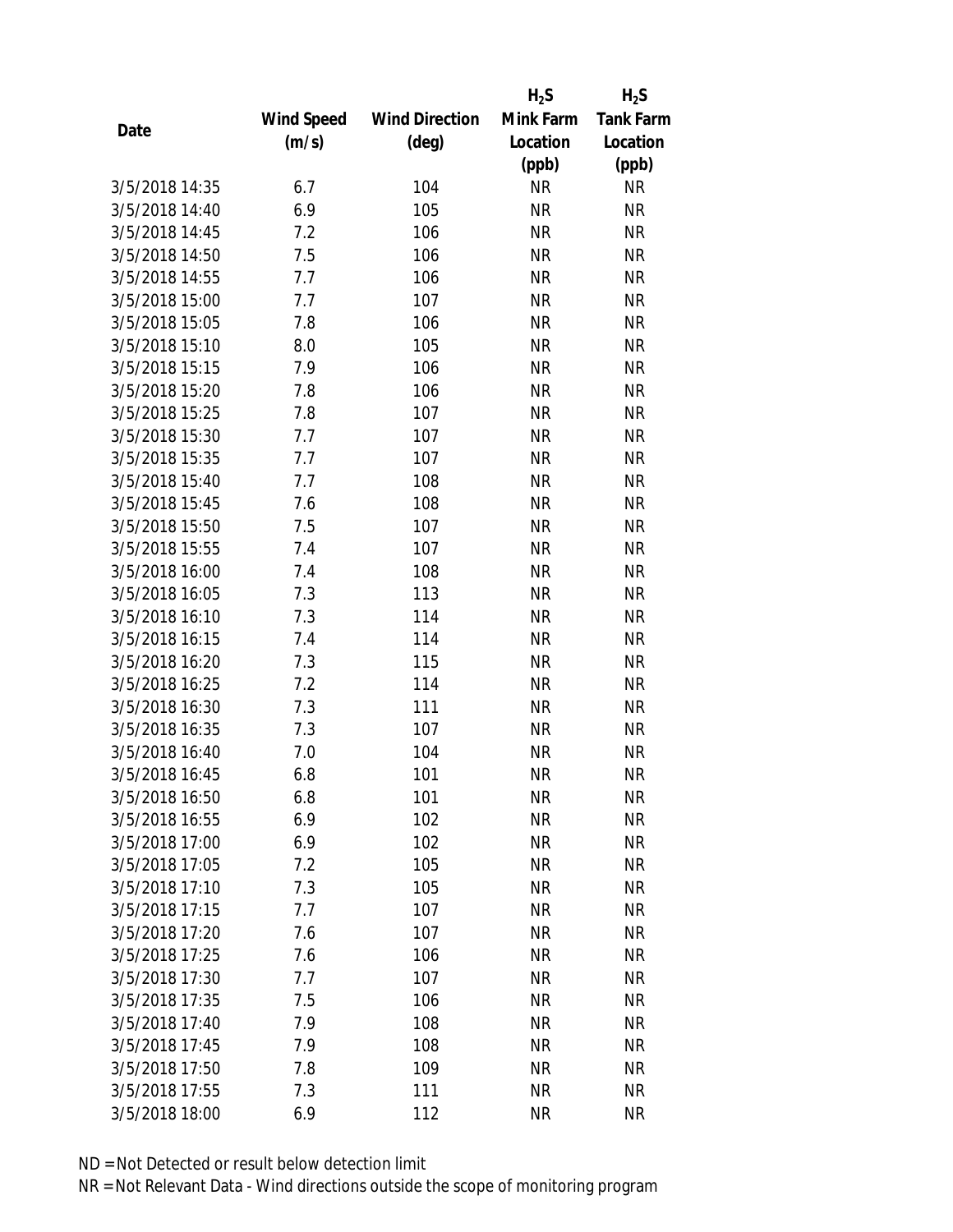|                |            |                       | $H_2S$    | $H_2S$           |
|----------------|------------|-----------------------|-----------|------------------|
|                | Wind Speed | <b>Wind Direction</b> | Mink Farm | <b>Tank Farm</b> |
| Date           | (m/s)      | $(\text{deg})$        | Location  | Location         |
|                |            |                       | (ppb)     | (ppb)            |
| 3/5/2018 18:05 | 6.5        | 112                   | <b>NR</b> | <b>NR</b>        |
| 3/5/2018 18:10 | 5.9        | 112                   | <b>NR</b> | <b>NR</b>        |
| 3/5/2018 18:15 | 5.7        | 112                   | <b>NR</b> | <b>NR</b>        |
| 3/5/2018 18:20 | 5.9        | 112                   | <b>NR</b> | <b>NR</b>        |
| 3/5/2018 18:25 | 6.1        | 110                   | <b>NR</b> | <b>NR</b>        |
| 3/5/2018 18:30 | 6.2        | 109                   | <b>NR</b> | <b>NR</b>        |
| 3/5/2018 18:35 | 6.4        | 108                   | <b>NR</b> | <b>NR</b>        |
| 3/5/2018 18:40 | 6.2        | 106                   | <b>NR</b> | <b>NR</b>        |
| 3/5/2018 18:45 | 6.0        | 106                   | <b>NR</b> | <b>NR</b>        |
| 3/5/2018 18:50 | 5.8        | 105                   | <b>NR</b> | <b>NR</b>        |
| 3/5/2018 18:55 | 5.9        | 105                   | <b>NR</b> | <b>NR</b>        |
| 3/5/2018 19:00 | 6.0        | 104                   | <b>NR</b> | <b>NR</b>        |
| 3/5/2018 19:05 | 6.0        | 104                   | <b>NR</b> | <b>NR</b>        |
| 3/5/2018 19:10 | 6.2        | 105                   | <b>NR</b> | <b>NR</b>        |
| 3/5/2018 19:15 | 6.2        | 105                   | <b>NR</b> | <b>NR</b>        |
| 3/5/2018 19:20 | 6.3        | 106                   | <b>NR</b> | <b>NR</b>        |
| 3/5/2018 19:25 | 6.3        | 107                   | <b>NR</b> | <b>NR</b>        |
| 3/5/2018 19:30 | 6.4        | 108                   | <b>NR</b> | <b>NR</b>        |
| 3/5/2018 19:35 | 6.2        | 109                   | <b>NR</b> | <b>NR</b>        |
| 3/5/2018 19:40 | 5.7        | 112                   | <b>NR</b> | <b>NR</b>        |
| 3/5/2018 19:45 | 5.7        | 114                   | <b>NR</b> | <b>NR</b>        |
| 3/5/2018 19:50 | 5.5        | 115                   | <b>NR</b> | <b>NR</b>        |
| 3/5/2018 19:55 | 5.3        | 117                   | <b>NR</b> | <b>NR</b>        |
| 3/5/2018 20:00 | 4.9        | 119                   | <b>NR</b> | <b>NR</b>        |
| 3/5/2018 20:05 | 4.7        | 120                   | <b>NR</b> | <b>NR</b>        |
| 3/5/2018 20:10 | 4.8        | 122                   | <b>NR</b> | <b>NR</b>        |
| 3/5/2018 20:15 | 4.4        | 124                   | <b>NR</b> | <b>NR</b>        |
| 3/5/2018 20:20 | 4.2        | 126                   | <b>NR</b> | <b>NR</b>        |
| 3/5/2018 20:25 | 4.1        | 127                   | <b>NR</b> | <b>NR</b>        |
| 3/5/2018 20:30 | 4.1        | 126                   | NR        | <b>NR</b>        |
| 3/5/2018 20:35 | 4.2        | 126                   | <b>NR</b> | <b>NR</b>        |
| 3/5/2018 20:40 | 4.3        | 125                   | <b>NR</b> | <b>NR</b>        |
| 3/5/2018 20:45 | 4.4        | 123                   | NR        | <b>NR</b>        |
| 3/5/2018 20:50 | 4.5        | 122                   | <b>NR</b> | <b>NR</b>        |
| 3/5/2018 20:55 | 4.6        | 122                   | <b>NR</b> | <b>NR</b>        |
| 3/5/2018 21:00 | 4.8        | 122                   | <b>NR</b> | <b>NR</b>        |
| 3/5/2018 21:05 | 5.0        | 122                   | <b>NR</b> | <b>NR</b>        |
| 3/5/2018 21:10 | 5.1        | 122                   | <b>NR</b> | <b>NR</b>        |
| 3/5/2018 21:15 | 5.3        | 122                   | <b>NR</b> | <b>NR</b>        |
| 3/5/2018 21:20 | 5.2        | 123                   | NR        | <b>NR</b>        |
| 3/5/2018 21:25 | 5.2        | 122                   | <b>NR</b> | <b>NR</b>        |
| 3/5/2018 21:30 | 5.2        | 123                   | <b>NR</b> | <b>NR</b>        |
|                |            |                       |           |                  |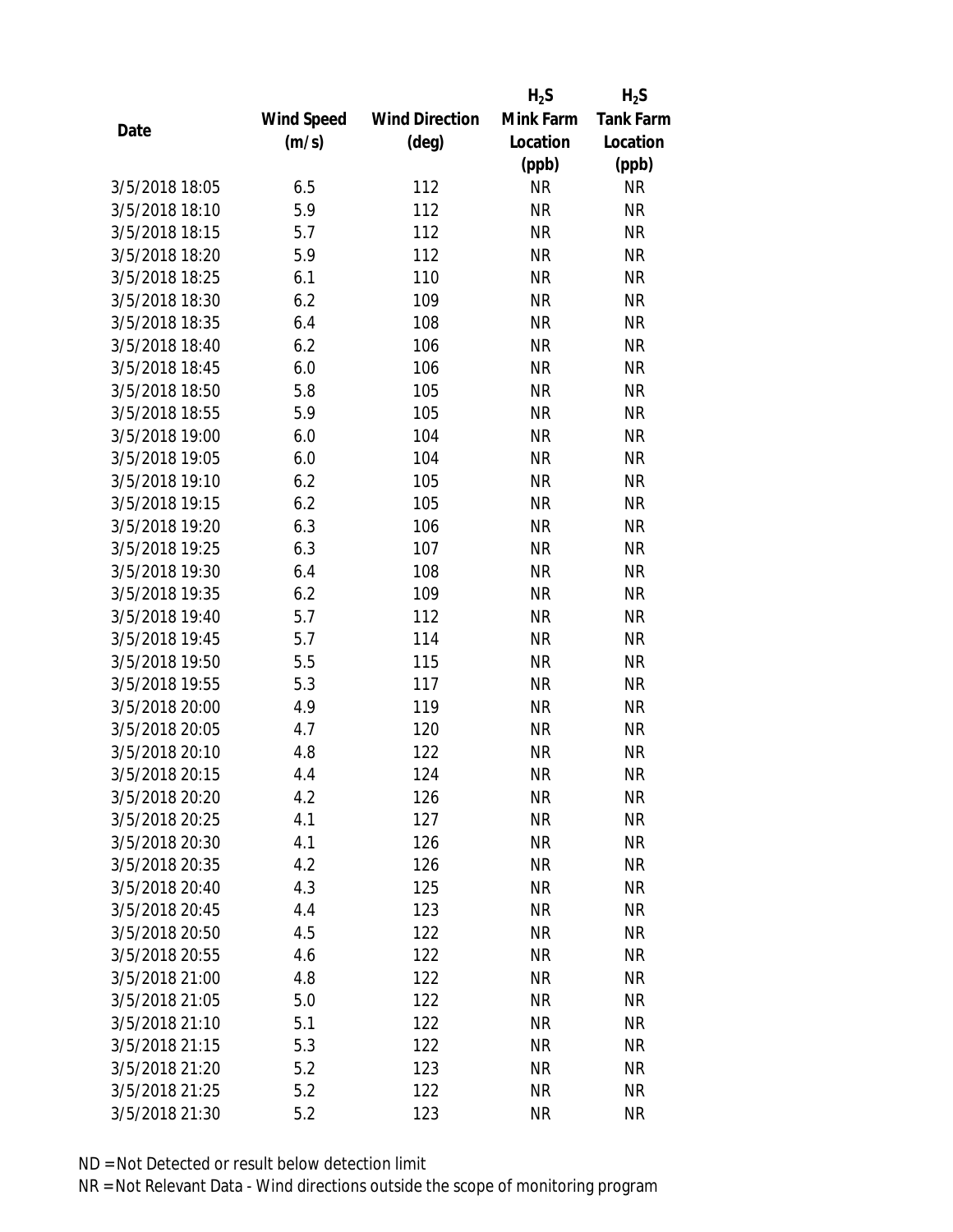|                |            |                       | $H_2S$    | $H_2S$           |
|----------------|------------|-----------------------|-----------|------------------|
|                | Wind Speed | <b>Wind Direction</b> | Mink Farm | <b>Tank Farm</b> |
| Date           | (m/s)      | $(\text{deg})$        | Location  | Location         |
|                |            |                       | (ppb)     | (ppb)            |
| 3/5/2018 21:35 | 5.1        | 124                   | <b>NR</b> | <b>NR</b>        |
| 3/5/2018 21:40 | 5.0        | 125                   | <b>NR</b> | <b>NR</b>        |
| 3/5/2018 21:45 | 5.0        | 125                   | <b>NR</b> | <b>NR</b>        |
| 3/5/2018 21:50 | 5.3        | 125                   | <b>NR</b> | <b>NR</b>        |
| 3/5/2018 21:55 | 5.4        | 127                   | <b>NR</b> | <b>NR</b>        |
| 3/5/2018 22:00 | 5.5        | 130                   | <b>NR</b> | <b>NR</b>        |
| 3/5/2018 22:05 | 5.2        | 137                   | <b>NR</b> | <b>NR</b>        |
| 3/5/2018 22:10 | 5.1        | 143                   | <b>NR</b> | <b>NR</b>        |
| 3/5/2018 22:15 | 5.0        | 145                   | <b>NR</b> | <b>NR</b>        |
| 3/5/2018 22:20 | 4.9        | 147                   | <b>NR</b> | <b>NR</b>        |
| 3/5/2018 22:25 | 4.9        | 147                   | <b>NR</b> | <b>NR</b>        |
| 3/5/2018 22:30 | 5.0        | 145                   | <b>NR</b> | <b>NR</b>        |
| 3/5/2018 22:35 | 5.3        | 140                   | <b>NR</b> | <b>NR</b>        |
| 3/5/2018 22:40 | 5.5        | 136                   | <b>NR</b> | <b>NR</b>        |
| 3/5/2018 22:45 | 5.8        | 136                   | <b>NR</b> | <b>NR</b>        |
| 3/5/2018 22:50 | 5.9        | 137                   | <b>NR</b> | <b>NR</b>        |
| 3/5/2018 22:55 | 5.8        | 138                   | <b>NR</b> | <b>NR</b>        |
| 3/5/2018 23:00 | 5.6        | 140                   | <b>NR</b> | <b>NR</b>        |
| 3/5/2018 23:05 | 5.5        | 141                   | <b>NR</b> | <b>NR</b>        |
| 3/5/2018 23:10 | 5.3        | 145                   | <b>NR</b> | <b>NR</b>        |
| 3/5/2018 23:15 | 5.1        | 147                   | <b>NR</b> | <b>NR</b>        |
| 3/5/2018 23:20 | 5.0        | 148                   | <b>NR</b> | <b>NR</b>        |
| 3/5/2018 23:25 | 4.9        | 151                   | <b>NR</b> | <b>NR</b>        |
| 3/5/2018 23:30 | 4.9        | 152                   | <b>NR</b> | <b>NR</b>        |
| 3/5/2018 23:35 | 4.8        | 155                   | <b>NR</b> | <b>NR</b>        |
| 3/5/2018 23:40 | 4.8        | 154                   | <b>NR</b> | <b>NR</b>        |
| 3/5/2018 23:45 | 4.6        | 156                   | <b>NR</b> | <b>NR</b>        |
| 3/5/2018 23:50 | 4.4        | 158                   | ΝR        | <b>NR</b>        |
| 3/5/2018 23:55 | 4.5        | 158                   | <b>NR</b> | <b>NR</b>        |
| 3/5/2018 24:00 | 4.7        | 158                   | ΝR        | <b>NR</b>        |
| 3/6/2018 00:05 | 4.8        | 156                   | <b>NR</b> | <b>NR</b>        |
| 3/6/2018 00:10 | 4.8        | 157                   | <b>NR</b> | <b>NR</b>        |
| 3/6/2018 00:15 | 4.8        | 159                   | <b>NR</b> | <b>NR</b>        |
| 3/6/2018 00:20 | 5.0        | 161                   | <b>NR</b> | <b>NR</b>        |
| 3/6/2018 00:25 | 4.9        | 160                   | <b>NR</b> | <b>NR</b>        |
| 3/6/2018 00:30 | 4.8        | 159                   | <b>NR</b> | <b>NR</b>        |
| 3/6/2018 00:35 | 4.6        | 158                   | ΝR        | <b>NR</b>        |
| 3/6/2018 00:40 | 4.4        | 159                   | ΝR        | <b>NR</b>        |
| 3/6/2018 00:45 | 4.4        | 156                   | <b>NR</b> | <b>NR</b>        |
| 3/6/2018 00:50 | 4.1        | 153                   | ΝR        | <b>NR</b>        |
| 3/6/2018 00:55 | 3.9        | 153                   | <b>NR</b> | <b>NR</b>        |
| 3/6/2018 01:00 | 3.6        | 153                   | <b>NR</b> | <b>NR</b>        |
|                |            |                       |           |                  |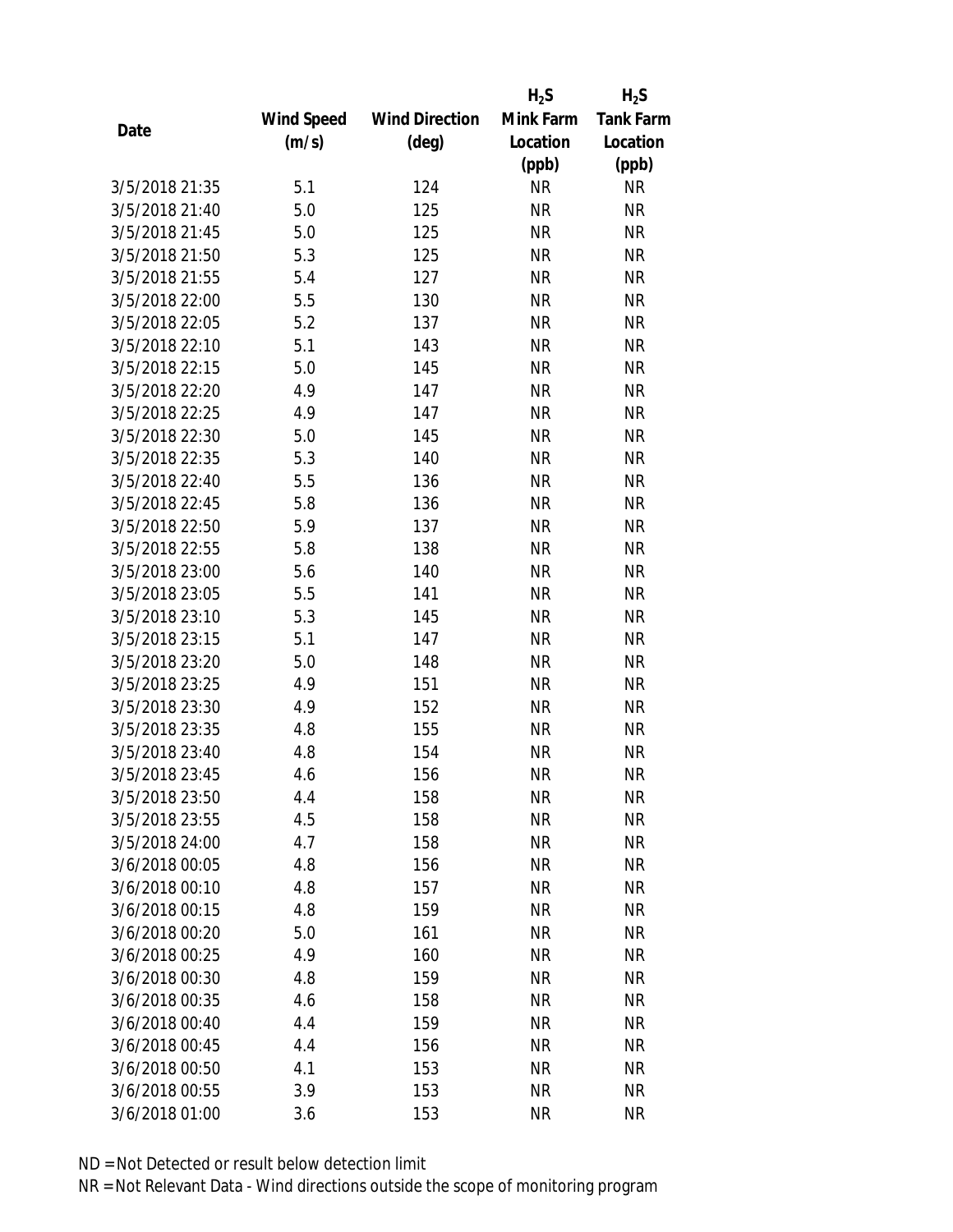|                |            |                       | $H_2S$    | $H_2S$           |
|----------------|------------|-----------------------|-----------|------------------|
|                | Wind Speed | <b>Wind Direction</b> | Mink Farm | <b>Tank Farm</b> |
| Date           | (m/s)      | $(\text{deg})$        | Location  | Location         |
|                |            |                       | (ppb)     | (ppb)            |
| 3/6/2018 01:05 | 3.5        | 152                   | <b>NR</b> | <b>NR</b>        |
| 3/6/2018 01:10 | 3.4        | 151                   | <b>NR</b> | <b>NR</b>        |
| 3/6/2018 01:15 | 3.4        | 152                   | <b>NR</b> | <b>NR</b>        |
| 3/6/2018 01:20 | 3.3        | 153                   | <b>NR</b> | <b>NR</b>        |
| 3/6/2018 01:25 | 3.4        | 155                   | <b>NR</b> | <b>NR</b>        |
| 3/6/2018 01:30 | 3.4        | 157                   | <b>NR</b> | <b>NR</b>        |
| 3/6/2018 01:35 | 3.5        | 159                   | <b>NR</b> | <b>NR</b>        |
| 3/6/2018 01:40 | 3.6        | 160                   | <b>NR</b> | <b>NR</b>        |
| 3/6/2018 01:45 | 3.6        | 160                   | <b>NR</b> | <b>NR</b>        |
| 3/6/2018 01:50 | 3.7        | 159                   | <b>NR</b> | <b>NR</b>        |
| 3/6/2018 01:55 | 3.8        | 159                   | <b>NR</b> | <b>NR</b>        |
| 3/6/2018 02:00 | 3.8        | 159                   | <b>NR</b> | <b>NR</b>        |
| 3/6/2018 02:05 | 3.7        | 160                   | <b>NR</b> | <b>NR</b>        |
| 3/6/2018 02:10 | 3.6        | 161                   | <b>NR</b> | <b>NR</b>        |
| 3/6/2018 02:15 | 3.5        | 162                   | <b>NR</b> | <b>NR</b>        |
| 3/6/2018 02:20 | 3.5        | 164                   | <b>NR</b> | <b>NR</b>        |
| 3/6/2018 02:25 | 3.4        | 165                   | <b>NR</b> | <b>NR</b>        |
| 3/6/2018 02:30 | 3.5        | 166                   | <b>NR</b> | <b>NR</b>        |
| 3/6/2018 02:35 | 3.6        | 167                   | <b>NR</b> | <b>NR</b>        |
| 3/6/2018 02:40 | 3.7        | 168                   | <b>NR</b> | <b>NR</b>        |
| 3/6/2018 02:45 | 3.7        | 169                   | <b>NR</b> | <b>NR</b>        |
| 3/6/2018 02:50 | 3.7        | 169                   | <b>NR</b> | <b>NR</b>        |
| 3/6/2018 02:55 | 3.6        | 169                   | <b>NR</b> | <b>NR</b>        |
| 3/6/2018 03:00 | 3.5        | 169                   | <b>NR</b> | <b>NR</b>        |
| 3/6/2018 03:05 | 3.1        | 170                   | <b>NR</b> | $\mathbf{1}$     |
| 3/6/2018 03:10 | 2.6        | 176                   | <b>NR</b> | 1                |
| 3/6/2018 03:15 | 2.1        | 179                   | <b>NR</b> | 1                |
| 3/6/2018 03:20 | 1.6        | 182                   | ΝR        | 1                |
| 3/6/2018 03:25 | 1.2        | 184                   | <b>NR</b> | 1                |
| 3/6/2018 03:30 | 1.0        | 184                   | ΝR        | 1                |
| 3/6/2018 03:35 | 0.9        | 186                   | <b>NR</b> | $\mathbf{1}$     |
| 3/6/2018 03:40 | 0.8        | 174                   | <b>NR</b> | 1                |
| 3/6/2018 03:45 | 1.1        | 168                   | NR        | <b>NR</b>        |
| 3/6/2018 03:50 | 1.2        | 163                   | <b>NR</b> | <b>NR</b>        |
| 3/6/2018 03:55 | 1.4        | 161                   | ΝR        | <b>NR</b>        |
| 3/6/2018 04:00 | 1.5        | 158                   | <b>NR</b> | <b>NR</b>        |
| 3/6/2018 04:05 | 1.7        | 154                   | ΝR        | <b>NR</b>        |
| 3/6/2018 04:10 | 2.0        | 154                   | ΝR        | <b>NR</b>        |
| 3/6/2018 04:15 | 2.1        | 153                   | <b>NR</b> | <b>NR</b>        |
| 3/6/2018 04:20 | 2.1        | 152                   | NR        | <b>NR</b>        |
| 3/6/2018 04:25 | 2.1        | 150                   | <b>NR</b> | <b>NR</b>        |
| 3/6/2018 04:30 | 2.1        | 148                   | <b>NR</b> | <b>NR</b>        |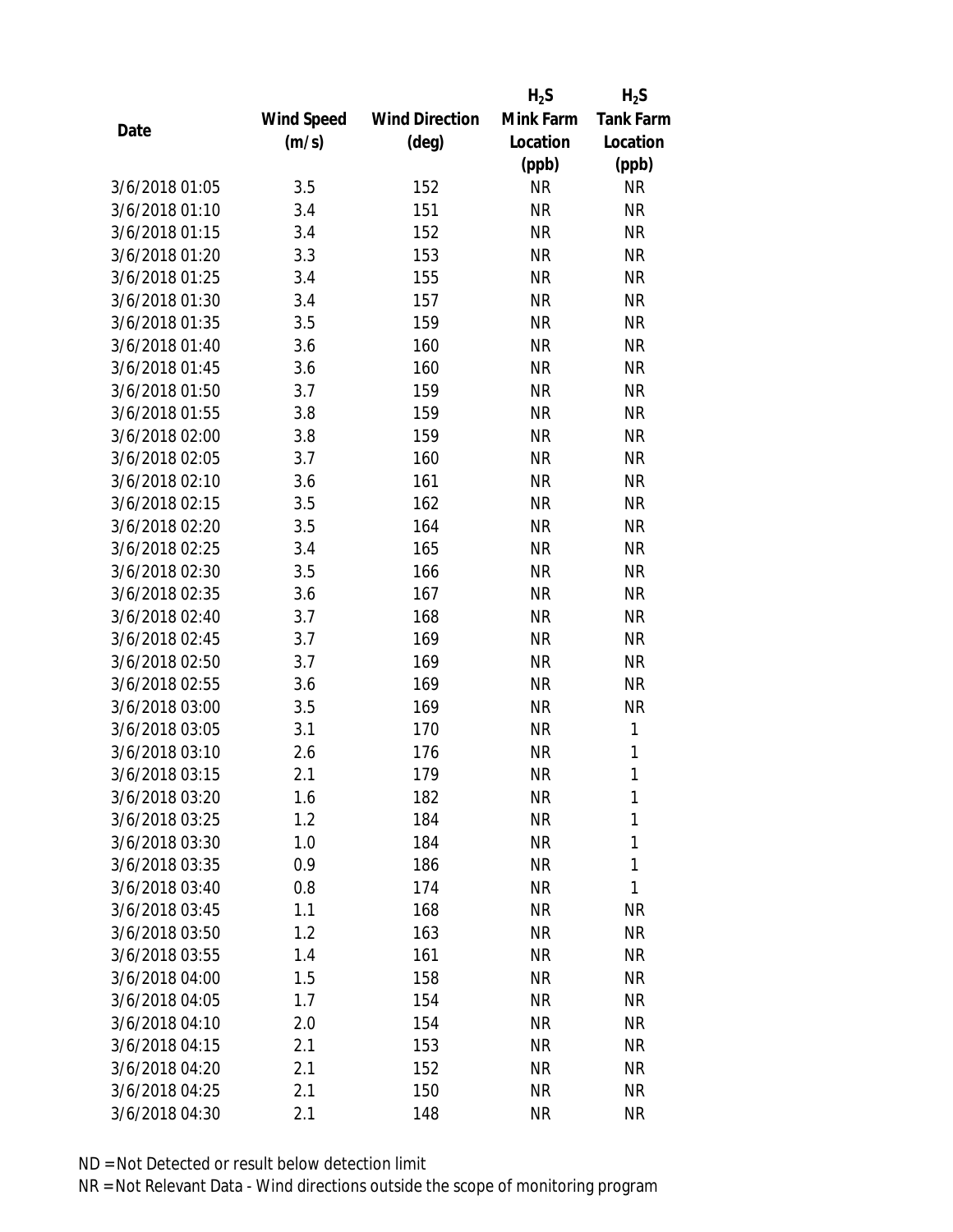|                |            |                       | $H_2S$    | $H_2S$           |
|----------------|------------|-----------------------|-----------|------------------|
|                | Wind Speed | <b>Wind Direction</b> | Mink Farm | <b>Tank Farm</b> |
| Date           | (m/s)      | $(\text{deg})$        | Location  | Location         |
|                |            |                       | (ppb)     | (ppb)            |
| 3/6/2018 04:35 | 2.2        | 149                   | <b>NR</b> | <b>NR</b>        |
| 3/6/2018 04:40 | 2.2        | 149                   | <b>NR</b> | <b>NR</b>        |
| 3/6/2018 04:45 | 2.3        | 150                   | <b>NR</b> | <b>NR</b>        |
| 3/6/2018 04:50 | 2.4        | 151                   | <b>NR</b> | <b>NR</b>        |
| 3/6/2018 04:55 | 2.6        | 153                   | <b>NR</b> | <b>NR</b>        |
| 3/6/2018 05:00 | 2.7        | 155                   | <b>NR</b> | <b>NR</b>        |
| 3/6/2018 05:05 | 2.7        | 154                   | <b>NR</b> | <b>NR</b>        |
| 3/6/2018 05:10 | 2.8        | 152                   | <b>NR</b> | <b>NR</b>        |
| 3/6/2018 05:15 | 2.9        | 148                   | <b>NR</b> | <b>NR</b>        |
| 3/6/2018 05:20 | 2.9        | 146                   | <b>NR</b> | <b>NR</b>        |
| 3/6/2018 05:25 | 2.8        | 143                   | <b>NR</b> | <b>NR</b>        |
| 3/6/2018 05:30 | 2.8        | 142                   | <b>NR</b> | <b>NR</b>        |
| 3/6/2018 05:35 | 2.8        | 142                   | <b>NR</b> | <b>NR</b>        |
| 3/6/2018 05:40 | 2.8        | 143                   | <b>NR</b> | <b>NR</b>        |
| 3/6/2018 05:45 | 2.7        | 145                   | <b>NR</b> | <b>NR</b>        |
| 3/6/2018 05:50 | 2.6        | 146                   | <b>NR</b> | <b>NR</b>        |
| 3/6/2018 05:55 | 2.6        | 148                   | <b>NR</b> | <b>NR</b>        |
| 3/6/2018 06:00 | 2.7        | 152                   | <b>NR</b> | <b>NR</b>        |
| 3/6/2018 06:05 | 2.8        | 155                   | <b>NR</b> | <b>NR</b>        |
| 3/6/2018 06:10 | 2.8        | 157                   | <b>NR</b> | <b>NR</b>        |
| 3/6/2018 06:15 | 2.8        | 157                   | <b>NR</b> | <b>NR</b>        |
| 3/6/2018 06:20 | 2.8        | 156                   | <b>NR</b> | <b>NR</b>        |
| 3/6/2018 06:25 | 2.8        | 153                   | <b>NR</b> | <b>NR</b>        |
| 3/6/2018 06:30 | 2.8        | 147                   | <b>NR</b> | <b>NR</b>        |
| 3/6/2018 06:35 | 2.8        | 140                   | <b>NR</b> | <b>NR</b>        |
| 3/6/2018 06:40 | 2.9        | 136                   | <b>NR</b> | <b>NR</b>        |
| 3/6/2018 06:45 | 3.0        | 134                   | <b>NR</b> | <b>NR</b>        |
| 3/6/2018 06:50 | 3.1        | 133                   | NR        | <b>NR</b>        |
| 3/6/2018 06:55 | 3.2        | 134                   | <b>NR</b> | <b>NR</b>        |
| 3/6/2018 07:00 | 3.3        | 135                   | NR        | <b>NR</b>        |
| 3/6/2018 07:05 | 3.3        | 136                   | <b>NR</b> | <b>NR</b>        |
| 3/6/2018 07:10 | 3.2        | 137                   | <b>NR</b> | <b>NR</b>        |
| 3/6/2018 07:15 | 3.3        | 137                   | <b>NR</b> | <b>NR</b>        |
| 3/6/2018 07:20 | 3.4        | 136                   | <b>NR</b> | <b>NR</b>        |
| 3/6/2018 07:25 | 3.4        | 136                   | <b>NR</b> | <b>NR</b>        |
| 3/6/2018 07:30 | 3.4        | 136                   | <b>NR</b> | <b>NR</b>        |
| 3/6/2018 07:35 | 3.4        | 135                   | <b>NR</b> | <b>NR</b>        |
| 3/6/2018 07:40 | 3.3        | 134                   | NR        | <b>NR</b>        |
| 3/6/2018 07:45 | 3.3        | 132                   | <b>NR</b> | <b>NR</b>        |
| 3/6/2018 07:50 | 3.2        | 132                   | NR        | <b>NR</b>        |
| 3/6/2018 07:55 | 3.1        | 132                   | <b>NR</b> | <b>NR</b>        |
| 3/6/2018 08:00 | 3.0        | 132                   | <b>NR</b> | <b>NR</b>        |
|                |            |                       |           |                  |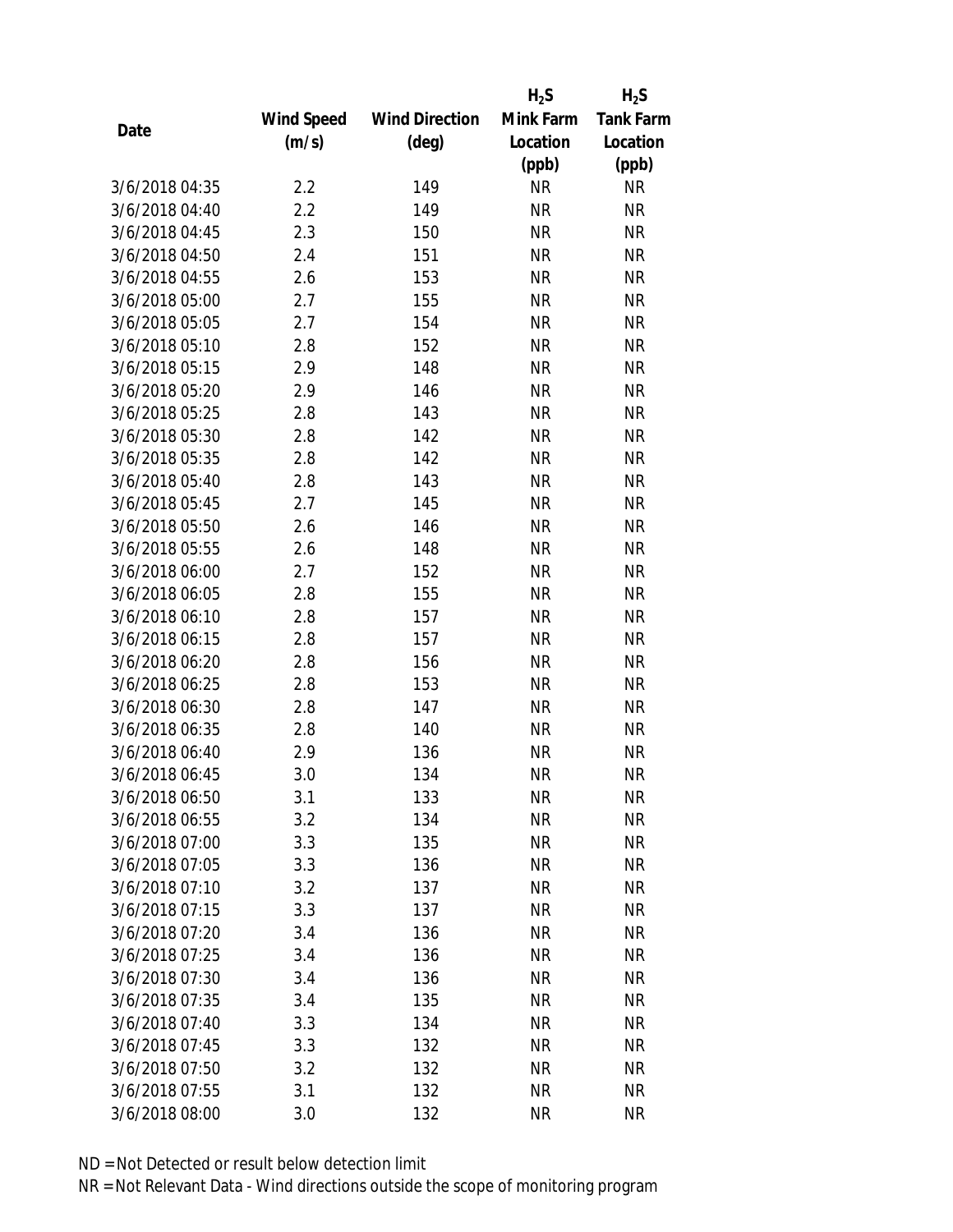|                |            |                       | $H_2S$    | $H_2S$           |
|----------------|------------|-----------------------|-----------|------------------|
|                | Wind Speed | <b>Wind Direction</b> | Mink Farm | <b>Tank Farm</b> |
| Date           | (m/s)      | $(\text{deg})$        | Location  | Location         |
|                |            |                       | (ppb)     | (ppb)            |
| 3/6/2018 08:05 | 2.9        | 134                   | <b>NR</b> | NR               |
| 3/6/2018 08:10 | 2.9        | 135                   | <b>NR</b> | <b>NR</b>        |
| 3/6/2018 08:15 | 2.8        | 138                   | <b>NR</b> | <b>NR</b>        |
| 3/6/2018 08:20 | 2.8        | 141                   | <b>NR</b> | <b>NR</b>        |
| 3/6/2018 08:25 | 2.8        | 142                   | <b>NR</b> | <b>NR</b>        |
| 3/6/2018 08:30 | 2.9        | 143                   | <b>NR</b> | <b>NR</b>        |
| 3/6/2018 08:35 | 3.0        | 142                   | <b>NR</b> | <b>NR</b>        |
| 3/6/2018 08:40 | 3.0        | 140                   | <b>NR</b> | <b>NR</b>        |
| 3/6/2018 08:45 | 3.1        | 135                   | <b>NR</b> | <b>NR</b>        |
| 3/6/2018 08:50 | 3.0        | 130                   | <b>NR</b> | <b>NR</b>        |
| 3/6/2018 08:55 | 2.9        | 125                   | <b>NR</b> | <b>NR</b>        |
| 3/6/2018 09:00 | 2.9        | 121                   | <b>NR</b> | <b>NR</b>        |
| 3/6/2018 09:05 | 2.8        | 117                   | <b>NR</b> | <b>NR</b>        |
| 3/6/2018 09:10 | 2.9        | 116                   | <b>NR</b> | <b>NR</b>        |
| 3/6/2018 09:15 | 2.9        | 121                   | <b>NR</b> | <b>NR</b>        |
| 3/6/2018 09:20 | 3.2        | 128                   | <b>NR</b> | <b>NR</b>        |
| 3/6/2018 09:25 | 3.5        | 137                   | <b>NR</b> | <b>NR</b>        |
| 3/6/2018 09:30 | 3.7        | 147                   | <b>NR</b> | <b>NR</b>        |
| 3/6/2018 09:35 | 3.8        | 157                   | <b>NR</b> | <b>NR</b>        |
| 3/6/2018 09:40 | 3.8        | 159                   | <b>NR</b> | <b>NR</b>        |
| 3/6/2018 09:45 | 3.7        | 155                   | <b>NR</b> | <b>NR</b>        |
| 3/6/2018 09:50 | 3.3        | 149                   | <b>NR</b> | <b>NR</b>        |
| 3/6/2018 09:55 | 2.9        | 139                   | <b>NR</b> | <b>NR</b>        |
| 3/6/2018 10:00 | 2.5        | 130                   | <b>NR</b> | <b>NR</b>        |
| 3/6/2018 10:05 | 2.3        | 123                   | <b>NR</b> | <b>NR</b>        |
| 3/6/2018 10:10 | 2.1        | 117                   | <b>NR</b> | <b>NR</b>        |
| 3/6/2018 10:15 | 2.1        | 115                   | <b>NR</b> | <b>NR</b>        |
| 3/6/2018 10:20 | 2.2        | 114                   | <b>NR</b> | <b>NR</b>        |
| 3/6/2018 10:25 | 2.3        | 114                   | <b>NR</b> | <b>NR</b>        |
| 3/6/2018 10:30 | 2.5        | 115                   | <b>NR</b> | <b>NR</b>        |
| 3/6/2018 10:35 | 2.7        | 118                   | <b>NR</b> | <b>NR</b>        |
| 3/6/2018 10:40 | 2.9        | 123                   | <b>NR</b> | <b>NR</b>        |
| 3/6/2018 10:45 | 3.1        | 130                   | <b>NR</b> | <b>NR</b>        |
| 3/6/2018 10:50 | 3.2        | 137                   | <b>NR</b> | <b>NR</b>        |
| 3/6/2018 10:55 | 3.4        | 143                   | <b>NR</b> | <b>NR</b>        |
| 3/6/2018 11:00 | 3.5        | 146                   | <b>NR</b> | <b>NR</b>        |
| 3/6/2018 11:05 | 3.7        | 148                   | <b>NR</b> | <b>NR</b>        |
| 3/6/2018 11:10 | 3.7        | 149                   | <b>NR</b> | <b>NR</b>        |
| 3/6/2018 11:15 | 3.7        | 148                   | <b>NR</b> | <b>NR</b>        |
| 3/6/2018 11:20 | 3.7        | 146                   | <b>NR</b> | <b>NR</b>        |
| 3/6/2018 11:25 | 3.7        | 147                   | <b>NR</b> | <b>NR</b>        |
| 3/6/2018 11:30 | 3.7        | 145                   | <b>NR</b> | <b>NR</b>        |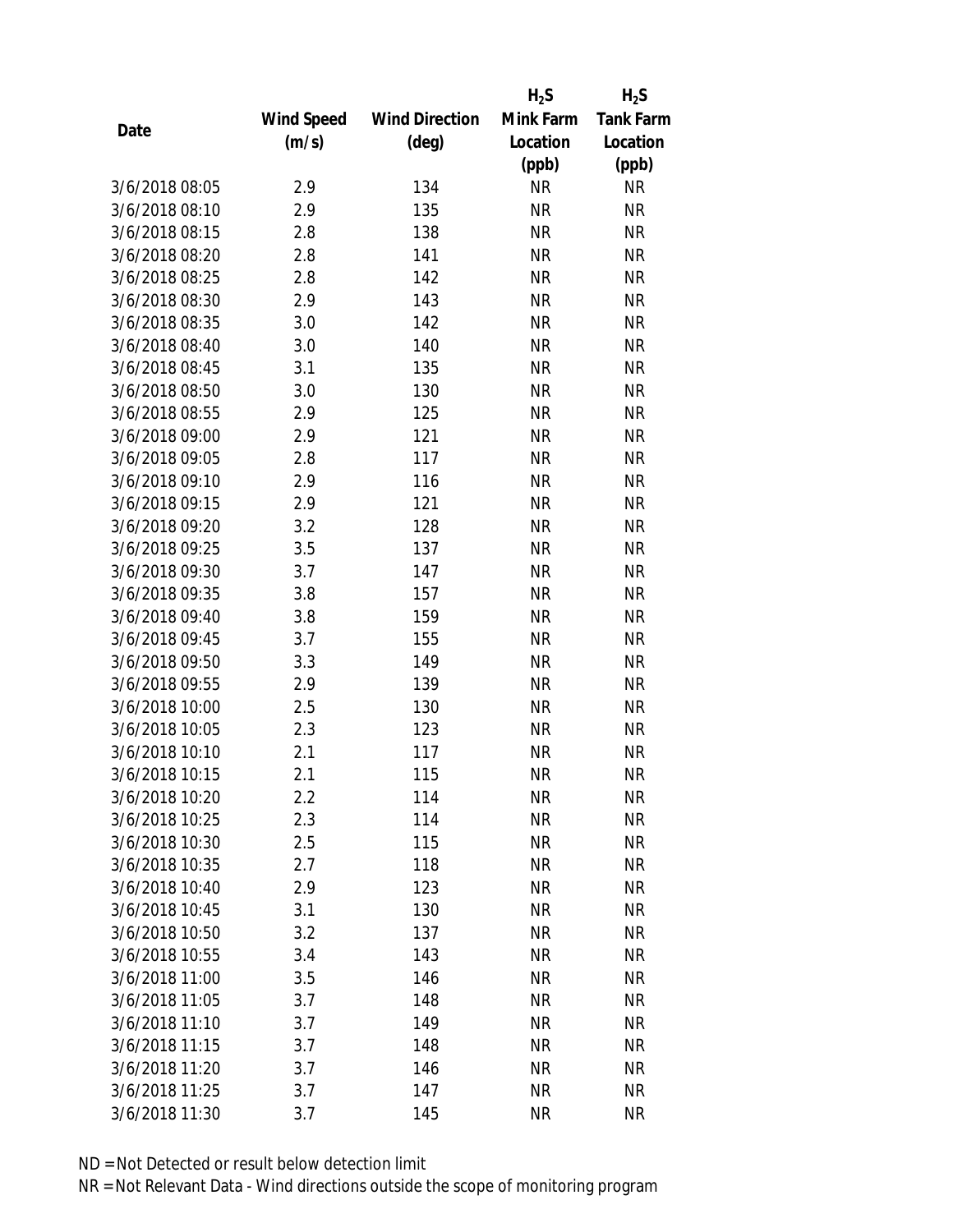|                |            |                       | $H_2S$    | $H_2S$           |
|----------------|------------|-----------------------|-----------|------------------|
|                | Wind Speed | <b>Wind Direction</b> | Mink Farm | <b>Tank Farm</b> |
| Date           | (m/s)      | $(\text{deg})$        | Location  | Location         |
|                |            |                       | (ppb)     | (ppb)            |
| 3/6/2018 11:35 | 3.6        | 144                   | <b>NR</b> | <b>NR</b>        |
| 3/6/2018 11:40 | 3.6        | 143                   | <b>NR</b> | <b>NR</b>        |
| 3/6/2018 11:45 | 3.6        | 140                   | <b>NR</b> | <b>NR</b>        |
| 3/6/2018 11:50 | 3.5        | 139                   | <b>NR</b> | <b>NR</b>        |
| 3/6/2018 11:55 | 3.6        | 141                   | <b>NR</b> | <b>NR</b>        |
| 3/6/2018 12:00 | 3.7        | 143                   | <b>NR</b> | <b>NR</b>        |
| 3/6/2018 12:05 | 3.7        | 147                   | <b>NR</b> | <b>NR</b>        |
| 3/6/2018 12:10 | 3.7        | 153                   | <b>NR</b> | <b>NR</b>        |
| 3/6/2018 12:15 | 3.6        | 165                   | <b>NR</b> | <b>NR</b>        |
| 3/6/2018 12:20 | 3.5        | 173                   | <b>NR</b> | 1                |
| 3/6/2018 12:25 | 3.4        | 173                   | <b>NR</b> | 1                |
| 3/6/2018 12:30 | 3.1        | 177                   | <b>NR</b> | 1                |
| 3/6/2018 12:35 | 3.1        | 181                   | <b>NR</b> | 1                |
| 3/6/2018 12:40 | 3.3        | 184                   | <b>NR</b> | 1                |
| 3/6/2018 12:45 | 3.6        | 186                   | <b>NR</b> | 1                |
| 3/6/2018 12:50 | 3.9        | 192                   | <b>NR</b> | 1                |
| 3/6/2018 12:55 | 4.1        | 202                   | <b>NR</b> | 1                |
| 3/6/2018 13:00 | 4.8        | 210                   | <b>NR</b> | 1                |
| 3/6/2018 13:05 | 5.4        | 217                   | <b>NR</b> | 1                |
| 3/6/2018 13:10 | 5.6        | 220                   | <b>NR</b> | 1                |
| 3/6/2018 13:15 | 5.7        | 221                   | <b>NR</b> | 1                |
| 3/6/2018 13:20 | 5.7        | 227                   | <b>NR</b> | 1                |
| 3/6/2018 13:25 | 5.6        | 233                   | 1         | 1                |
| 3/6/2018 13:30 | 5.4        | 238                   | 1         | 1                |
| 3/6/2018 13:35 | 5.0        | 244                   | 1         | 1                |
| 3/6/2018 13:40 | 4.6        | 244                   | 1         | 1                |
| 3/6/2018 13:45 | 4.5        | 242                   | 1         | $\overline{2}$   |
| 3/6/2018 13:50 | 4.8        | 242                   | 1         | 1                |
| 3/6/2018 13:55 | 4.9        | 244                   | 1         | 1                |
| 3/6/2018 14:00 | 4.8        | 246                   | 1         | 1                |
| 3/6/2018 14:05 | 4.9        | 248                   | 1         | 1                |
| 3/6/2018 14:10 | 5.2        | 255                   | 1         | 1                |
| 3/6/2018 14:15 | 5.1        | 265                   | 1         | 1                |
| 3/6/2018 14:20 | 4.9        | 269                   | 1         | 1                |
| 3/6/2018 14:25 | 5.0        | 269                   | 1         | 1                |
| 3/6/2018 14:30 | 4.9        | 270                   | 1         | 1                |
| 3/6/2018 14:35 | 5.0        | 268                   | 1         | 1                |
| 3/6/2018 14:40 | 5.0        | 268                   | 1         | 1                |
| 3/6/2018 14:45 | 5.0        | 265                   | 1         | 1                |
| 3/6/2018 14:50 | 5.0        | 263                   | 1         | 1                |
| 3/6/2018 14:55 | 5.0        | 261                   | 1         | 1                |
| 3/6/2018 15:00 | 5.1        | 257                   | 1         | 1                |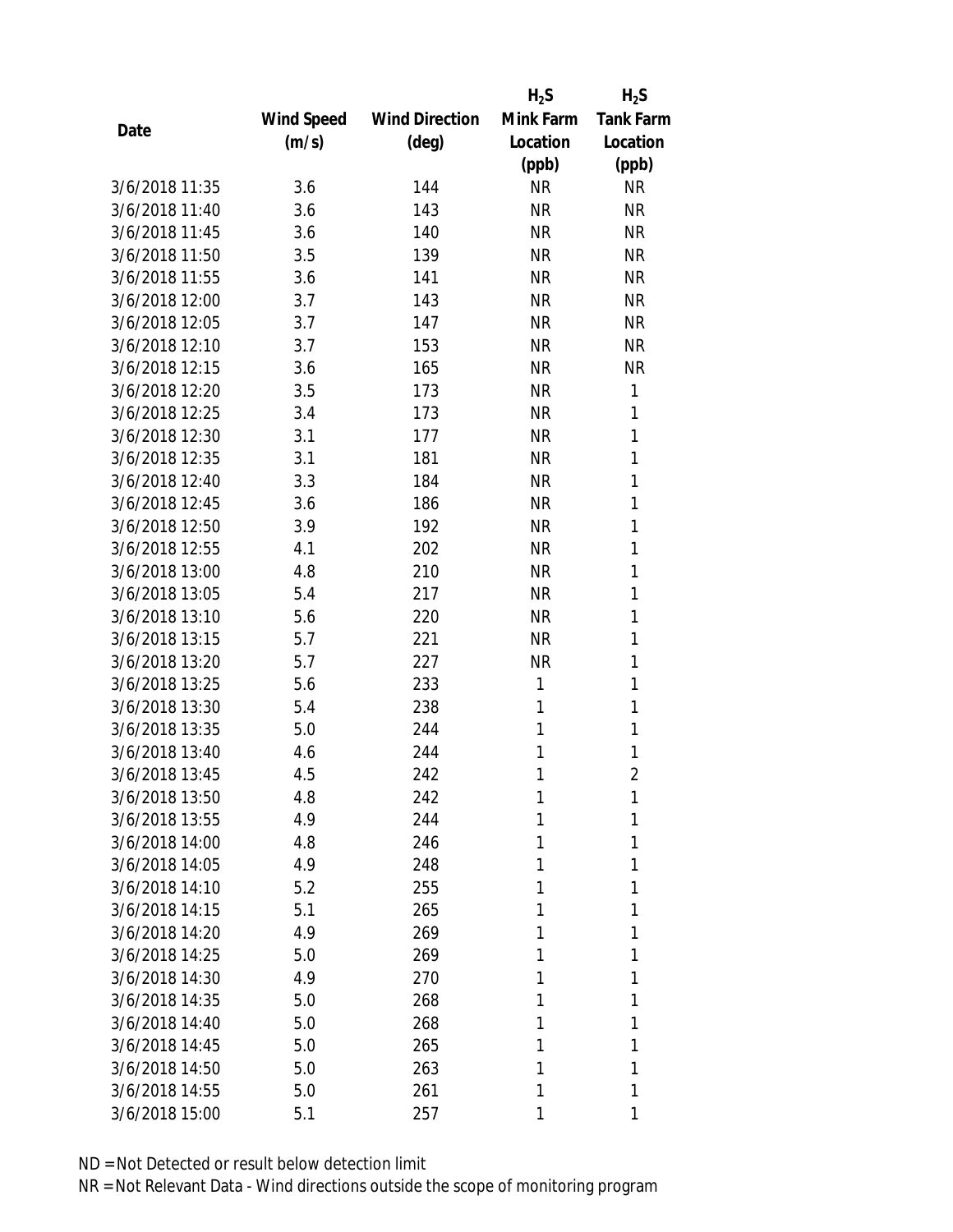|                |            |                       | $H_2S$         | $H_2S$           |
|----------------|------------|-----------------------|----------------|------------------|
|                | Wind Speed | <b>Wind Direction</b> | Mink Farm      | <b>Tank Farm</b> |
| Date           | (m/s)      | $(\text{deg})$        | Location       | Location         |
|                |            |                       | (ppb)          | (ppb)            |
| 3/6/2018 15:05 | 5.0        | 259                   | 1              | 1                |
| 3/6/2018 15:10 | 4.9        | 262                   | 1              | 1                |
| 3/6/2018 15:15 | 4.7        | 265                   | 1              | 1                |
| 3/6/2018 15:20 | 4.5        | 264                   | 1              | 1                |
| 3/6/2018 15:25 | 4.4        | 266                   | 1              | 1                |
| 3/6/2018 15:30 | 4.2        | 270                   | 1              | 1                |
| 3/6/2018 15:35 | 4.1        | 276                   | 1              | <b>NR</b>        |
| 3/6/2018 15:40 | 3.9        | 275                   | 1              | 1                |
| 3/6/2018 15:45 | 3.9        | 274                   | 1              | 1                |
| 3/6/2018 15:50 | 3.9        | 278                   | 1              | <b>NR</b>        |
| 3/6/2018 15:55 | 3.8        | 280                   | 1              | <b>NR</b>        |
| 3/6/2018 16:00 | 3.6        | 285                   | <b>ND</b>      | <b>NR</b>        |
| 3/6/2018 16:05 | 3.4        | 284                   | <b>ND</b>      | <b>NR</b>        |
| 3/6/2018 16:10 | 3.4        | 286                   | <b>ND</b>      | <b>NR</b>        |
| 3/6/2018 16:15 | 3.4        | 290                   | <b>ND</b>      | <b>NR</b>        |
| 3/6/2018 16:20 | 3.4        | 295                   | <b>ND</b>      | <b>NR</b>        |
| 3/6/2018 16:25 | 3.5        | 298                   | <b>ND</b>      | <b>NR</b>        |
| 3/6/2018 16:30 | 3.7        | 297                   | <b>ND</b>      | <b>NR</b>        |
| 3/6/2018 16:35 | 3.9        | 298                   | 1              | <b>NR</b>        |
| 3/6/2018 16:40 | 4.1        | 298                   | 1              | <b>NR</b>        |
| 3/6/2018 16:45 | 4.0        | 294                   | 1              | <b>NR</b>        |
| 3/6/2018 16:50 | 3.8        | 288                   | 1              | <b>NR</b>        |
| 3/6/2018 16:55 | 3.7        | 285                   | 1              | <b>NR</b>        |
| 3/6/2018 17:00 | 3.4        | 280                   | 1              | <b>NR</b>        |
| 3/6/2018 17:05 | 3.3        | 277                   | 1              | <b>NR</b>        |
| 3/6/2018 17:10 | 3.1        | 273                   | 2              | 1                |
| 3/6/2018 17:15 | 3.2        | 274                   | $\overline{2}$ | 1                |
| 3/6/2018 17:20 | 3.4        | 276                   | $\overline{2}$ | <b>NR</b>        |
| 3/6/2018 17:25 | 3.5        | 277                   | $\overline{2}$ | <b>NR</b>        |
| 3/6/2018 17:30 | 3.4        | 278                   | 2              | <b>NR</b>        |
| 3/6/2018 17:35 | 3.2        | 281                   | $\overline{2}$ | <b>NR</b>        |
| 3/6/2018 17:40 | 3.1        | 279                   | 1              | <b>NR</b>        |
| 3/6/2018 17:45 | 3.0        | 277                   | 1              | <b>NR</b>        |
| 3/6/2018 17:50 | 2.8        | 273                   | 1              | 1                |
| 3/6/2018 17:55 | 2.6        | 272                   | 1              | 1                |
| 3/6/2018 18:00 | 2.5        | 271                   | 1              | 1                |
| 3/6/2018 18:05 | 2.6        | 268                   | 1              | 1                |
| 3/6/2018 18:10 | 2.7        | 269                   | 1              | 1                |
| 3/6/2018 18:15 | 2.6        | 268                   | 1              | 1                |
| 3/6/2018 18:20 | 2.6        | 269                   | 1              | 1                |
| 3/6/2018 18:25 | 2.8        | 266                   | 1              | 1                |
| 3/6/2018 18:30 | 3.0        | 264                   | 1              | 1                |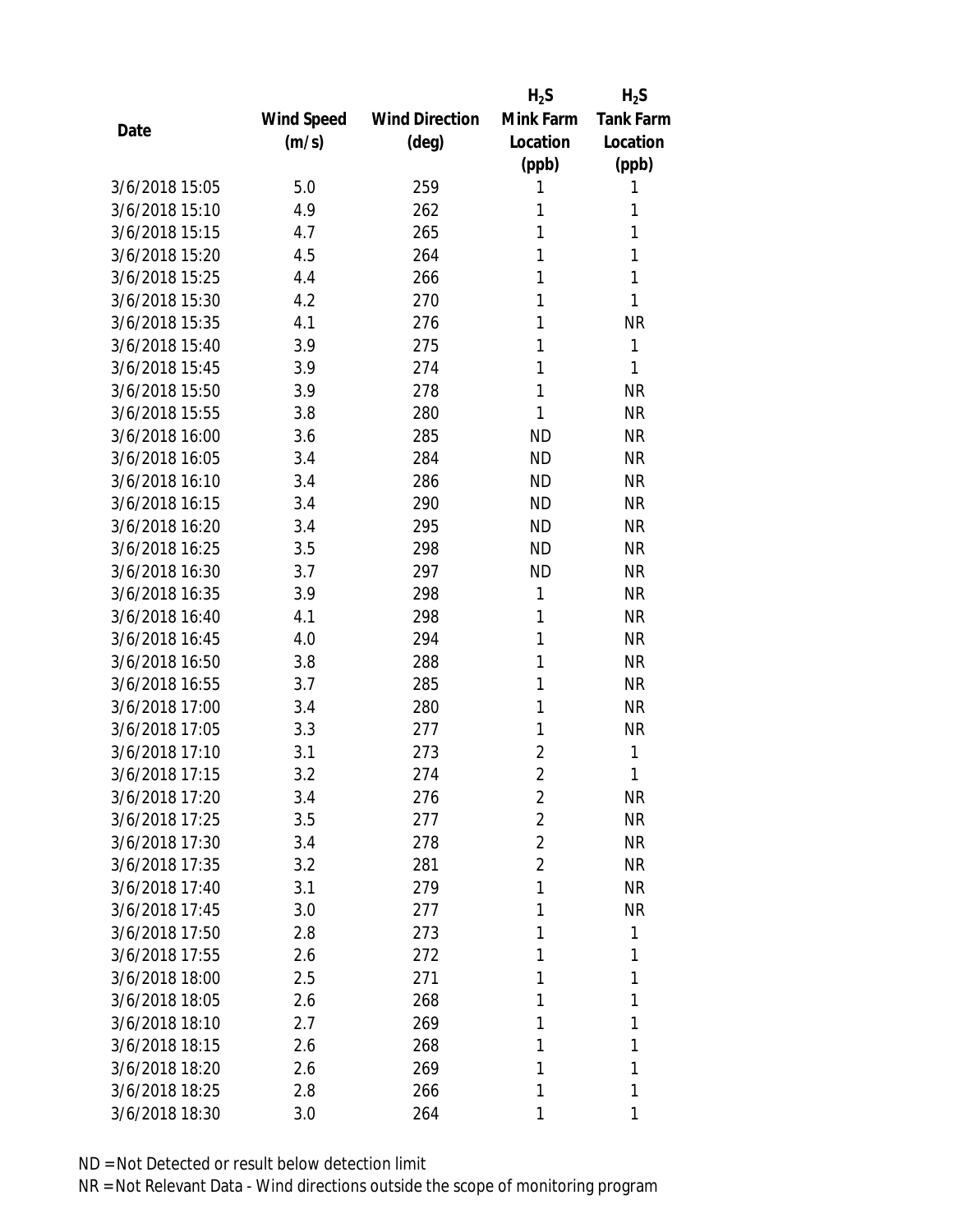|                |            |                       | $H_2S$    | $H_2S$           |
|----------------|------------|-----------------------|-----------|------------------|
|                | Wind Speed | <b>Wind Direction</b> | Mink Farm | <b>Tank Farm</b> |
| Date           | (m/s)      | $(\text{deg})$        | Location  | Location         |
|                |            |                       | (ppb)     | (ppb)            |
| 3/6/2018 18:35 | 2.9        | 262                   | 1         | 1                |
| 3/6/2018 18:40 | 3.0        | 261                   | 1         | 1                |
| 3/6/2018 18:45 | 3.0        | 260                   | 1         | 1                |
| 3/6/2018 18:50 | 3.1        | 258                   | 1         | $\overline{2}$   |
| 3/6/2018 18:55 | 3.0        | 259                   | 1         | 1                |
| 3/6/2018 19:00 | 3.0        | 261                   | 1         | 1                |
| 3/6/2018 19:05 | 3.3        | 265                   | 1         | 1                |
| 3/6/2018 19:10 | 3.4        | 270                   | 1         | 1                |
| 3/6/2018 19:15 | 3.7        | 275                   | 1         | 1                |
| 3/6/2018 19:20 | 3.9        | 277                   | 1         | <b>NR</b>        |
| 3/6/2018 19:25 | 4.0        | 278                   | 1         | <b>NR</b>        |
| 3/6/2018 19:30 | 4.0        | 277                   | 1         | <b>NR</b>        |
| 3/6/2018 19:35 | 3.9        | 275                   | 1         | 1                |
| 3/6/2018 19:40 | 3.9        | 272                   | 1         | 1                |
| 3/6/2018 19:45 | 3.7        | 270                   | 1         | 1                |
| 3/6/2018 19:50 | 3.7        | 270                   | 1         | 1                |
| 3/6/2018 19:55 | 3.7        | 272                   | 1         | 1                |
| 3/6/2018 20:00 | 3.7        | 273                   | 1         | 1                |
| 3/6/2018 20:05 | 3.8        | 273                   | 1         | 1                |
| 3/6/2018 20:10 | 3.7        | 274                   | 1         | 1                |
| 3/6/2018 20:15 | 3.7        | 273                   | 1         | 1                |
| 3/6/2018 20:20 | 3.5        | 273                   | 1         | 1                |
| 3/6/2018 20:25 | 3.4        | 272                   | 1         | 1                |
| 3/6/2018 20:30 | 3.2        | 272                   | 1         | 1                |
| 3/6/2018 20:35 | 3.1        | 271                   | 1         | 1                |
| 3/6/2018 20:40 | 3.0        | 269                   | 1         | 1                |
| 3/6/2018 20:45 | 2.8        | 270                   | 1         | 1                |
| 3/6/2018 20:50 | 2.7        | 269                   | <b>ND</b> | 1                |
| 3/6/2018 20:55 | 2.6        | 268                   | 1         | 1                |
| 3/6/2018 21:00 | 2.4        | 268                   | 1         | 1                |
| 3/6/2018 21:05 | 2.2        | 270                   | 1         | 1                |
| 3/6/2018 21:10 | 2.1        | 278                   | <b>ND</b> | <b>NR</b>        |
| 3/6/2018 21:15 | 2.1        | 286                   | <b>ND</b> | <b>NR</b>        |
| 3/6/2018 21:20 | 2.3        | 293                   | 1         | <b>NR</b>        |
| 3/6/2018 21:25 | 2.4        | 304                   | 1         | <b>NR</b>        |
| 3/6/2018 21:30 | 2.7        | 314                   | <b>ND</b> | <b>NR</b>        |
| 3/6/2018 21:35 | 2.9        | 324                   | 1         | <b>NR</b>        |
| 3/6/2018 21:40 | 3.1        | 328                   | 1         | <b>NR</b>        |
| 3/6/2018 21:45 | 3.1        | 334                   | 1         | <b>NR</b>        |
| 3/6/2018 21:50 | 3.1        | 341                   | 1         | <b>NR</b>        |
| 3/6/2018 21:55 | 2.9        | 346                   | 1         | <b>NR</b>        |
| 3/6/2018 22:00 | 2.7        | 350                   | 1         | <b>NR</b>        |
|                |            |                       |           |                  |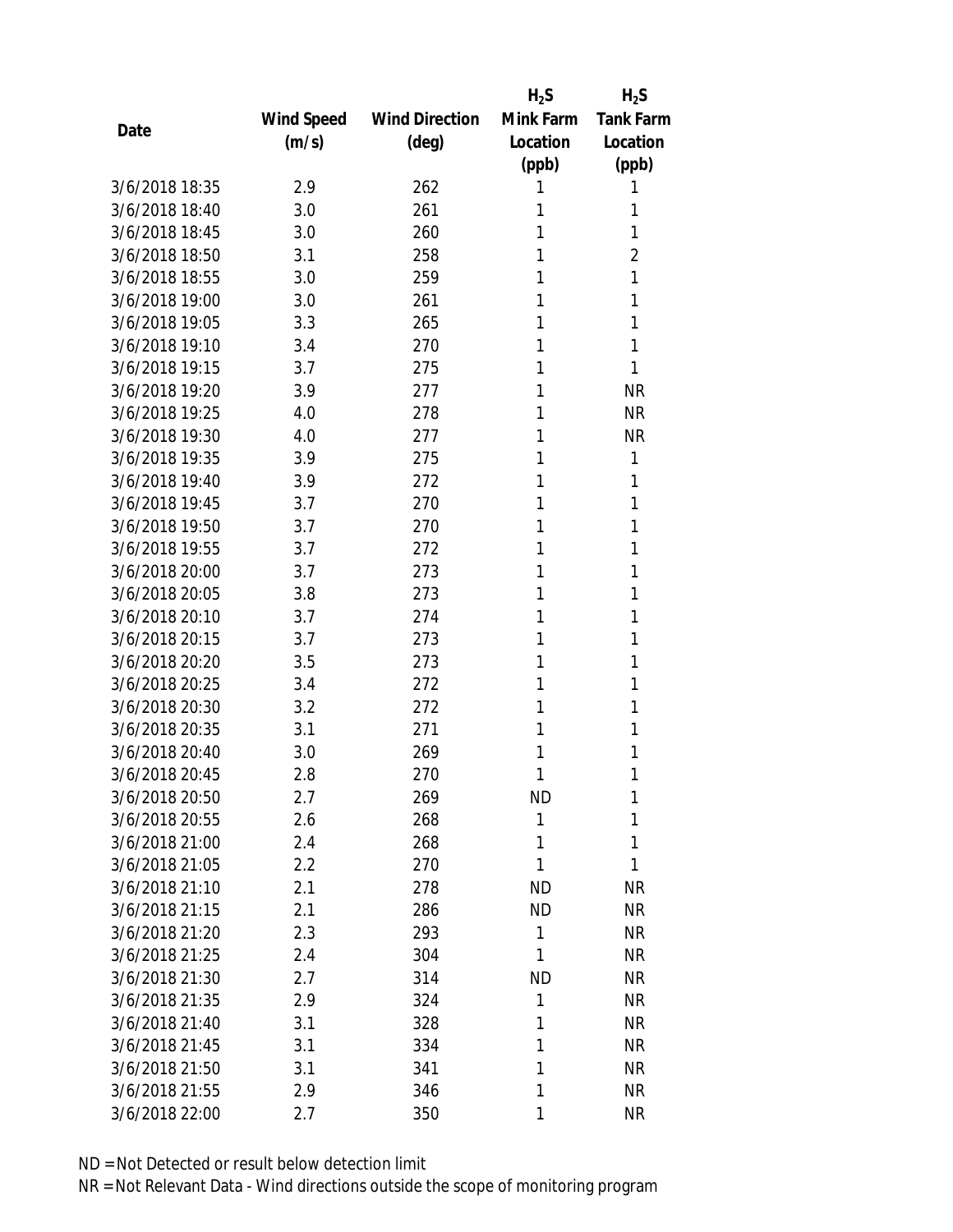|                |            |                       | $H_2S$         | $H_2S$           |
|----------------|------------|-----------------------|----------------|------------------|
|                | Wind Speed | <b>Wind Direction</b> | Mink Farm      | <b>Tank Farm</b> |
| Date           | (m/s)      | $(\text{deg})$        | Location       | Location         |
|                |            |                       | (ppb)          | (ppb)            |
| 3/6/2018 22:05 | 2.6        | 351                   | 1              | <b>NR</b>        |
| 3/6/2018 22:10 | 2.7        | 354                   | 1              | <b>NR</b>        |
| 3/6/2018 22:15 | 2.7        | 354                   | 1              | <b>NR</b>        |
| 3/6/2018 22:20 | 2.6        | 354                   | 1              | <b>NR</b>        |
| 3/6/2018 22:25 | 2.6        | 353                   | 1              | <b>NR</b>        |
| 3/6/2018 22:30 | 2.6        | 351                   | 1              | <b>NR</b>        |
| 3/6/2018 22:35 | 2.5        | 350                   | 1              | <b>NR</b>        |
| 3/6/2018 22:40 | 2.3        | 347                   | $\overline{2}$ | <b>NR</b>        |
| 3/6/2018 22:45 | 2.5        | 345                   | $\overline{2}$ | <b>NR</b>        |
| 3/6/2018 22:50 | 2.8        | 345                   | 1              | <b>NR</b>        |
| 3/6/2018 22:55 | 3.0        | 344                   | 1              | <b>NR</b>        |
| 3/6/2018 23:00 | 3.3        | 346                   | 1              | <b>NR</b>        |
| 3/6/2018 23:05 | 3.7        | 346                   | 1              | <b>NR</b>        |
| 3/6/2018 23:10 | 3.9        | 348                   | 1              | <b>NR</b>        |
| 3/6/2018 23:15 | 4.1        | 351                   | 1              | <b>NR</b>        |
| 3/6/2018 23:20 | 4.1        | 352                   | 1              | <b>NR</b>        |
| 3/6/2018 23:25 | 4.0        | 353                   | 1              | <b>NR</b>        |
| 3/6/2018 23:30 | 3.9        | 352                   | 1              | <b>NR</b>        |
| 3/6/2018 23:35 | 3.8        | 352                   | 1              | <b>NR</b>        |
| 3/6/2018 23:40 | 3.9        | 351                   | 1              | <b>NR</b>        |
| 3/6/2018 23:45 | 3.8        | 349                   | 1              | <b>NR</b>        |
| 3/6/2018 23:50 | 3.7        | 349                   | 1              | <b>NR</b>        |
| 3/6/2018 23:55 | 3.8        | 348                   | 1              | <b>NR</b>        |
| 3/6/2018 24:00 | 3.8        | 349                   | 1              | <b>NR</b>        |
| 3/7/2018 00:05 | 3.8        | 350                   | 1              | <b>NR</b>        |
| 3/7/2018 00:10 | 3.6        | 349                   | 1              | <b>NR</b>        |
| 3/7/2018 00:15 | 3.6        | 347                   | 1              | <b>NR</b>        |
| 3/7/2018 00:20 | 3.7        | 345                   | 1              | <b>NR</b>        |
| 3/7/2018 00:25 | 3.7        | 343                   | 1              | <b>NR</b>        |
| 3/7/2018 00:30 | 3.8        | 343                   | 1              | <b>NR</b>        |
| 3/7/2018 00:35 | 3.7        | 342                   | 1              | <b>NR</b>        |
| 3/7/2018 00:40 | 3.7        | 341                   | 1              | <b>NR</b>        |
| 3/7/2018 00:45 | 3.6        | 341                   | 1              | <b>NR</b>        |
| 3/7/2018 00:50 | 3.9        | 341                   | 1              | <b>NR</b>        |
| 3/7/2018 00:55 | 4.1        | 338                   | 1              | <b>NR</b>        |
| 3/7/2018 01:00 | 4.5        | 337                   | 1              | <b>NR</b>        |
| 3/7/2018 01:05 | 4.6        | 338                   | 1              | <b>NR</b>        |
| 3/7/2018 01:10 | 4.8        | 338                   | 1              | <b>NR</b>        |
| 3/7/2018 01:15 | 4.9        | 338                   | 1              | <b>NR</b>        |
| 3/7/2018 01:20 | 4.8        | 338                   | 1              | <b>NR</b>        |
| 3/7/2018 01:25 | 4.6        | 339                   | 1              | <b>NR</b>        |
| 3/7/2018 01:30 | 4.6        | 339                   | 1              | <b>NR</b>        |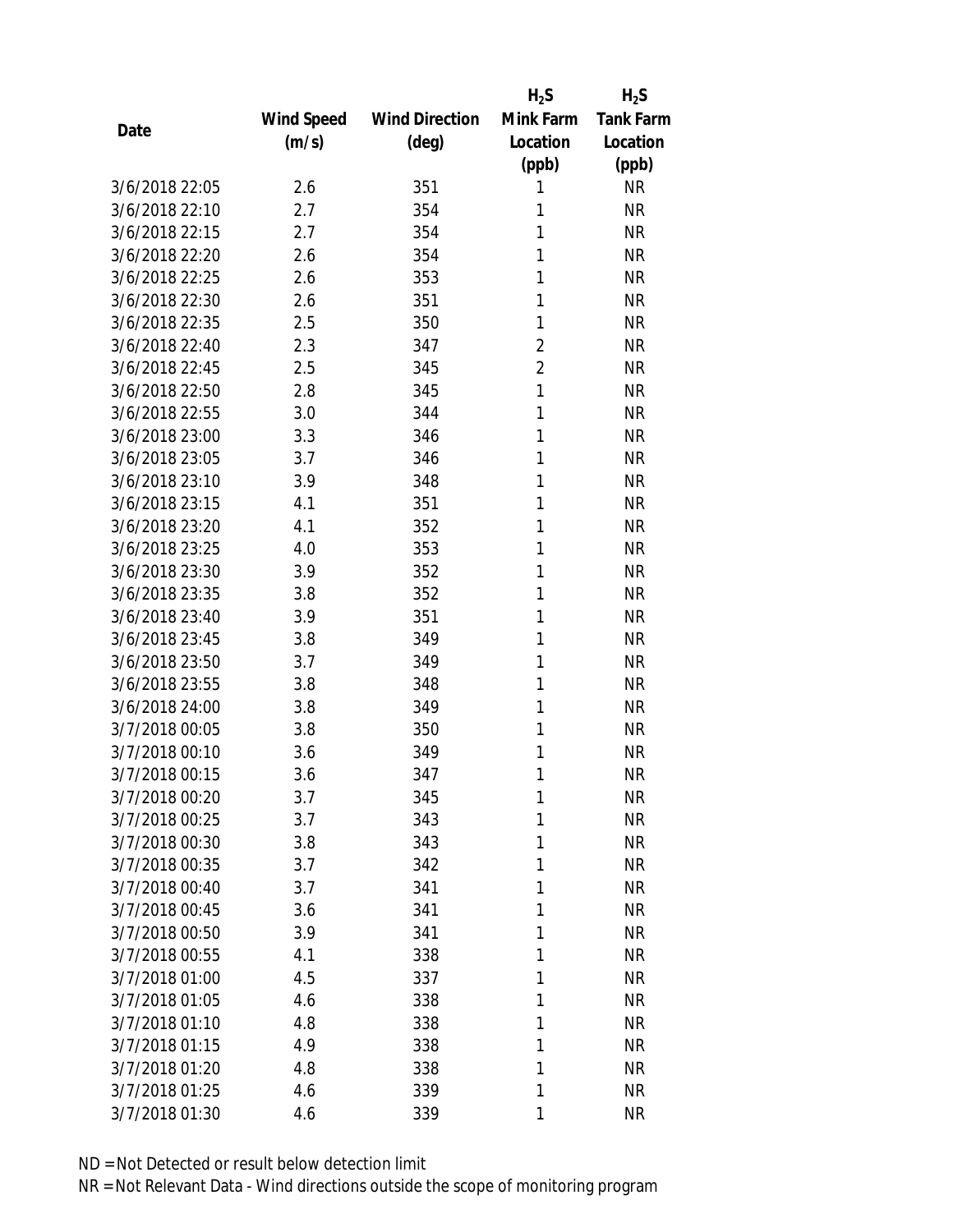|                |            |                       | $H_2S$       | $H_2S$           |
|----------------|------------|-----------------------|--------------|------------------|
|                | Wind Speed | <b>Wind Direction</b> | Mink Farm    | <b>Tank Farm</b> |
| Date           | (m/s)      | $(\text{deg})$        | Location     | Location         |
|                |            |                       | (ppb)        | (ppb)            |
| 3/7/2018 01:35 | 4.8        | 337                   | 1            | <b>NR</b>        |
| 3/7/2018 01:40 | 5.0        | 336                   | 1            | <b>NR</b>        |
| 3/7/2018 01:45 | 5.3        | 334                   | 1            | <b>NR</b>        |
| 3/7/2018 01:50 | 5.6        | 333                   | 1            | <b>NR</b>        |
| 3/7/2018 01:55 | 5.8        | 334                   | 1            | <b>NR</b>        |
| 3/7/2018 02:00 | 5.7        | 335                   | 1            | <b>NR</b>        |
| 3/7/2018 02:05 | 5.7        | 334                   | 1            | <b>NR</b>        |
| 3/7/2018 02:10 | 5.4        | 336                   | 1            | <b>NR</b>        |
| 3/7/2018 02:15 | 5.0        | 337                   | 1            | <b>NR</b>        |
| 3/7/2018 02:20 | 4.5        | 338                   | 1            | <b>NR</b>        |
| 3/7/2018 02:25 | 4.5        | 336                   | 1            | <b>NR</b>        |
| 3/7/2018 02:30 | 4.4        | 335                   | 1            | <b>NR</b>        |
| 3/7/2018 02:35 | 4.3        | 335                   | 1            | <b>NR</b>        |
| 3/7/2018 02:40 | 4.6        | 333                   | <b>ND</b>    | <b>NR</b>        |
| 3/7/2018 02:45 | 5.2        | 332                   | <b>ND</b>    | <b>NR</b>        |
| 3/7/2018 02:50 | 5.6        | 332                   | <b>ND</b>    | <b>NR</b>        |
| 3/7/2018 02:55 | 5.6        | 333                   | <b>ND</b>    | <b>NR</b>        |
| 3/7/2018 03:00 | 5.8        | 333                   | <b>ND</b>    | <b>NR</b>        |
| 3/7/2018 03:05 | 6.1        | 334                   | 1            | <b>NR</b>        |
| 3/7/2018 03:10 | 6.2        | 335                   | 1            | <b>NR</b>        |
| 3/7/2018 03:15 | 5.8        | 335                   | 1            | <b>NR</b>        |
| 3/7/2018 03:20 | 5.9        | 335                   | <b>ND</b>    | <b>NR</b>        |
| 3/7/2018 03:25 | 6.0        | 335                   | <b>ND</b>    | <b>NR</b>        |
| 3/7/2018 03:30 | 5.9        | 336                   | <b>ND</b>    | <b>NR</b>        |
| 3/7/2018 03:35 | 5.8        | 335                   | <b>ND</b>    | <b>NR</b>        |
| 3/7/2018 03:40 | 5.8        | 335                   | <b>ND</b>    | <b>NR</b>        |
| 3/7/2018 03:45 | 5.8        | 334                   | <b>ND</b>    | <b>NR</b>        |
| 3/7/2018 03:50 | 5.5        | 333                   | <b>ND</b>    | <b>NR</b>        |
| 3/7/2018 03:55 | 5.4        | 331                   | <b>ND</b>    | <b>NR</b>        |
| 3/7/2018 04:00 | 5.3        | 330                   | <b>ND</b>    | <b>NR</b>        |
| 3/7/2018 04:05 | 5.2        | 329                   | <b>ND</b>    | <b>NR</b>        |
| 3/7/2018 04:10 | 5.2        | 328                   | 1            | <b>NR</b>        |
| 3/7/2018 04:15 | 5.3        | 328                   | <b>ND</b>    | <b>NR</b>        |
| 3/7/2018 04:20 | 5.5        | 328                   | $\mathbf{1}$ | <b>NR</b>        |
| 3/7/2018 04:25 | 5.6        | 327                   | <b>ND</b>    | <b>NR</b>        |
| 3/7/2018 04:30 | 5.7        | 327                   | 1            | <b>NR</b>        |
| 3/7/2018 04:35 | 5.7        | 327                   | <b>ND</b>    | <b>NR</b>        |
| 3/7/2018 04:40 | 5.8        | 327                   | <b>ND</b>    | <b>NR</b>        |
| 3/7/2018 04:45 | 5.8        | 326                   | <b>ND</b>    | <b>NR</b>        |
| 3/7/2018 04:50 | 5.9        | 326                   | <b>ND</b>    | <b>NR</b>        |
| 3/7/2018 04:55 | 6.0        | 327                   | <b>ND</b>    | <b>NR</b>        |
| 3/7/2018 05:00 | 6.1        | 327                   | <b>ND</b>    | <b>NR</b>        |
|                |            |                       |              |                  |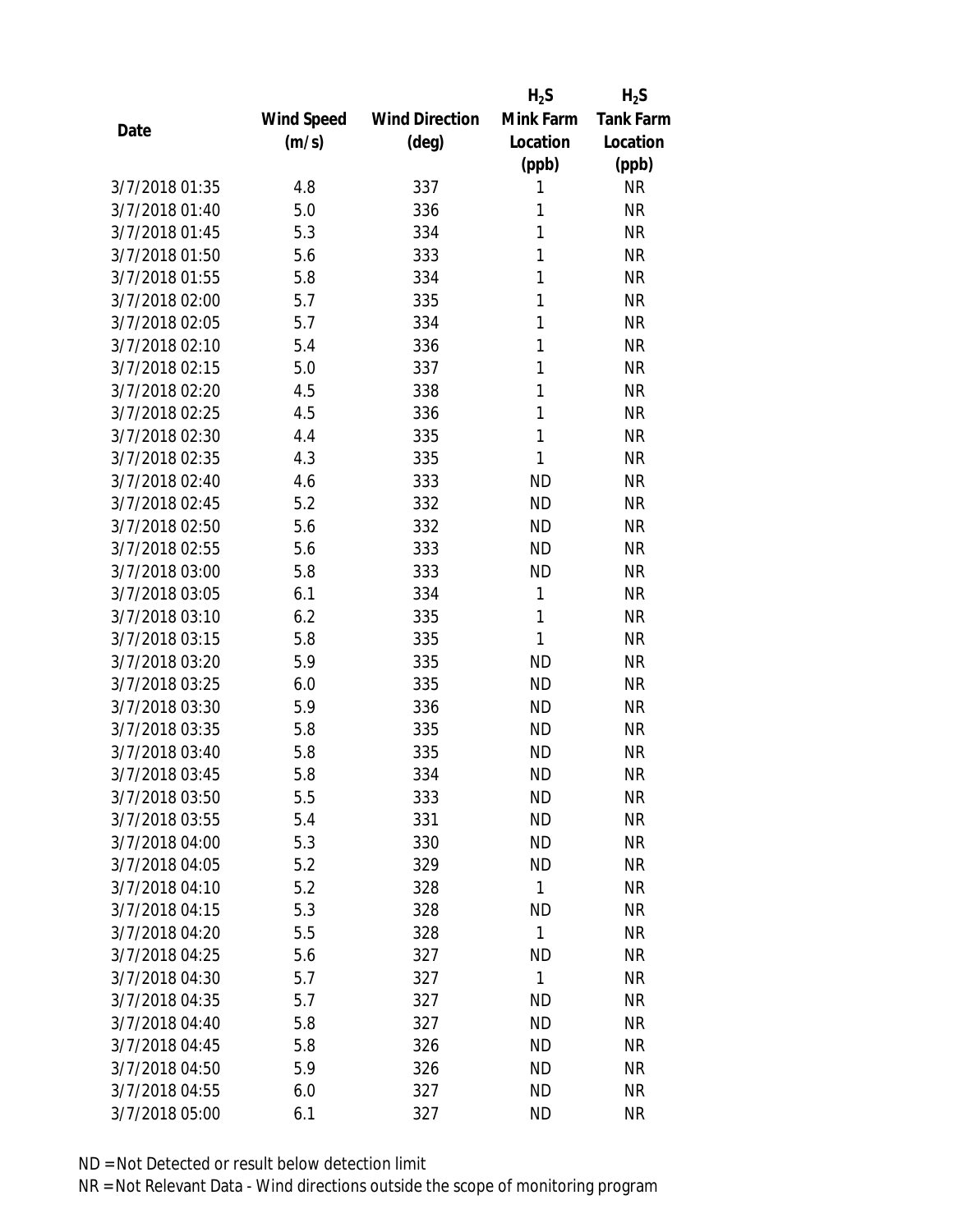|                |            |                       | $H_2S$    | $H_2S$           |
|----------------|------------|-----------------------|-----------|------------------|
|                | Wind Speed | <b>Wind Direction</b> | Mink Farm | <b>Tank Farm</b> |
| Date           | (m/s)      | $(\text{deg})$        | Location  | Location         |
|                |            |                       | (ppb)     | (ppb)            |
| 3/7/2018 05:05 | 6.2        | 327                   | <b>ND</b> | <b>NR</b>        |
| 3/7/2018 05:10 | 6.1        | 328                   | <b>ND</b> | <b>NR</b>        |
| 3/7/2018 05:15 | 5.9        | 329                   | <b>ND</b> | <b>NR</b>        |
| 3/7/2018 05:20 | 5.5        | 330                   | <b>ND</b> | <b>NR</b>        |
| 3/7/2018 05:25 | 5.2        | 330                   | <b>ND</b> | <b>NR</b>        |
| 3/7/2018 05:30 | 5.0        | 330                   | <b>ND</b> | <b>NR</b>        |
| 3/7/2018 05:35 | 4.7        | 328                   | <b>ND</b> | <b>NR</b>        |
| 3/7/2018 05:40 | 4.5        | 324                   | <b>ND</b> | <b>NR</b>        |
| 3/7/2018 05:45 | 4.6        | 320                   | <b>ND</b> | <b>NR</b>        |
| 3/7/2018 05:50 | 4.7        | 317                   | <b>ND</b> | <b>NR</b>        |
| 3/7/2018 05:55 | 4.7        | 314                   | 1         | <b>NR</b>        |
| 3/7/2018 06:00 | 4.8        | 312                   | 1         | <b>NR</b>        |
| 3/7/2018 06:05 | 4.8        | 312                   | <b>ND</b> | <b>NR</b>        |
| 3/7/2018 06:10 | 4.8        | 314                   | 1         | <b>NR</b>        |
| 3/7/2018 06:15 | 4.7        | 316                   | 1         | <b>NR</b>        |
| 3/7/2018 06:20 | 4.6        | 320                   | <b>ND</b> | <b>NR</b>        |
| 3/7/2018 06:25 | 4.6        | 323                   | <b>ND</b> | <b>NR</b>        |
| 3/7/2018 06:30 | 4.6        | 324                   | <b>ND</b> | <b>NR</b>        |
| 3/7/2018 06:35 | 4.4        | 324                   | <b>ND</b> | <b>NR</b>        |
| 3/7/2018 06:40 | 4.4        | 323                   | <b>ND</b> | <b>NR</b>        |
| 3/7/2018 06:45 | 4.2        | 322                   | <b>ND</b> | <b>NR</b>        |
| 3/7/2018 06:50 | 4.2        | 321                   | <b>ND</b> | <b>NR</b>        |
| 3/7/2018 06:55 | 4.1        | 320                   | <b>ND</b> | <b>NR</b>        |
| 3/7/2018 07:00 | 4.0        | 321                   | 1         | <b>NR</b>        |
| 3/7/2018 07:05 | 4.1        | 322                   | 1         | <b>NR</b>        |
| 3/7/2018 07:10 | 4.3        | 323                   | 1         | <b>NR</b>        |
| 3/7/2018 07:15 | 4.3        | 325                   | 1         | <b>NR</b>        |
| 3/7/2018 07:20 | 4.4        | 324                   | 1         | <b>NR</b>        |
| 3/7/2018 07:25 | 4.5        | 325                   | 1         | <b>NR</b>        |
| 3/7/2018 07:30 | 4.4        | 326                   | 1         | <b>NR</b>        |
| 3/7/2018 07:35 | 4.4        | 327                   | 1         | <b>NR</b>        |
| 3/7/2018 07:40 | 4.2        | 328                   | 1         | <b>NR</b>        |
| 3/7/2018 07:45 | 4.2        | 330                   | <b>ND</b> | <b>NR</b>        |
| 3/7/2018 07:50 | 4.1        | 331                   | <b>ND</b> | <b>NR</b>        |
| 3/7/2018 07:55 | 3.9        | 332                   | <b>ND</b> | <b>NR</b>        |
| 3/7/2018 08:00 | 4.0        | 331                   | <b>ND</b> | <b>NR</b>        |
| 3/7/2018 08:05 | 4.0        | 332                   | <b>ND</b> | <b>NR</b>        |
| 3/7/2018 08:10 | 3.8        | 333                   | <b>ND</b> | <b>NR</b>        |
| 3/7/2018 08:15 | 3.8        | 332                   | <b>ND</b> | <b>NR</b>        |
| 3/7/2018 08:20 | 4.1        | 332                   | <b>ND</b> | <b>NR</b>        |
| 3/7/2018 08:25 | 4.3        | 332                   | <b>ND</b> | <b>NR</b>        |
| 3/7/2018 08:30 | 4.1        | 333                   | 1         | <b>NR</b>        |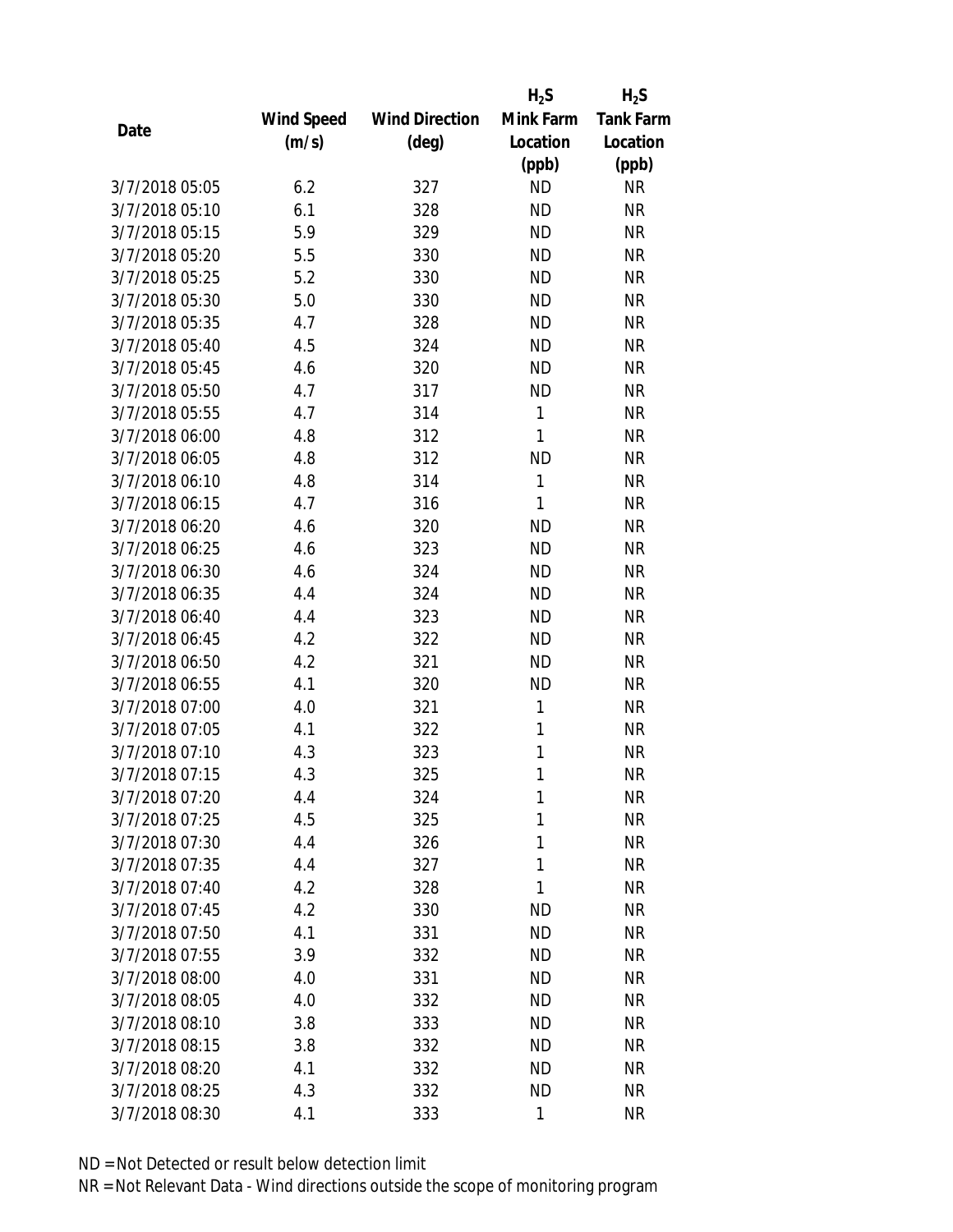|                |            |                       | $H_2S$    | $H_2S$           |
|----------------|------------|-----------------------|-----------|------------------|
|                | Wind Speed | <b>Wind Direction</b> | Mink Farm | <b>Tank Farm</b> |
| Date           | (m/s)      | (deg)                 | Location  | Location         |
|                |            |                       | (ppb)     | (ppb)            |
| 3/7/2018 08:35 | 4.0        | 333                   | 1         | <b>NR</b>        |
| 3/7/2018 08:40 | 4.1        | 334                   | 1         | <b>NR</b>        |
| 3/7/2018 08:45 | 4.0        | 336                   | 1         | <b>NR</b>        |
| 3/7/2018 08:50 | 3.7        | 338                   | 1         | <b>NR</b>        |
| 3/7/2018 08:55 | 3.5        | 337                   | 1         | <b>NR</b>        |
| 3/7/2018 09:00 | 3.6        | 338                   | 1         | <b>NR</b>        |
| 3/7/2018 09:05 | 3.6        | 339                   | 1         | <b>NR</b>        |
| 3/7/2018 09:10 | 3.7        | 338                   | 1         | <b>NR</b>        |
| 3/7/2018 09:15 | 3.7        | 337                   | 1         | <b>NR</b>        |
| 3/7/2018 09:20 | 3.7        | 337                   | 1         | <b>NR</b>        |
| 3/7/2018 09:25 | 3.6        | 338                   | 1         | <b>NR</b>        |
| 3/7/2018 09:30 | 3.6        | 337                   | 1         | <b>NR</b>        |
| 3/7/2018 09:35 | 3.5        | 335                   | 1         | <b>NR</b>        |
| 3/7/2018 09:40 | 3.5        | 335                   | 1         | <b>NR</b>        |
| 3/7/2018 09:45 | 3.3        | 335                   | 1         | <b>NR</b>        |
| 3/7/2018 09:50 | 3.2        | 334                   | 1         | <b>NR</b>        |
| 3/7/2018 09:55 | 3.2        | 334                   | 1         | <b>NR</b>        |
| 3/7/2018 10:00 | 3.5        | 333                   | 1         | <b>NR</b>        |
| 3/7/2018 10:05 | 3.5        | 333                   | 1         | <b>NR</b>        |
| 3/7/2018 10:10 | 3.7        | 331                   | 1         | <b>NR</b>        |
| 3/7/2018 10:15 | 3.9        | 328                   | 1         | <b>NR</b>        |
| 3/7/2018 10:20 | 4.0        | 322                   | 1         | <b>NR</b>        |
| 3/7/2018 10:25 | 4.3        | 317                   | 1         | <b>NR</b>        |
| 3/7/2018 10:30 | 4.3        | 314                   | 1         | <b>NR</b>        |
| 3/7/2018 10:35 | 4.4        | 310                   | <b>ND</b> | <b>NR</b>        |
| 3/7/2018 10:40 | 4.4        | 307                   | <b>ND</b> | <b>NR</b>        |
| 3/7/2018 10:45 | 4.7        | 304                   | <b>ND</b> | <b>NR</b>        |
| 3/7/2018 10:50 | 4.9        | 307                   | <b>ND</b> | <b>NR</b>        |
| 3/7/2018 10:55 | 4.8        | 306                   | <b>ND</b> | <b>NR</b>        |
| 3/7/2018 11:00 | 4.7        | 304                   | <b>ND</b> | <b>NR</b>        |
| 3/7/2018 11:05 | 5.1        | 305                   | 1         | <b>NR</b>        |
| 3/7/2018 11:10 | 5.0        | 311                   | 1         | <b>NR</b>        |
| 3/7/2018 11:15 | 5.0        | 311                   | 1         | <b>NR</b>        |
| 3/7/2018 11:20 | 4.9        | 311                   | 1         | <b>NR</b>        |
| 3/7/2018 11:25 | 5.2        | 313                   | 1         | <b>NR</b>        |
| 3/7/2018 11:30 | 5.3        | 314                   | 1         | <b>NR</b>        |
| 3/7/2018 11:35 | 5.2        | 314                   | 1         | <b>NR</b>        |
| 3/7/2018 11:40 | 5.4        | 308                   | 1         | <b>NR</b>        |
| 3/7/2018 11:45 | 5.4        | 309                   | 1         | <b>NR</b>        |
| 3/7/2018 11:50 | 5.5        | 307                   | 1         | <b>NR</b>        |
| 3/7/2018 11:55 | 5.5        | 306                   | 1         | <b>NR</b>        |
| 3/7/2018 12:00 | 5.3        | 305                   | 1         | <b>NR</b>        |
|                |            |                       |           |                  |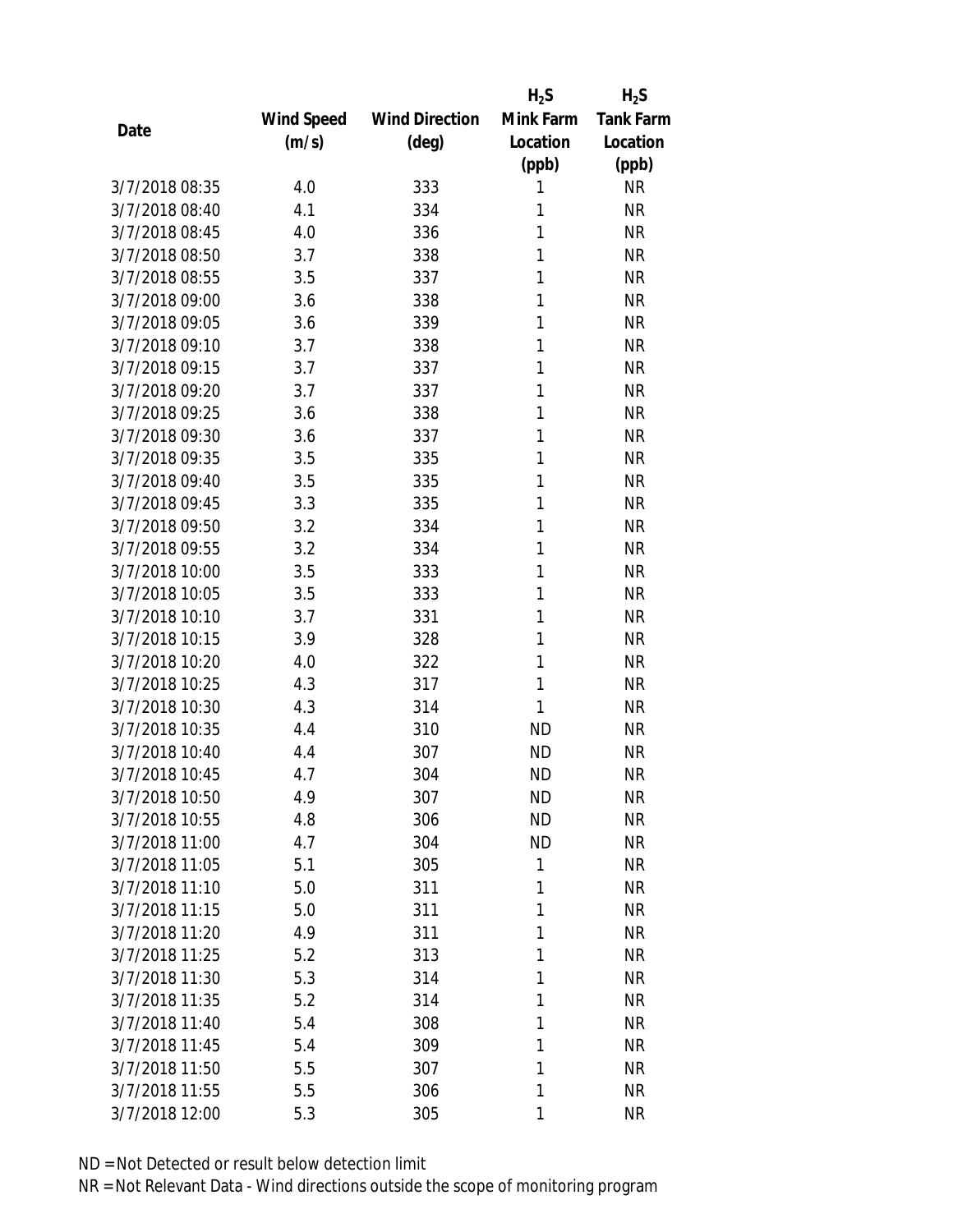|                |                   |                       | $H_2S$         | $H_2S$           |
|----------------|-------------------|-----------------------|----------------|------------------|
|                | <b>Wind Speed</b> | <b>Wind Direction</b> | Mink Farm      | <b>Tank Farm</b> |
| Date           | (m/s)             | (deg)                 | Location       | Location         |
|                |                   |                       | (ppb)          | (ppb)            |
| 3/7/2018 12:05 | 5.0               | 302                   | <b>ND</b>      | <b>NR</b>        |
| 3/7/2018 12:10 | 4.9               | 298                   | <b>ND</b>      | <b>NR</b>        |
| 3/7/2018 12:15 | 4.8               | 297                   | <b>ND</b>      | <b>NR</b>        |
| 3/7/2018 12:20 | 4.6               | 297                   | <b>ND</b>      | <b>NR</b>        |
| 3/7/2018 12:25 | 4.5               | 295                   | <b>ND</b>      | <b>NR</b>        |
| 3/7/2018 12:30 | 4.4               | 297                   | 1              | <b>NR</b>        |
| 3/7/2018 12:35 | 4.6               | 298                   | 1              | <b>NR</b>        |
| 3/7/2018 12:40 | 4.5               | 299                   | 1              | <b>NR</b>        |
| 3/7/2018 12:45 | 4.4               | 299                   | 1              | <b>NR</b>        |
| 3/7/2018 12:50 | 4.5               | 299                   | 1              | <b>NR</b>        |
| 3/7/2018 12:55 | 4.3               | 298                   | 1              | <b>NR</b>        |
| 3/7/2018 13:00 | 4.5               | 295                   | 1              | <b>NR</b>        |
| 3/7/2018 13:05 | 4.6               | 297                   | 1              | <b>NR</b>        |
| 3/7/2018 13:10 | 4.9               | 300                   | 1              | <b>NR</b>        |
| 3/7/2018 13:15 | 5.3               | 297                   | 1              | <b>NR</b>        |
| 3/7/2018 13:20 | 5.4               | 299                   | $\overline{2}$ | <b>NR</b>        |
| 3/7/2018 13:25 | 5.5               | 299                   | $\overline{2}$ | <b>NR</b>        |
| 3/7/2018 13:30 | 5.7               | 299                   | $\overline{2}$ | <b>NR</b>        |
| 3/7/2018 13:35 | 5.8               | 296                   | $\overline{2}$ | <b>NR</b>        |
| 3/7/2018 13:40 | 5.7               | 294                   | $\overline{2}$ | <b>NR</b>        |
| 3/7/2018 13:45 | 5.5               | 296                   | $\overline{2}$ | <b>NR</b>        |
| 3/7/2018 13:50 | 5.4               | 293                   | 1              | <b>NR</b>        |
| 3/7/2018 13:55 | 5.4               | 292                   | 1              | <b>NR</b>        |
| 3/7/2018 14:00 | 5.5               | 295                   | 1              | <b>NR</b>        |
| 3/7/2018 14:05 | 5.5               | 299                   | 1              | <b>NR</b>        |
| 3/7/2018 14:10 | 5.5               | 300                   | 1              | <b>NR</b>        |
| 3/7/2018 14:15 | 5.5               | 299                   | 1              | <b>NR</b>        |
| 3/7/2018 14:20 | 5.6               | 301                   | 1              | <b>NR</b>        |
| 3/7/2018 14:25 | 5.6               | 302                   | 1              | <b>NR</b>        |
| 3/7/2018 14:30 | 5.4               | 297                   | 1              | <b>NR</b>        |
| 3/7/2018 14:35 | 5.2               | 293                   | 1              | <b>NR</b>        |
| 3/7/2018 14:40 | 5.3               | 291                   | 1              | <b>NR</b>        |
| 3/7/2018 14:45 | 5.6               | 291                   | 1              | <b>NR</b>        |
| 3/7/2018 14:50 | 5.6               | 291                   | 1              | <b>NR</b>        |
| 3/7/2018 14:55 | 5.5               | 290                   | <b>ND</b>      | <b>NR</b>        |
| 3/7/2018 15:00 | 5.7               | 295                   | 1              | <b>NR</b>        |
| 3/7/2018 15:05 | 5.6               | 295                   | 1              | <b>NR</b>        |
| 3/7/2018 15:10 | 5.5               | 293                   | 1              | <b>NR</b>        |
| 3/7/2018 15:15 | 5.3               | 294                   | 1              | <b>NR</b>        |
| 3/7/2018 15:20 | 5.4               | 290                   | 1              | <b>NR</b>        |
| 3/7/2018 15:25 | 5.4               | 287                   | 1              | <b>NR</b>        |
| 3/7/2018 15:30 | 5.3               | 282                   | 1              | <b>NR</b>        |
|                |                   |                       |                |                  |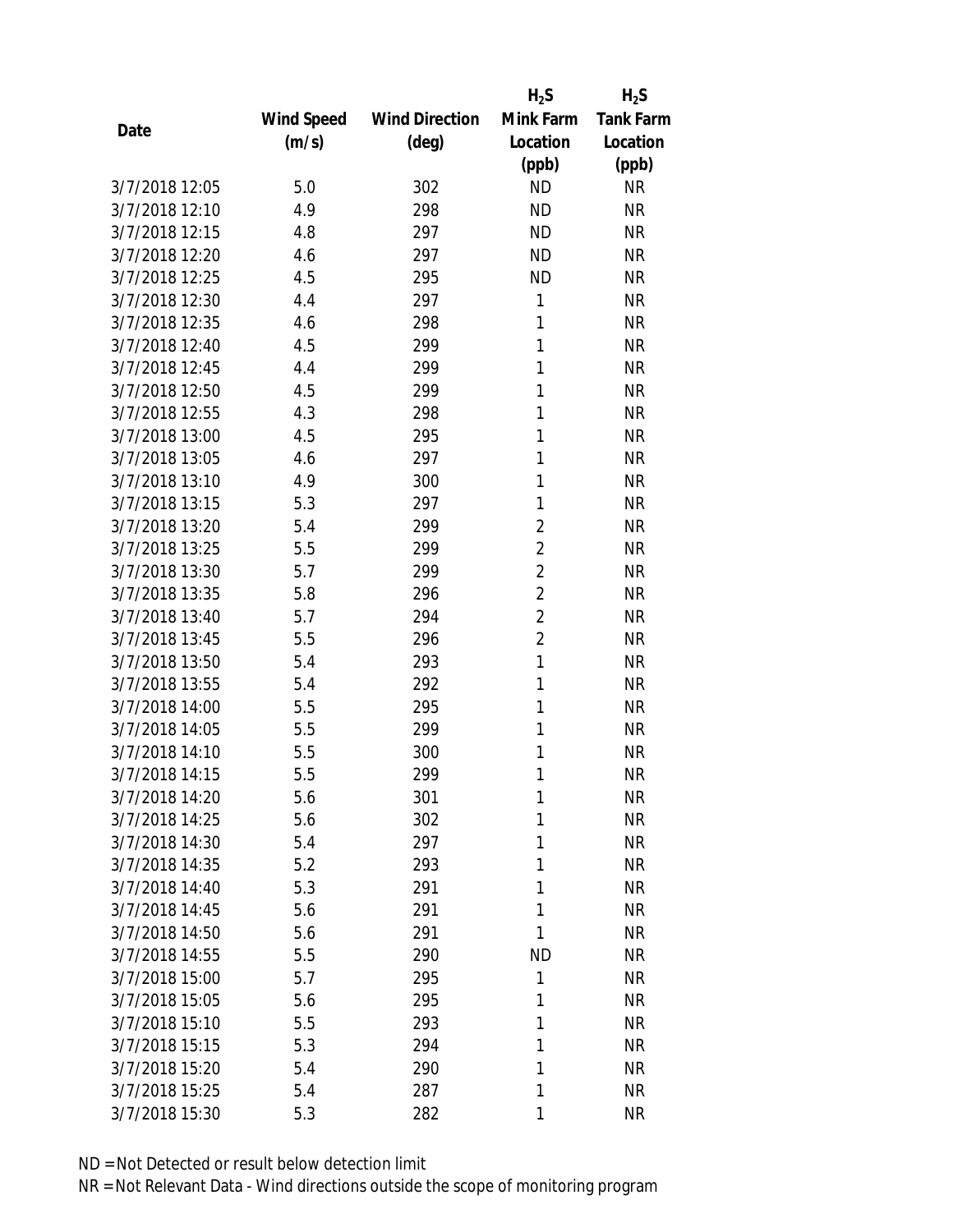|                |            |                       | $H_2S$         | $H_2S$           |
|----------------|------------|-----------------------|----------------|------------------|
|                | Wind Speed | <b>Wind Direction</b> | Mink Farm      | <b>Tank Farm</b> |
| Date           | (m/s)      | (deg)                 | Location       | Location         |
|                |            |                       | (ppb)          | (ppb)            |
| 3/7/2018 15:35 | 5.5        | 280                   | 1              | <b>NR</b>        |
| 3/7/2018 15:40 | 5.7        | 281                   | 1              | <b>NR</b>        |
| 3/7/2018 15:45 | 5.8        | 278                   | 1              | <b>NR</b>        |
| 3/7/2018 15:50 | 5.6        | 278                   | 1              | <b>NR</b>        |
| 3/7/2018 15:55 | 5.6        | 281                   | <b>ND</b>      | <b>NR</b>        |
| 3/7/2018 16:00 | 5.7        | 284                   | <b>ND</b>      | <b>NR</b>        |
| 3/7/2018 16:05 | 5.7        | 289                   | 1              | <b>NR</b>        |
| 3/7/2018 16:10 | 5.4        | 291                   | 1              | <b>NR</b>        |
| 3/7/2018 16:15 | 5.3        | 292                   | 1              | <b>NR</b>        |
| 3/7/2018 16:20 | 5.5        | 293                   | 1              | <b>NR</b>        |
| 3/7/2018 16:25 | 5.4        | 292                   | 1              | <b>NR</b>        |
| 3/7/2018 16:30 | 5.2        | 290                   | 1              | <b>NR</b>        |
| 3/7/2018 16:35 | 5.1        | 291                   | 1              | <b>NR</b>        |
| 3/7/2018 16:40 | 5.4        | 294                   | 1              | <b>NR</b>        |
| 3/7/2018 16:45 | 5.3        | 298                   | 1              | <b>NR</b>        |
| 3/7/2018 16:50 | 5.2        | 300                   | 1              | <b>NR</b>        |
| 3/7/2018 16:55 | 5.2        | 299                   | 1              | <b>NR</b>        |
| 3/7/2018 17:00 | 5.1        | 300                   | 1              | <b>NR</b>        |
| 3/7/2018 17:05 | 5.1        | 296                   | 1              | <b>NR</b>        |
| 3/7/2018 17:10 | 5.0        | 296                   | 1              | <b>NR</b>        |
| 3/7/2018 17:15 | 5.1        | 293                   | 1              | <b>NR</b>        |
| 3/7/2018 17:20 | 5.0        | 291                   | 1              | <b>NR</b>        |
| 3/7/2018 17:25 | 5.2        | 292                   | 1              | <b>NR</b>        |
| 3/7/2018 17:30 | 5.2        | 294                   | 1              | <b>NR</b>        |
| 3/7/2018 17:35 | 5.2        | 296                   | 1              | <b>NR</b>        |
| 3/7/2018 17:40 | 5.0        | 293                   | <b>ND</b>      | <b>NR</b>        |
| 3/7/2018 17:45 | 4.9        | 290                   | 1              | <b>NR</b>        |
| 3/7/2018 17:50 | 4.8        | 291                   | 1              | <b>NR</b>        |
| 3/7/2018 17:55 | 4.6        | 291                   | <b>ND</b>      | <b>NR</b>        |
| 3/7/2018 18:00 | 4.5        | 290                   | <b>ND</b>      | <b>NR</b>        |
| 3/7/2018 18:05 | 4.5        | 292                   | 1              | <b>NR</b>        |
| 3/7/2018 18:10 | 4.5        | 291                   | $\overline{2}$ | <b>NR</b>        |
| 3/7/2018 18:15 | 4.4        | 292                   | 2              | <b>NR</b>        |
| 3/7/2018 18:20 | 4.4        | 295                   | $\overline{2}$ | <b>NR</b>        |
| 3/7/2018 18:25 | 4.3        | 296                   | 3              | <b>NR</b>        |
| 3/7/2018 18:30 | 4.2        | 296                   | 4              | <b>NR</b>        |
| 3/7/2018 18:35 | 4.3        | 292                   | 4              | <b>NR</b>        |
| 3/7/2018 18:40 | 4.3        | 293                   | 4              | <b>NR</b>        |
| 3/7/2018 18:45 | 4.5        | 291                   | 5              | <b>NR</b>        |
| 3/7/2018 18:50 | 4.5        | 288                   | 5              | <b>NR</b>        |
| 3/7/2018 18:55 | 4.5        | 288                   | 6              | <b>NR</b>        |
| 3/7/2018 19:00 | 4.6        | 287                   | 5              | <b>NR</b>        |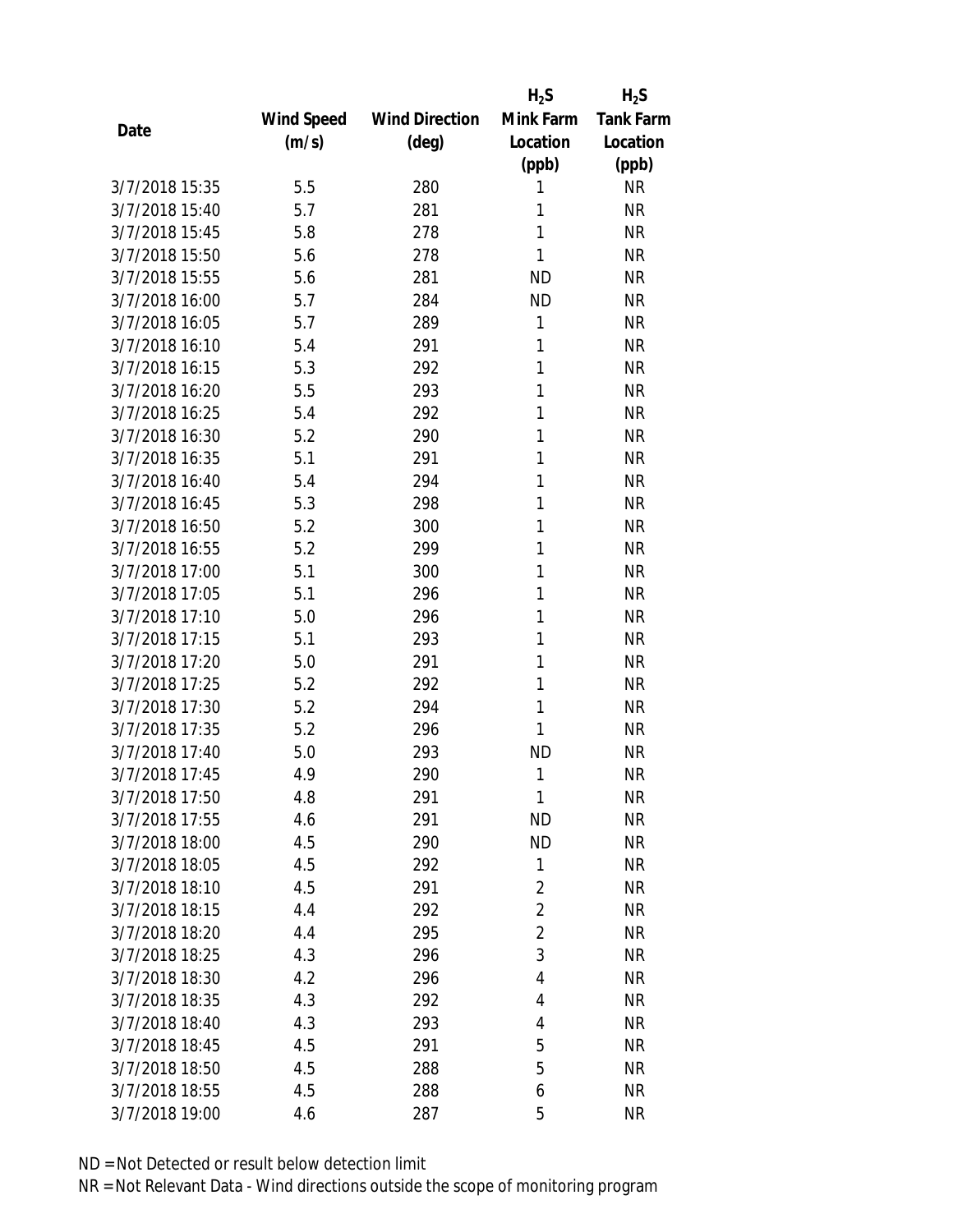|                |                   |                       | $H_2S$         | $H_2S$           |
|----------------|-------------------|-----------------------|----------------|------------------|
|                | <b>Wind Speed</b> | <b>Wind Direction</b> | Mink Farm      | <b>Tank Farm</b> |
| Date           | (m/s)             | $(\text{deg})$        | Location       | Location         |
|                |                   |                       | (ppb)          | (ppb)            |
| 3/7/2018 19:05 | 4.4               | 286                   | 5              | <b>NR</b>        |
| 3/7/2018 19:10 | 4.4               | 286                   | 4              | <b>NR</b>        |
| 3/7/2018 19:15 | 4.2               | 287                   | 4              | <b>NR</b>        |
| 3/7/2018 19:20 | 4.0               | 287                   | 4              | <b>NR</b>        |
| 3/7/2018 19:25 | 4.0               | 289                   | 3              | <b>NR</b>        |
| 3/7/2018 19:30 | 4.0               | 293                   | 3              | <b>NR</b>        |
| 3/7/2018 19:35 | 4.1               | 298                   | 3              | <b>NR</b>        |
| 3/7/2018 19:40 | 4.2               | 304                   | 3              | <b>NR</b>        |
| 3/7/2018 19:45 | 4.5               | 310                   | $\overline{2}$ | <b>NR</b>        |
| 3/7/2018 19:50 | 4.9               | 316                   | 1              | <b>NR</b>        |
| 3/7/2018 19:55 | 5.4               | 319                   | 1              | <b>NR</b>        |
| 3/7/2018 20:00 | 5.7               | 320                   | 1              | <b>NR</b>        |
| 3/7/2018 20:05 | 5.6               | 320                   | <b>ND</b>      | <b>NR</b>        |
| 3/7/2018 20:10 | 5.5               | 319                   | 1              | <b>NR</b>        |
| 3/7/2018 20:15 | 5.7               | 317                   | 1              | <b>NR</b>        |
| 3/7/2018 20:20 | 5.6               | 316                   | 1              | <b>NR</b>        |
| 3/7/2018 20:25 | 5.1               | 314                   | 1              | <b>NR</b>        |
| 3/7/2018 20:30 | 5.2               | 314                   | 1              | <b>NR</b>        |
| 3/7/2018 20:35 | 5.4               | 315                   | 1              | <b>NR</b>        |
| 3/7/2018 20:40 | 5.5               | 315                   | 1              | <b>NR</b>        |
| 3/7/2018 20:45 | 5.1               | 316                   | 1              | <b>NR</b>        |
| 3/7/2018 20:50 | 5.0               | 315                   | 1              | <b>NR</b>        |
| 3/7/2018 20:55 | 4.9               | 315                   | 1              | <b>NR</b>        |
| 3/7/2018 21:00 | 4.7               | 316                   | 1              | <b>NR</b>        |
| 3/7/2018 21:05 | 4.4               | 315                   | 1              | <b>NR</b>        |
| 3/7/2018 21:10 | 4.2               | 317                   | 1              | <b>NR</b>        |
| 3/7/2018 21:15 | 4.1               | 318                   | 1              | <b>NR</b>        |
| 3/7/2018 21:20 | 4.1               | 321                   | 1              | <b>NR</b>        |
| 3/7/2018 21:25 | 4.2               | 323                   | <b>ND</b>      | <b>NR</b>        |
| 3/7/2018 21:30 | 4.0               | 326                   | <b>ND</b>      | <b>NR</b>        |
| 3/7/2018 21:35 | 4.0               | 328                   | 1              | <b>NR</b>        |
| 3/7/2018 21:40 | 4.1               | 330                   | 1              | <b>NR</b>        |
| 3/7/2018 21:45 | 4.2               | 330                   | 1              | <b>NR</b>        |
| 3/7/2018 21:50 | 4.2               | 326                   | 1              | <b>NR</b>        |
| 3/7/2018 21:55 | 4.4               | 325                   | 1              | <b>NR</b>        |
| 3/7/2018 22:00 | 4.6               | 324                   | 1              | <b>NR</b>        |
| 3/7/2018 22:05 | 4.5               | 325                   | 1              | <b>NR</b>        |
| 3/7/2018 22:10 | 4.4               | 325                   | 1              | <b>NR</b>        |
| 3/7/2018 22:15 | 4.4               | 327                   | 1              | <b>NR</b>        |
| 3/7/2018 22:20 | 4.2               | 331                   | 1              | <b>NR</b>        |
| 3/7/2018 22:25 | 3.8               | 334                   | 1              | <b>NR</b>        |
| 3/7/2018 22:30 | 3.6               | 333                   | 1              | <b>NR</b>        |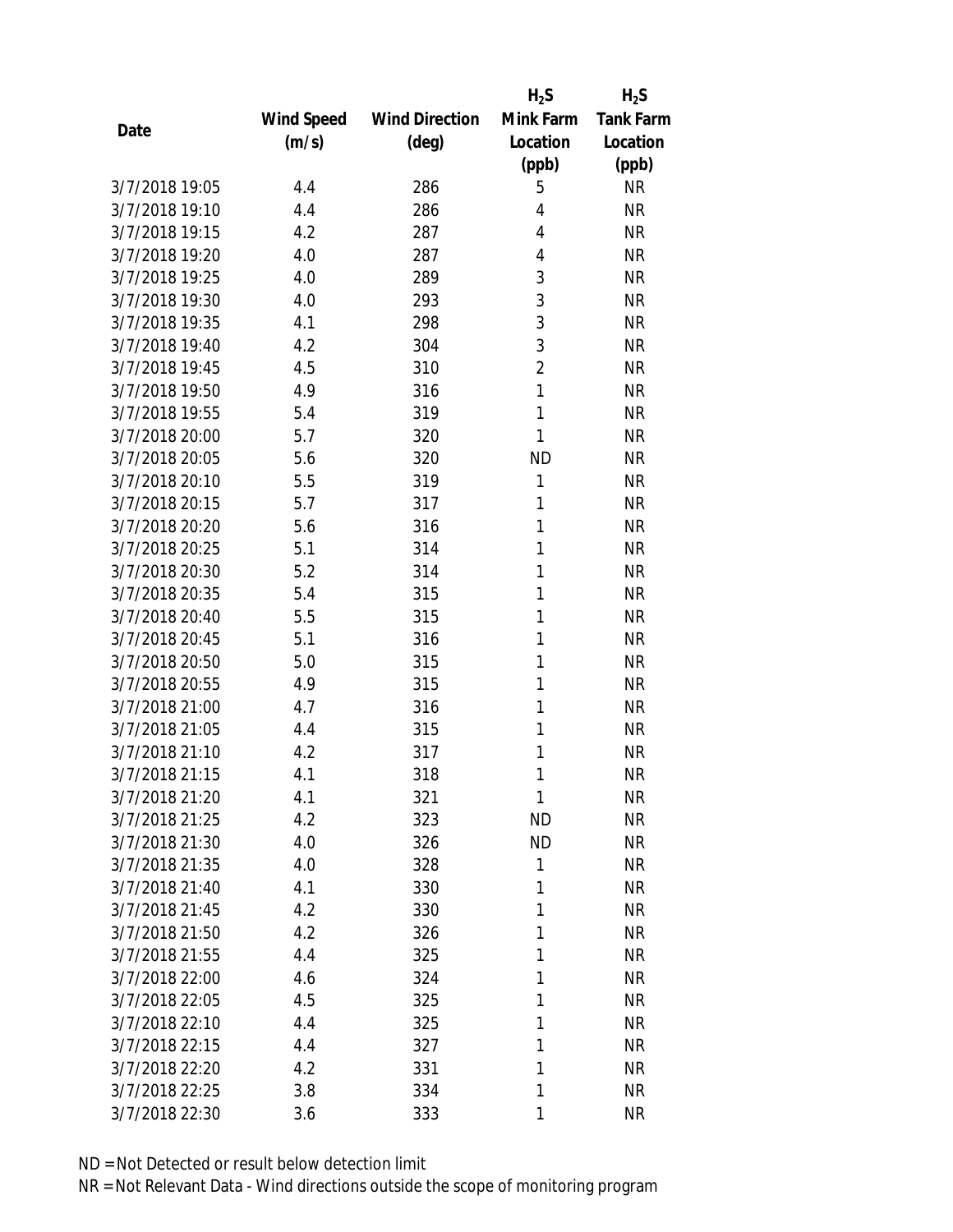|                |            |                       | $H_2S$    | $H_2S$           |
|----------------|------------|-----------------------|-----------|------------------|
|                | Wind Speed | <b>Wind Direction</b> | Mink Farm | <b>Tank Farm</b> |
| Date           | (m/s)      | $(\text{deg})$        | Location  | Location         |
|                |            |                       | (ppb)     | (ppb)            |
| 3/7/2018 22:35 | 3.6        | 334                   | <b>ND</b> | <b>NR</b>        |
| 3/7/2018 22:40 | 3.4        | 334                   | <b>ND</b> | <b>NR</b>        |
| 3/7/2018 22:45 | 3.2        | 337                   | 1         | <b>NR</b>        |
| 3/7/2018 22:50 | 3.1        | 339                   | 1         | <b>NR</b>        |
| 3/7/2018 22:55 | 3.2        | 342                   | 1         | <b>NR</b>        |
| 3/7/2018 23:00 | 3.0        | 346                   | 1         | <b>NR</b>        |
| 3/7/2018 23:05 | 2.9        | 349                   | 1         | <b>NR</b>        |
| 3/7/2018 23:10 | 2.8        | 352                   | 1         | <b>NR</b>        |
| 3/7/2018 23:15 | 2.6        | 353                   | 1         | <b>NR</b>        |
| 3/7/2018 23:20 | 2.5        | 352                   | 1         | <b>NR</b>        |
| 3/7/2018 23:25 | 2.4        | 351                   | 1         | <b>NR</b>        |
| 3/7/2018 23:30 | 2.2        | 350                   | 1         | <b>NR</b>        |
| 3/7/2018 23:35 | 2.4        | 346                   | 1         | <b>NR</b>        |
| 3/7/2018 23:40 | 2.5        | 343                   | 1         | <b>NR</b>        |
| 3/7/2018 23:45 | 2.7        | 339                   | 1         | <b>NR</b>        |
| 3/7/2018 23:50 | 2.7        | 338                   | 1         | <b>NR</b>        |
| 3/7/2018 23:55 | 2.7        | 336                   | 1         | <b>NR</b>        |
| 3/7/2018 24:00 | 2.6        | 334                   | <b>ND</b> | <b>NR</b>        |
| 3/8/2018 00:05 | 2.6        | 336                   | <b>ND</b> | <b>NR</b>        |
| 3/8/2018 00:10 | 2.5        | 337                   | <b>ND</b> | <b>NR</b>        |
| 3/8/2018 00:15 | 2.7        | 336                   | <b>ND</b> | <b>NR</b>        |
| 3/8/2018 00:20 | 3.0        | 335                   | <b>ND</b> | <b>NR</b>        |
| 3/8/2018 00:25 | 3.1        | 335                   | <b>ND</b> | <b>NR</b>        |
| 3/8/2018 00:30 | 3.5        | 334                   | <b>ND</b> | <b>NR</b>        |
| 3/8/2018 00:35 | 3.7        | 333                   | <b>ND</b> | <b>NR</b>        |
| 3/8/2018 00:40 | 3.8        | 332                   | <b>ND</b> | <b>NR</b>        |
| 3/8/2018 00:45 | 3.6        | 334                   | <b>ND</b> | <b>NR</b>        |
| 3/8/2018 00:50 | 3.4        | 334                   | <b>ND</b> | <b>NR</b>        |
| 3/8/2018 00:55 | 3.5        | 333                   | 1         | <b>NR</b>        |
| 3/8/2018 01:00 | 3.6        | 331                   | 1         | <b>NR</b>        |
| 3/8/2018 01:05 | 3.7        | 330                   | 1         | <b>NR</b>        |
| 3/8/2018 01:10 | 4.1        | 328                   | 1         | <b>NR</b>        |
| 3/8/2018 01:15 | 4.2        | 328                   | 1         | <b>NR</b>        |
| 3/8/2018 01:20 | 4.1        | 330                   | 1         | <b>NR</b>        |
| 3/8/2018 01:25 | 4.3        | 329                   | <b>ND</b> | <b>NR</b>        |
| 3/8/2018 01:30 | 4.2        | 330                   | <b>ND</b> | <b>NR</b>        |
| 3/8/2018 01:35 | 4.3        | 331                   | <b>ND</b> | <b>NR</b>        |
| 3/8/2018 01:40 | 3.9        | 334                   | <b>ND</b> | <b>NR</b>        |
| 3/8/2018 01:45 | 3.7        | 330                   | <b>ND</b> | <b>NR</b>        |
| 3/8/2018 01:50 | 4.0        | 329                   | <b>ND</b> | <b>NR</b>        |
| 3/8/2018 01:55 | 3.8        | 330                   | <b>ND</b> | <b>NR</b>        |
| 3/8/2018 02:00 | 3.9        | 330                   | 1         | <b>NR</b>        |
|                |            |                       |           |                  |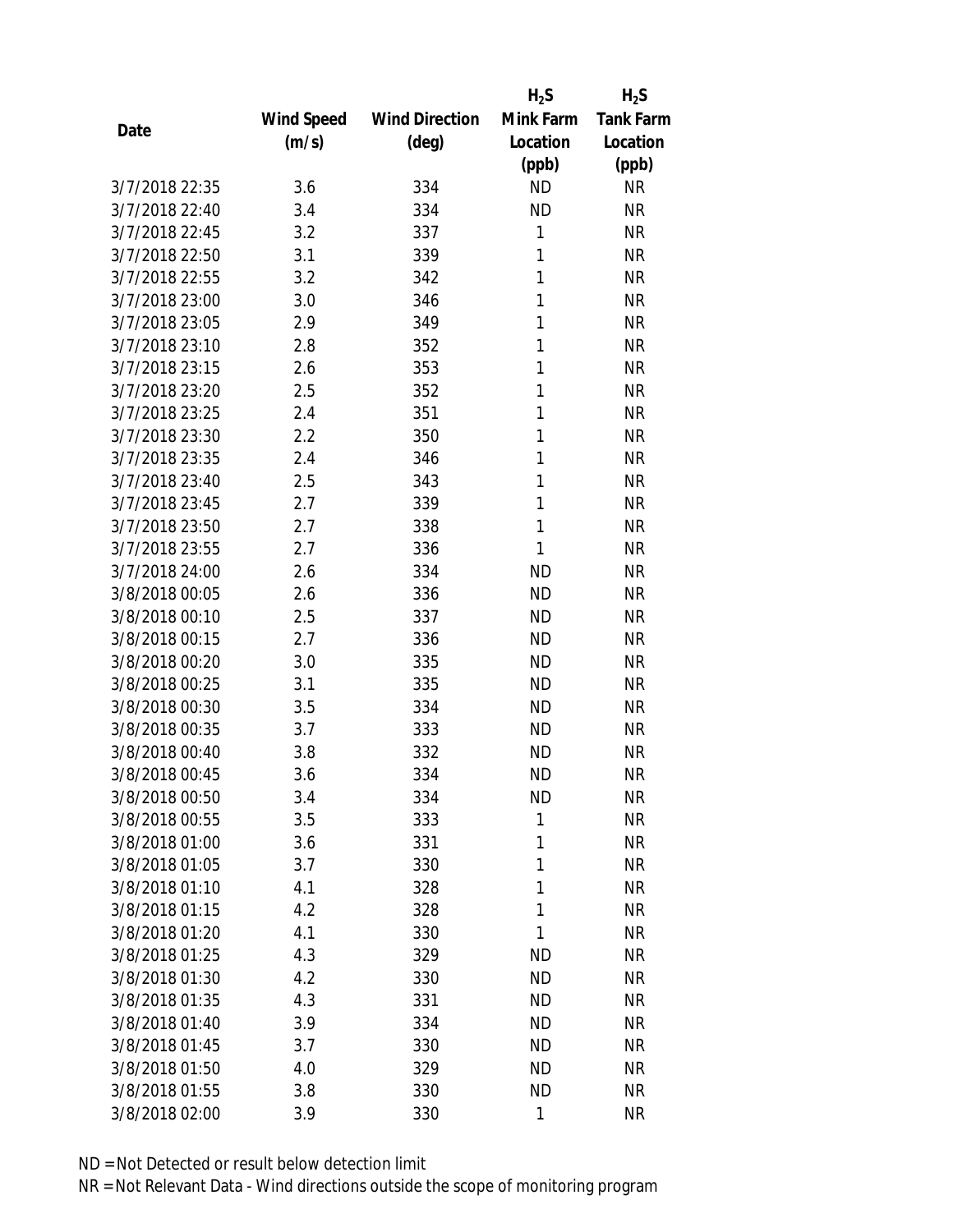|                |            |                       | $H_2S$         | $H_2S$           |
|----------------|------------|-----------------------|----------------|------------------|
|                | Wind Speed | <b>Wind Direction</b> | Mink Farm      | <b>Tank Farm</b> |
| Date           | (m/s)      | $(\text{deg})$        | Location       | Location         |
|                |            |                       | (ppb)          | (ppb)            |
| 3/8/2018 02:05 | 3.8        | 330                   | 1              | <b>NR</b>        |
| 3/8/2018 02:10 | 4.0        | 329                   | 1              | <b>NR</b>        |
| 3/8/2018 02:15 | 4.1        | 332                   | <b>ND</b>      | <b>NR</b>        |
| 3/8/2018 02:20 | 3.8        | 331                   | <b>ND</b>      | <b>NR</b>        |
| 3/8/2018 02:25 | 3.8        | 331                   | <b>ND</b>      | <b>NR</b>        |
| 3/8/2018 02:30 | 3.7        | 331                   | <b>ND</b>      | <b>NR</b>        |
| 3/8/2018 02:35 | 3.8        | 330                   | <b>ND</b>      | <b>NR</b>        |
| 3/8/2018 02:40 | 3.6        | 330                   | <b>ND</b>      | <b>NR</b>        |
| 3/8/2018 02:45 | 3.5        | 330                   | <b>ND</b>      | <b>NR</b>        |
| 3/8/2018 02:50 | 3.5        | 327                   | <b>ND</b>      | <b>NR</b>        |
| 3/8/2018 02:55 | 3.4        | 325                   | <b>ND</b>      | <b>NR</b>        |
| 3/8/2018 03:00 | 3.2        | 323                   | <b>ND</b>      | <b>NR</b>        |
| 3/8/2018 03:05 | 3.0        | 322                   | <b>ND</b>      | <b>NR</b>        |
| 3/8/2018 03:10 | 2.9        | 319                   | <b>ND</b>      | <b>NR</b>        |
| 3/8/2018 03:15 | 2.8        | 317                   | <b>ND</b>      | <b>NR</b>        |
| 3/8/2018 03:20 | 2.9        | 316                   | <b>ND</b>      | <b>NR</b>        |
| 3/8/2018 03:25 | 2.9        | 316                   | 1              | <b>NR</b>        |
| 3/8/2018 03:30 | 2.9        | 317                   | 1              | <b>NR</b>        |
| 3/8/2018 03:35 | 2.9        | 317                   | <b>ND</b>      | <b>NR</b>        |
| 3/8/2018 03:40 | 3.0        | 320                   | <b>ND</b>      | <b>NR</b>        |
| 3/8/2018 03:45 | 3.1        | 321                   | 1              | <b>NR</b>        |
| 3/8/2018 03:50 | 3.2        | 321                   | 1              | <b>NR</b>        |
| 3/8/2018 03:55 | 3.4        | 318                   | <b>ND</b>      | <b>NR</b>        |
| 3/8/2018 04:00 | 3.7        | 316                   | <b>ND</b>      | <b>NR</b>        |
| 3/8/2018 04:05 | 4.1        | 313                   | 1              | <b>NR</b>        |
| 3/8/2018 04:10 | 4.4        | 309                   | 3              | <b>NR</b>        |
| 3/8/2018 04:15 | 4.7        | 307                   | 3              | <b>NR</b>        |
| 3/8/2018 04:20 | 4.8        | 307                   | 4              | <b>NR</b>        |
| 3/8/2018 04:25 | 4.9        | 308                   | 4              | <b>NR</b>        |
| 3/8/2018 04:30 | 4.9        | 308                   | 5              | <b>NR</b>        |
| 3/8/2018 04:35 | 4.8        | 309                   | 5              | <b>NR</b>        |
| 3/8/2018 04:40 | 4.7        | 310                   | 4              | <b>NR</b>        |
| 3/8/2018 04:45 | 4.6        | 309                   | 3              | <b>NR</b>        |
| 3/8/2018 04:50 | 4.7        | 309                   | 3              | <b>NR</b>        |
| 3/8/2018 04:55 | 4.7        | 308                   | 3              | <b>NR</b>        |
| 3/8/2018 05:00 | 4.7        | 308                   | 3              | <b>NR</b>        |
| 3/8/2018 05:05 | 4.6        | 307                   | 3              | <b>NR</b>        |
| 3/8/2018 05:10 | 4.5        | 306                   | 2              | <b>NR</b>        |
| 3/8/2018 05:15 | 4.1        | 304                   | $\overline{2}$ | <b>NR</b>        |
| 3/8/2018 05:20 | 3.7        | 303                   | 3              | <b>NR</b>        |
| 3/8/2018 05:25 | 3.5        | 303                   | 4              | <b>NR</b>        |
| 3/8/2018 05:30 | 3.2        | 301                   | 5              | <b>NR</b>        |
|                |            |                       |                |                  |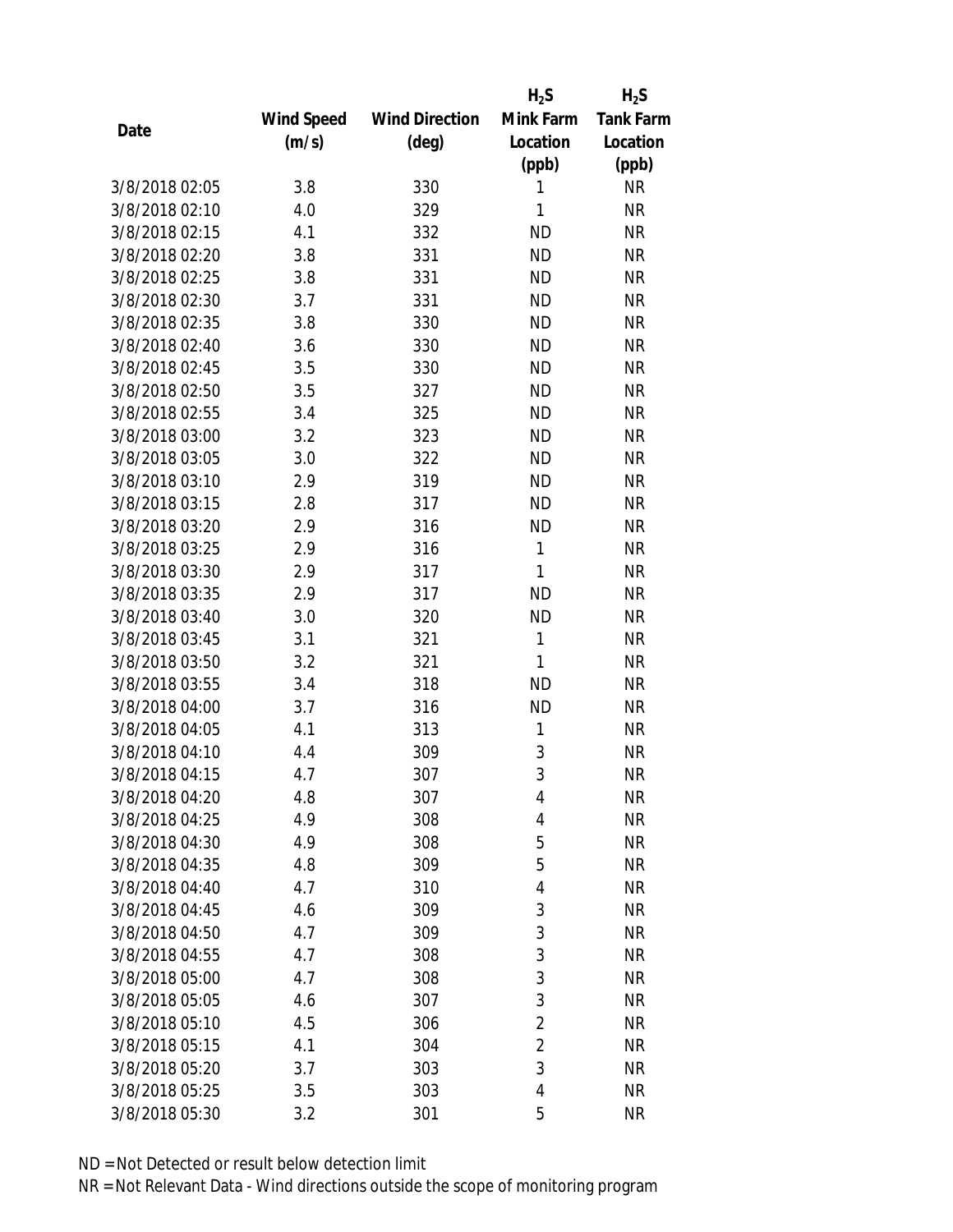|                |                   |                       | $H_2S$         | $H_2S$           |
|----------------|-------------------|-----------------------|----------------|------------------|
|                | <b>Wind Speed</b> | <b>Wind Direction</b> | Mink Farm      | <b>Tank Farm</b> |
| Date           | (m/s)             | $(\text{deg})$        | Location       | Location         |
|                |                   |                       | (ppb)          | (ppb)            |
| 3/8/2018 05:35 | 3.0               | 298                   | 6              | <b>NR</b>        |
| 3/8/2018 05:40 | 2.9               | 296                   | 7              | <b>NR</b>        |
| 3/8/2018 05:45 | 2.9               | 296                   | $\overline{1}$ | <b>NR</b>        |
| 3/8/2018 05:50 | 3.0               | 295                   | 7              | <b>NR</b>        |
| 3/8/2018 05:55 | 3.0               | 292                   | 6              | <b>NR</b>        |
| 3/8/2018 06:00 | 3.1               | 292                   | 5              | <b>NR</b>        |
| 3/8/2018 06:05 | 3.0               | 294                   | 4              | <b>NR</b>        |
| 3/8/2018 06:10 | 3.0               | 295                   | $\overline{2}$ | <b>NR</b>        |
| 3/8/2018 06:15 | 3.0               | 297                   | $\overline{2}$ | <b>NR</b>        |
| 3/8/2018 06:20 | 2.8               | 296                   | 1              | <b>NR</b>        |
| 3/8/2018 06:25 | 2.9               | 296                   | 1              | <b>NR</b>        |
| 3/8/2018 06:30 | 2.8               | 296                   | 3              | <b>NR</b>        |
| 3/8/2018 06:35 | 2.8               | 296                   | 4              | <b>NR</b>        |
| 3/8/2018 06:40 | 2.8               | 294                   | 4              | <b>NR</b>        |
| 3/8/2018 06:45 | 2.9               | 290                   | 4              | <b>NR</b>        |
| 3/8/2018 06:50 | 3.0               | 289                   | 4              | <b>NR</b>        |
| 3/8/2018 06:55 | 3.0               | 288                   | 5              | <b>NR</b>        |
| 3/8/2018 07:00 | 3.1               | 287                   | 4              | <b>NR</b>        |
| 3/8/2018 07:05 | 3.2               | 286                   | 4              | <b>NR</b>        |
| 3/8/2018 07:10 | 3.3               | 286                   | 4              | <b>NR</b>        |
| 3/8/2018 07:15 | 3.3               | 290                   | 4              | <b>NR</b>        |
| 3/8/2018 07:20 | 3.4               | 293                   | 4              | <b>NR</b>        |
| 3/8/2018 07:25 | 3.4               | 296                   | 4              | <b>NR</b>        |
| 3/8/2018 07:30 | 3.4               | 300                   | 3              | <b>NR</b>        |
| 3/8/2018 07:35 | 3.7               | 302                   | 3              | <b>NR</b>        |
| 3/8/2018 07:40 | 4.0               | 304                   | $\overline{c}$ | <b>NR</b>        |
| 3/8/2018 07:45 | 4.2               | 304                   | $\overline{2}$ | <b>NR</b>        |
| 3/8/2018 07:50 | 4.4               | 306                   | 1              | <b>NR</b>        |
| 3/8/2018 07:55 | 4.6               | 307                   | 1              | <b>NR</b>        |
| 3/8/2018 08:00 | 4.7               | 307                   | 1              | <b>NR</b>        |
| 3/8/2018 08:05 | 4.7               | 307                   | 1              | <b>NR</b>        |
| 3/8/2018 08:10 | 4.6               | 307                   | 1              | <b>NR</b>        |
| 3/8/2018 08:15 | 4.7               | 308                   | 1              | <b>NR</b>        |
| 3/8/2018 08:20 | 4.6               | 308                   | <b>ND</b>      | <b>NR</b>        |
| 3/8/2018 08:25 | 4.6               | 307                   | <b>ND</b>      | <b>NR</b>        |
| 3/8/2018 08:30 | 4.7               | 308                   | <b>ND</b>      | <b>NR</b>        |
| 3/8/2018 08:35 | 4.7               | 307                   | <b>ND</b>      | <b>NR</b>        |
| 3/8/2018 08:40 | 4.7               | 308                   | <b>ND</b>      | <b>NR</b>        |
| 3/8/2018 08:45 | 4.8               | 307                   | 1              | <b>NR</b>        |
| 3/8/2018 08:50 | 5.0               | 307                   | 1              | <b>NR</b>        |
| 3/8/2018 08:55 | 5.1               | 308                   | 1              | <b>NR</b>        |
| 3/8/2018 09:00 | 5.1               | 307                   | 1              | <b>NR</b>        |
|                |                   |                       |                |                  |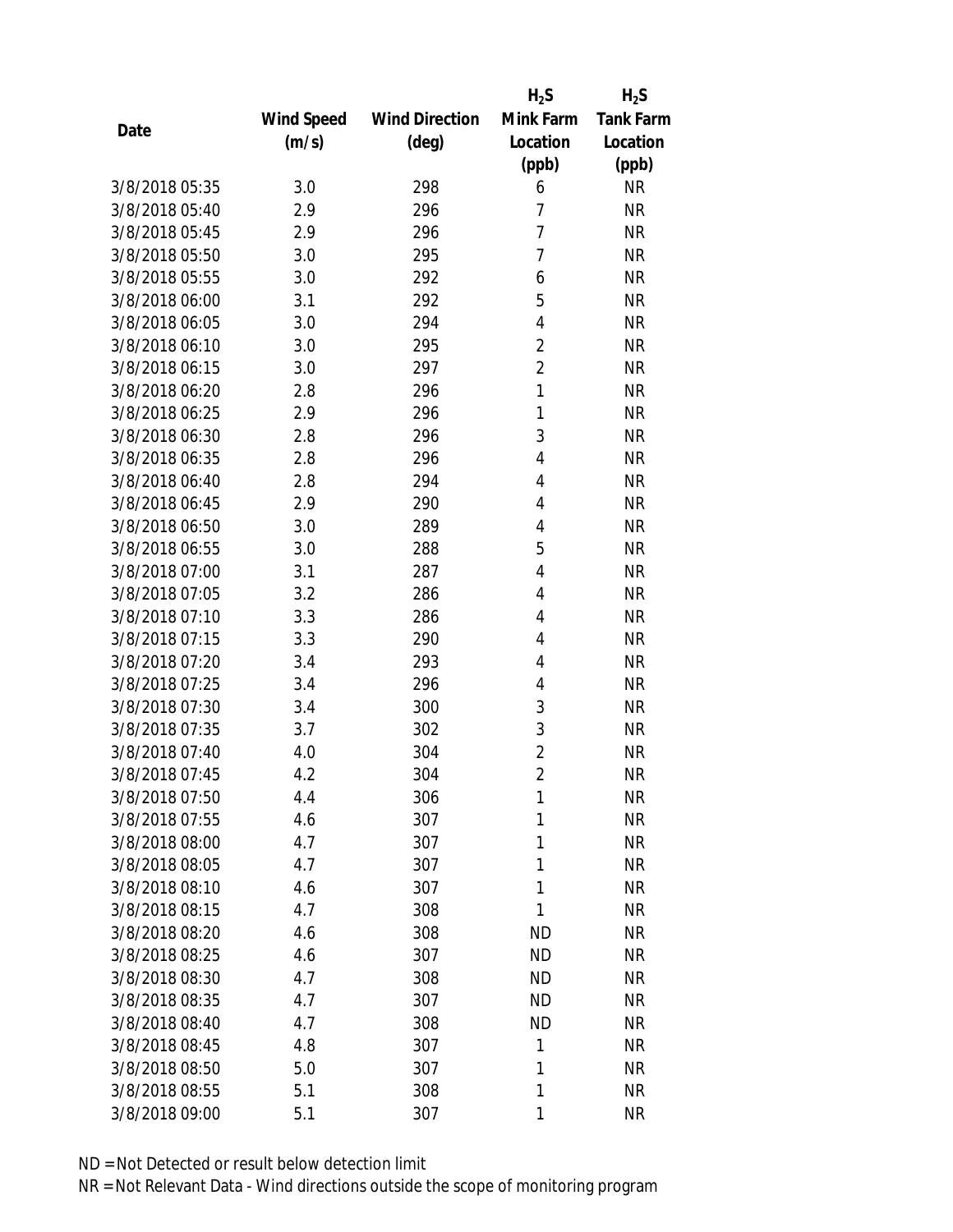|                |            |                       | $H_2S$       | $H_2S$           |
|----------------|------------|-----------------------|--------------|------------------|
|                | Wind Speed | <b>Wind Direction</b> | Mink Farm    | <b>Tank Farm</b> |
| Date           | (m/s)      | $(\text{deg})$        | Location     | Location         |
|                |            |                       | (ppb)        | (ppb)            |
| 3/8/2018 09:05 | 5.3        | 310                   | 1            | <b>NR</b>        |
| 3/8/2018 09:10 | 5.2        | 310                   | 1            | <b>NR</b>        |
| 3/8/2018 09:15 | 5.1        | 313                   | 1            | <b>NR</b>        |
| 3/8/2018 09:20 | 5.2        | 313                   | 1            | <b>NR</b>        |
| 3/8/2018 09:25 | 5.4        | 314                   | 1            | <b>NR</b>        |
| 3/8/2018 09:30 | 5.5        | 316                   | 1            | <b>NR</b>        |
| 3/8/2018 09:35 | 5.4        | 315                   | 1            | <b>NR</b>        |
| 3/8/2018 09:40 | 5.6        | 318                   | 1            | <b>NR</b>        |
| 3/8/2018 09:45 | 5.6        | 319                   | 1            | <b>NR</b>        |
| 3/8/2018 09:50 | 5.4        | 320                   | 1            | <b>NR</b>        |
| 3/8/2018 09:55 | 5.3        | 324                   | 1            | <b>NR</b>        |
| 3/8/2018 10:00 | 5.2        | 324                   | 1            | <b>NR</b>        |
| 3/8/2018 10:05 | 5.1        | 324                   | <b>ND</b>    | <b>NR</b>        |
| 3/8/2018 10:10 | 4.9        | 322                   | <b>ND</b>    | <b>NR</b>        |
| 3/8/2018 10:15 | 4.9        | 318                   | <b>ND</b>    | <b>NR</b>        |
| 3/8/2018 10:20 | 5.1        | 316                   | <b>ND</b>    | <b>NR</b>        |
| 3/8/2018 10:25 | 5.1        | 315                   | <b>ND</b>    | <b>NR</b>        |
| 3/8/2018 10:30 | 5.3        | 313                   | <b>ND</b>    | <b>NR</b>        |
| 3/8/2018 10:35 | 5.4        | 315                   | <b>ND</b>    | <b>NR</b>        |
| 3/8/2018 10:40 | 5.7        | 318                   | <b>ND</b>    | <b>NR</b>        |
| 3/8/2018 10:45 | 5.8        | 321                   | <b>ND</b>    | <b>NR</b>        |
| 3/8/2018 10:50 | 5.6        | 326                   | $\mathbf{1}$ | <b>NR</b>        |
| 3/8/2018 10:55 | 5.5        | 325                   | 1            | <b>NR</b>        |
| 3/8/2018 11:00 | 5.5        | 323                   | 1            | <b>NR</b>        |
| 3/8/2018 11:05 | 5.6        | 322                   | 1            | <b>NR</b>        |
| 3/8/2018 11:10 | 5.4        | 318                   | 1            | <b>NR</b>        |
| 3/8/2018 11:15 | 5.5        | 315                   | <b>ND</b>    | <b>NR</b>        |
| 3/8/2018 11:20 | 5.6        | 315                   | <b>ND</b>    | <b>NR</b>        |
| 3/8/2018 11:25 | 5.5        | 317                   | <b>ND</b>    | <b>NR</b>        |
| 3/8/2018 11:30 | 5.5        | 322                   | <b>ND</b>    | <b>NR</b>        |
| 3/8/2018 11:35 | 5.6        | 324                   | <b>ND</b>    | <b>NR</b>        |
| 3/8/2018 11:40 | 5.6        | 328                   | <b>ND</b>    | <b>NR</b>        |
| 3/8/2018 11:45 | 5.3        | 331                   | 1            | <b>NR</b>        |
| 3/8/2018 11:50 | 5.3        | 329                   | 1            | <b>NR</b>        |
| 3/8/2018 11:55 | 5.3        | 326                   | 1            | <b>NR</b>        |
| 3/8/2018 12:00 | 5.4        | 320                   | 1            | <b>NR</b>        |
| 3/8/2018 12:05 | 5.0        | 314                   | <b>ND</b>    | <b>NR</b>        |
| 3/8/2018 12:10 | 5.0        | 310                   | <b>ND</b>    | <b>NR</b>        |
| 3/8/2018 12:15 | 5.0        | 305                   | <b>ND</b>    | <b>NR</b>        |
| 3/8/2018 12:20 | 5.2        | 302                   | <b>ND</b>    | <b>NR</b>        |
| 3/8/2018 12:25 | 5.1        | 302                   | <b>ND</b>    | <b>NR</b>        |
| 3/8/2018 12:30 | 5.0        | 303                   | 1            | <b>NR</b>        |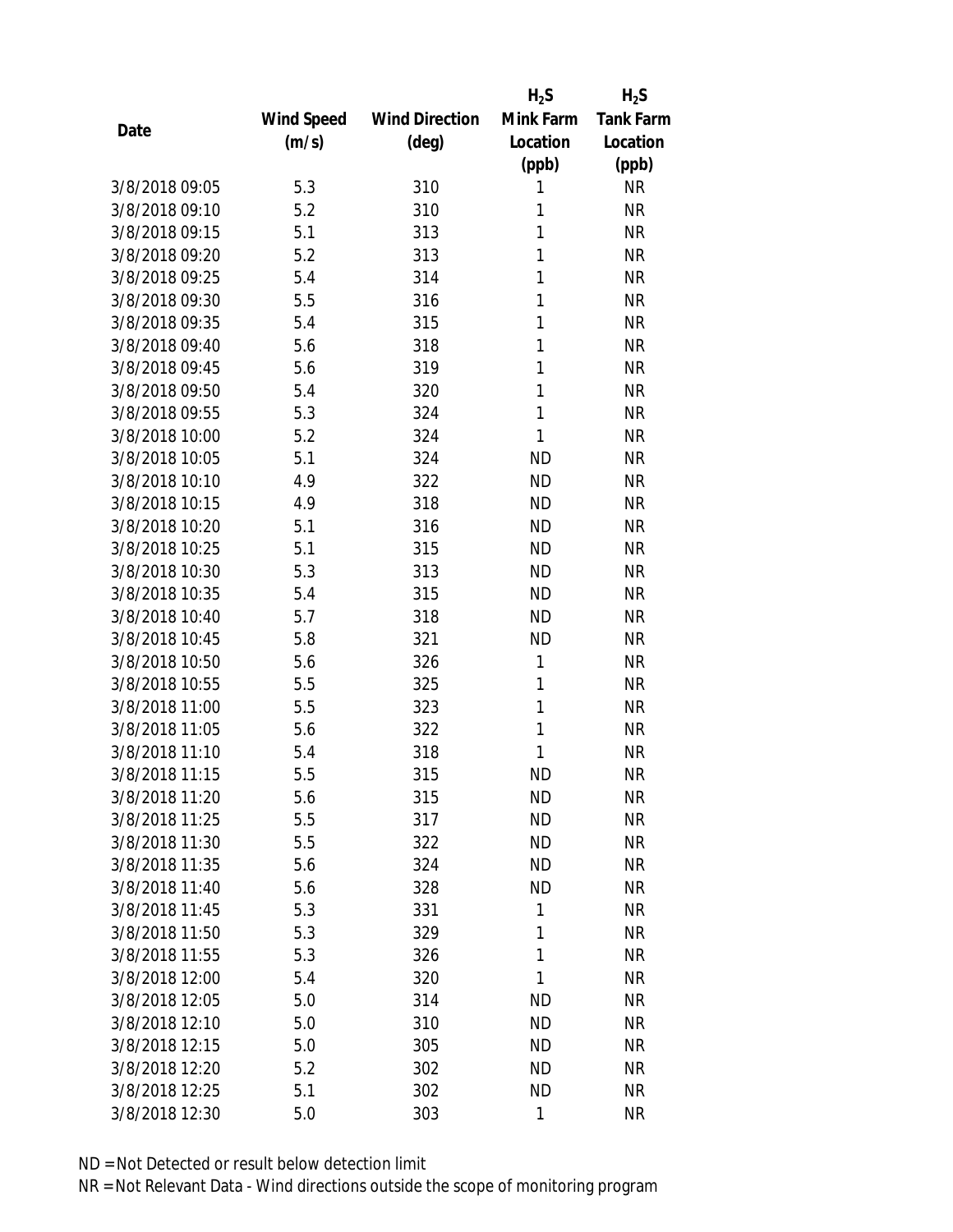|                |            |                       | $H_2S$         | $H_2S$           |
|----------------|------------|-----------------------|----------------|------------------|
|                | Wind Speed | <b>Wind Direction</b> | Mink Farm      | <b>Tank Farm</b> |
| Date           | (m/s)      | $(\text{deg})$        | Location       | Location         |
|                |            |                       | (ppb)          | (ppb)            |
| 3/8/2018 12:35 | 5.3        | 309                   | 1              | <b>NR</b>        |
| 3/8/2018 12:40 | 5.3        | 311                   | 1              | <b>NR</b>        |
| 3/8/2018 12:45 | 5.5        | 314                   | 1              | <b>NR</b>        |
| 3/8/2018 12:50 | 5.4        | 317                   | 1              | <b>NR</b>        |
| 3/8/2018 12:55 | 5.7        | 319                   | 1              | <b>NR</b>        |
| 3/8/2018 13:00 | 5.8        | 317                   | 1              | <b>NR</b>        |
| 3/8/2018 13:05 | 5.7        | 316                   | 1              | <b>NR</b>        |
| 3/8/2018 13:10 | 5.8        | 315                   | 1              | <b>NR</b>        |
| 3/8/2018 13:15 | 5.5        | 311                   | 1              | <b>NR</b>        |
| 3/8/2018 13:20 | 5.6        | 310                   | 1              | <b>NR</b>        |
| 3/8/2018 13:25 | 5.5        | 306                   | 1              | <b>NR</b>        |
| 3/8/2018 13:30 | 5.4        | 307                   | 1              | <b>NR</b>        |
| 3/8/2018 13:35 | 5.3        | 302                   | 1              | <b>NR</b>        |
| 3/8/2018 13:40 | 5.1        | 296                   | 1              | <b>NR</b>        |
| 3/8/2018 13:45 | 4.9        | 295                   | 1              | <b>NR</b>        |
| 3/8/2018 13:50 | 4.9        | 291                   | 1              | <b>NR</b>        |
| 3/8/2018 13:55 | 5.0        | 288                   | 2              | <b>NR</b>        |
| 3/8/2018 14:00 | 5.0        | 286                   | $\overline{2}$ | <b>NR</b>        |
| 3/8/2018 14:05 | 5.1        | 289                   | $\overline{2}$ | <b>NR</b>        |
| 3/8/2018 14:10 | 5.0        | 288                   | $\overline{2}$ | <b>NR</b>        |
| 3/8/2018 14:15 | 5.1        | 287                   | $\overline{2}$ | <b>NR</b>        |
| 3/8/2018 14:20 | 5.1        | 288                   | $\overline{2}$ | <b>NR</b>        |
| 3/8/2018 14:25 | 4.8        | 288                   | $\overline{c}$ | <b>NR</b>        |
| 3/8/2018 14:30 | 4.7        | 288                   | $\overline{2}$ | <b>NR</b>        |
| 3/8/2018 14:35 | 4.7        | 283                   | 1              | <b>NR</b>        |
| 3/8/2018 14:40 | 4.8        | 287                   | 1              | <b>NR</b>        |
| 3/8/2018 14:45 | 5.0        | 286                   | 1              | <b>NR</b>        |
| 3/8/2018 14:50 | 5.0        | 283                   | 1              | <b>NR</b>        |
| 3/8/2018 14:55 | 5.2        | 280                   | 1              | <b>NR</b>        |
| 3/8/2018 15:00 | 5.3        | 278                   | 1              | <b>NR</b>        |
| 3/8/2018 15:05 | 5.5        | 277                   | 1              | <b>NR</b>        |
| 3/8/2018 15:10 | 5.7        | 274                   | 1              | 1                |
| 3/8/2018 15:15 | 5.5        | 273                   | 1              | 1                |
| 3/8/2018 15:20 | 5.5        | 274                   | 1              | 1                |
| 3/8/2018 15:25 | 5.4        | 276                   | 1              | <b>NR</b>        |
| 3/8/2018 15:30 | 5.4        | 277                   | 1              | <b>NR</b>        |
| 3/8/2018 15:35 | 5.2        | 277                   | 1              | <b>NR</b>        |
| 3/8/2018 15:40 | 5.3        | 275                   | 1              | 1                |
| 3/8/2018 15:45 | 5.5        | 275                   | 1              | 1                |
| 3/8/2018 15:50 | 5.5        | 277                   | 1              | <b>NR</b>        |
| 3/8/2018 15:55 | 5.8        | 276                   | $\overline{2}$ | <b>NR</b>        |
| 3/8/2018 16:00 | 5.8        | 275                   | 2              | 1                |
|                |            |                       |                |                  |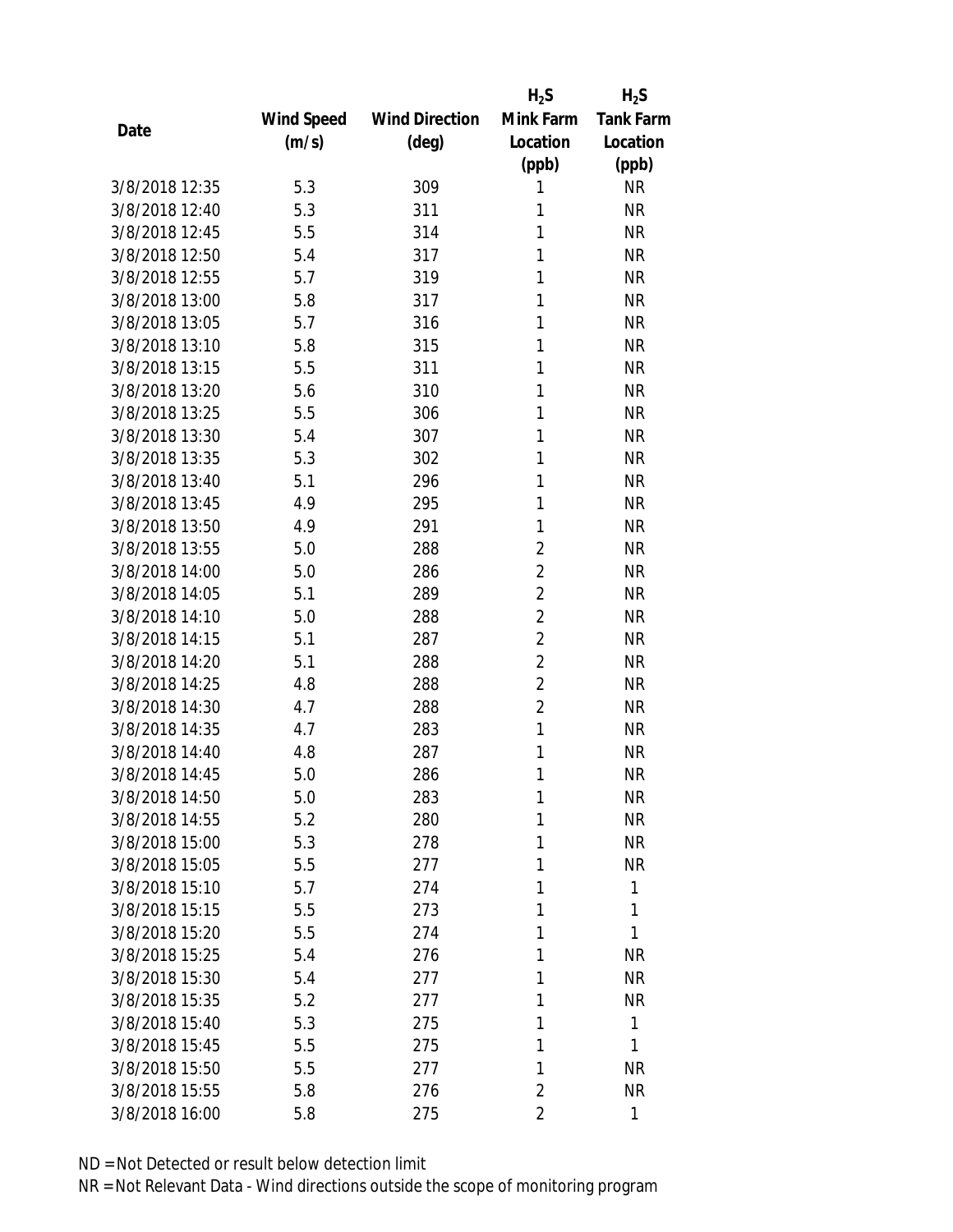|                |            |                       | $H_2S$         | $H_2S$           |
|----------------|------------|-----------------------|----------------|------------------|
|                | Wind Speed | <b>Wind Direction</b> | Mink Farm      | <b>Tank Farm</b> |
| Date           | (m/s)      | $(\text{deg})$        | Location       | Location         |
|                |            |                       | (ppb)          | (ppb)            |
| 3/8/2018 16:05 | 5.8        | 277                   | $\overline{2}$ | <b>NR</b>        |
| 3/8/2018 16:10 | 5.5        | 281                   | $\overline{2}$ | <b>NR</b>        |
| 3/8/2018 16:15 | 5.5        | 284                   | $\overline{2}$ | <b>NR</b>        |
| 3/8/2018 16:20 | 5.4        | 285                   | 1              | <b>NR</b>        |
| 3/8/2018 16:25 | 5.2        | 285                   | 1              | <b>NR</b>        |
| 3/8/2018 16:30 | 5.1        | 290                   | 1              | <b>NR</b>        |
| 3/8/2018 16:35 | 5.2        | 291                   | 1              | <b>NR</b>        |
| 3/8/2018 16:40 | 5.2        | 290                   | 1              | <b>NR</b>        |
| 3/8/2018 16:45 | 5.1        | 287                   | 1              | <b>NR</b>        |
| 3/8/2018 16:50 | 5.2        | 284                   | 1              | <b>NR</b>        |
| 3/8/2018 16:55 | 5.3        | 285                   | 1              | <b>NR</b>        |
| 3/8/2018 17:00 | 5.3        | 280                   | 1              | <b>NR</b>        |
| 3/8/2018 17:05 | 5.4        | 276                   | 1              | <b>NR</b>        |
| 3/8/2018 17:10 | 5.4        | 274                   | $\overline{2}$ | 1                |
| 3/8/2018 17:15 | 5.4        | 271                   | $\overline{2}$ | 1                |
| 3/8/2018 17:20 | 5.3        | 272                   | $\overline{2}$ | 1                |
| 3/8/2018 17:25 | 5.0        | 275                   | $\overline{2}$ | 1                |
| 3/8/2018 17:30 | 5.0        | 277                   | 1              | <b>NR</b>        |
| 3/8/2018 17:35 | 5.1        | 282                   | $\overline{2}$ | <b>NR</b>        |
| 3/8/2018 17:40 | 5.2        | 289                   | $\overline{2}$ | <b>NR</b>        |
| 3/8/2018 17:45 | 5.3        | 298                   | $\overline{2}$ | <b>NR</b>        |
| 3/8/2018 17:50 | 5.3        | 302                   | $\overline{2}$ | <b>NR</b>        |
| 3/8/2018 17:55 | 5.5        | 304                   | 1              | <b>NR</b>        |
| 3/8/2018 18:00 | 5.6        | 308                   | $\overline{2}$ | <b>NR</b>        |
| 3/8/2018 18:05 | 5.3        | 308                   | 1              | <b>NR</b>        |
| 3/8/2018 18:10 | 5.1        | 303                   | 1              | <b>NR</b>        |
| 3/8/2018 18:15 | 4.9        | 298                   | 1              | <b>NR</b>        |
| 3/8/2018 18:20 | 4.8        | 295                   | 1              | <b>NR</b>        |
| 3/8/2018 18:25 | 4.5        | 289                   | $\overline{2}$ | <b>NR</b>        |
| 3/8/2018 18:30 | 4.5        | 287                   | 1              | <b>NR</b>        |
| 3/8/2018 18:35 | 4.7        | 289                   | 1              | <b>NR</b>        |
| 3/8/2018 18:40 | 4.9        | 294                   | 1              | <b>NR</b>        |
| 3/8/2018 18:45 | 4.9        | 297                   | 1              | <b>NR</b>        |
| 3/8/2018 18:50 | 4.7        | 300                   | 1              | <b>NR</b>        |
| 3/8/2018 18:55 | 4.6        | 303                   | 1              | <b>NR</b>        |
| 3/8/2018 19:00 | 4.4        | 304                   | 1              | <b>NR</b>        |
| 3/8/2018 19:05 | 4.2        | 302                   | 1              | <b>NR</b>        |
| 3/8/2018 19:10 | 3.9        | 299                   | 1              | <b>NR</b>        |
| 3/8/2018 19:15 | 3.7        | 296                   | 1              | <b>NR</b>        |
| 3/8/2018 19:20 | 3.7        | 291                   | 1              | <b>NR</b>        |
| 3/8/2018 19:25 | 3.7        | 288                   | 1              | <b>NR</b>        |
| 3/8/2018 19:30 | 3.5        | 285                   | 1              | <b>NR</b>        |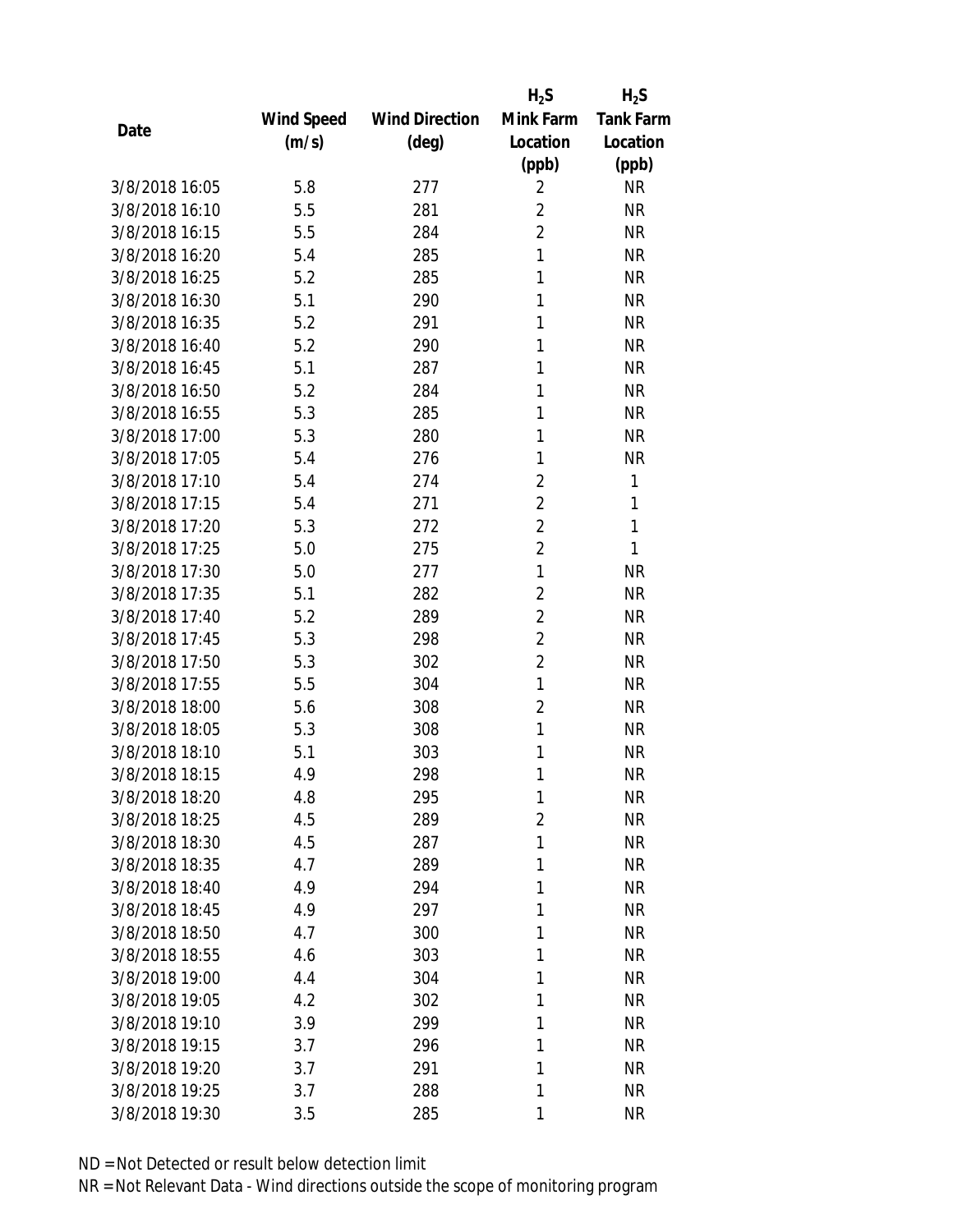|                |            |                       | $H_2S$    | $H_2S$           |
|----------------|------------|-----------------------|-----------|------------------|
|                | Wind Speed | <b>Wind Direction</b> | Mink Farm | <b>Tank Farm</b> |
| Date           | (m/s)      | $(\text{deg})$        | Location  | Location         |
|                |            |                       | (ppb)     | (ppb)            |
| 3/8/2018 19:35 | 3.5        | 282                   | 1         | <b>NR</b>        |
| 3/8/2018 19:40 | 3.4        | 281                   | 1         | <b>NR</b>        |
| 3/8/2018 19:45 | 3.6        | 281                   | 1         | <b>NR</b>        |
| 3/8/2018 19:50 | 3.5        | 283                   | 1         | <b>NR</b>        |
| 3/8/2018 19:55 | 3.5        | 284                   | 1         | <b>NR</b>        |
| 3/8/2018 20:00 | 3.6        | 285                   | 1         | <b>NR</b>        |
| 3/8/2018 20:05 | 3.6        | 286                   | 1         | <b>NR</b>        |
| 3/8/2018 20:10 | 3.6        | 286                   | 1         | <b>NR</b>        |
| 3/8/2018 20:15 | 3.6        | 288                   | 1         | <b>NR</b>        |
| 3/8/2018 20:20 | 3.7        | 288                   | 1         | <b>NR</b>        |
| 3/8/2018 20:25 | 3.7        | 287                   | <b>ND</b> | <b>NR</b>        |
| 3/8/2018 20:30 | 3.7        | 285                   | <b>ND</b> | <b>NR</b>        |
| 3/8/2018 20:35 | 3.6        | 286                   | 1         | <b>NR</b>        |
| 3/8/2018 20:40 | 3.5        | 286                   | 1         | <b>NR</b>        |
| 3/8/2018 20:45 | 3.3        | 285                   | 1         | <b>NR</b>        |
| 3/8/2018 20:50 | 3.2        | 286                   | 1         | <b>NR</b>        |
| 3/8/2018 20:55 | 3.1        | 288                   | 1         | <b>NR</b>        |
| 3/8/2018 21:00 | 3.1        | 289                   | 1         | <b>NR</b>        |
| 3/8/2018 21:05 | 3.1        | 289                   | 1         | <b>NR</b>        |
| 3/8/2018 21:10 | 3.2        | 289                   | 1         | <b>NR</b>        |
| 3/8/2018 21:15 | 3.3        | 289                   | 1         | <b>NR</b>        |
| 3/8/2018 21:20 | 3.3        | 288                   | 1         | <b>NR</b>        |
| 3/8/2018 21:25 | 3.4        | 287                   | 1         | <b>NR</b>        |
| 3/8/2018 21:30 | 3.4        | 286                   | 1         | <b>NR</b>        |
| 3/8/2018 21:35 | 3.3        | 284                   | 1         | <b>NR</b>        |
| 3/8/2018 21:40 | 3.2        | 283                   | 1         | <b>NR</b>        |
| 3/8/2018 21:45 | 3.2        | 282                   | 1         | <b>NR</b>        |
| 3/8/2018 21:50 | 3.3        | 281                   | 1         | <b>NR</b>        |
| 3/8/2018 21:55 | 3.3        | 279                   | 1         | <b>NR</b>        |
| 3/8/2018 22:00 | 3.2        | 279                   | 1         | <b>NR</b>        |
| 3/8/2018 22:05 | 3.3        | 279                   | 1         | <b>NR</b>        |
| 3/8/2018 22:10 | 3.3        | 279                   | <b>ND</b> | <b>NR</b>        |
| 3/8/2018 22:15 | 3.2        | 279                   | <b>ND</b> | <b>NR</b>        |
| 3/8/2018 22:20 | 3.2        | 279                   | <b>ND</b> | <b>NR</b>        |
| 3/8/2018 22:25 | 3.1        | 281                   | <b>ND</b> | <b>NR</b>        |
| 3/8/2018 22:30 | 3.0        | 280                   | <b>ND</b> | <b>NR</b>        |
| 3/8/2018 22:35 | 2.9        | 282                   | <b>ND</b> | <b>NR</b>        |
| 3/8/2018 22:40 | 2.9        | 280                   | <b>ND</b> | <b>NR</b>        |
| 3/8/2018 22:45 | 2.8        | 277                   | <b>ND</b> | <b>NR</b>        |
| 3/8/2018 22:50 | 2.7        | 276                   | <b>ND</b> | <b>NR</b>        |
| 3/8/2018 22:55 | 2.6        | 273                   | <b>ND</b> | 1                |
| 3/8/2018 23:00 | 2.6        | 271                   | 1         | 1                |
|                |            |                       |           |                  |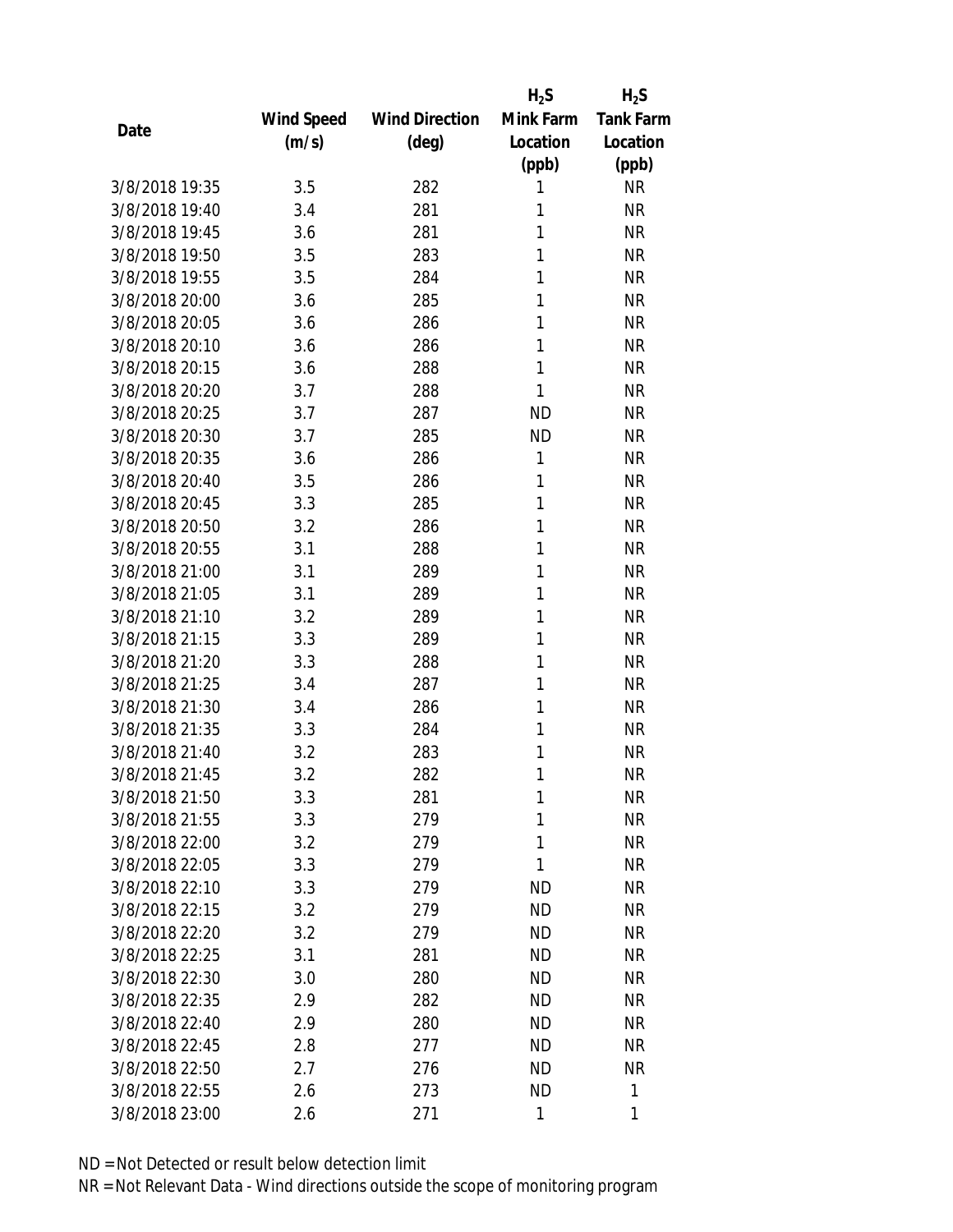|                |            |                       | $H_2S$         | $H_2S$           |
|----------------|------------|-----------------------|----------------|------------------|
|                | Wind Speed | <b>Wind Direction</b> | Mink Farm      | <b>Tank Farm</b> |
| Date           | (m/s)      | $(\text{deg})$        | Location       | Location         |
|                |            |                       | (ppb)          | (ppb)            |
| 3/8/2018 23:05 | 2.6        | 266                   | 1              | 1                |
| 3/8/2018 23:10 | 2.5        | 265                   | 1              | 1                |
| 3/8/2018 23:15 | 2.5        | 266                   | 1              | 1                |
| 3/8/2018 23:20 | 2.5        | 266                   | 1              | 1                |
| 3/8/2018 23:25 | 2.5        | 265                   | <b>ND</b>      | 1                |
| 3/8/2018 23:30 | 2.4        | 264                   | 1              | 1                |
| 3/8/2018 23:35 | 2.4        | 265                   | 1              | 1                |
| 3/8/2018 23:40 | 2.5        | 265                   | 1              | 1                |
| 3/8/2018 23:45 | 2.5        | 265                   | 1              | 1                |
| 3/8/2018 23:50 | 2.4        | 264                   | 1              | 1                |
| 3/8/2018 23:55 | 2.4        | 264                   | 1              | 1                |
| 3/8/2018 24:00 | 2.4        | 265                   | 1              | 1                |
| 3/9/2018 00:05 | 2.3        | 266                   | 1              | 1                |
| 3/9/2018 00:10 | 2.3        | 269                   | 1              | 1                |
| 3/9/2018 00:15 | 2.3        | 271                   | 2              | 1                |
| 3/9/2018 00:20 | 2.4        | 272                   | 3              | 1                |
| 3/9/2018 00:25 | 2.3        | 274                   | 4              | 1                |
| 3/9/2018 00:30 | 2.4        | 273                   | 4              | 1                |
| 3/9/2018 00:35 | 2.4        | 273                   | 4              | 1                |
| 3/9/2018 00:40 | 2.3        | 271                   | 4              | 1                |
| 3/9/2018 00:45 | 2.3        | 269                   | 5              | 1                |
| 3/9/2018 00:50 | 2.2        | 269                   | 4              | 1                |
| 3/9/2018 00:55 | 2.2        | 268                   | 4              | 1                |
| 3/9/2018 01:00 | 2.2        | 269                   | 4              | 1                |
| 3/9/2018 01:05 | 2.2        | 269                   | 4              | 1                |
| 3/9/2018 01:10 | 2.1        | 269                   | 3              | 1                |
| 3/9/2018 01:15 | 2.2        | 272                   | 3              | 1                |
| 3/9/2018 01:20 | 2.3        | 272                   | $\overline{2}$ | 1                |
| 3/9/2018 01:25 | 2.3        | 272                   | $\overline{a}$ | 1                |
| 3/9/2018 01:30 | 2.3        | 270                   | $\overline{2}$ | 1                |
| 3/9/2018 01:35 | 2.3        | 268                   | 2              | 1                |
| 3/9/2018 01:40 | 2.4        | 266                   | $\overline{2}$ | 1                |
| 3/9/2018 01:45 | 2.4        | 263                   | 3              | 1                |
| 3/9/2018 01:50 | 2.3        | 261                   | 3              | 1                |
| 3/9/2018 01:55 | 2.3        | 260                   | 3              | 1                |
| 3/9/2018 02:00 | 2.3        | 259                   | 3              | 1                |
| 3/9/2018 02:05 | 2.3        | 259                   | 3              | 1                |
| 3/9/2018 02:10 | 2.3        | 257                   | 3              | 1                |
| 3/9/2018 02:15 | 2.4        | 255                   | $\overline{2}$ | 1                |
| 3/9/2018 02:20 | 2.4        | 255                   | $\overline{2}$ | 1                |
| 3/9/2018 02:25 | 2.4        | 254                   | 3              | 1                |
| 3/9/2018 02:30 | 2.4        | 254                   | 3              | 1                |
|                |            |                       |                |                  |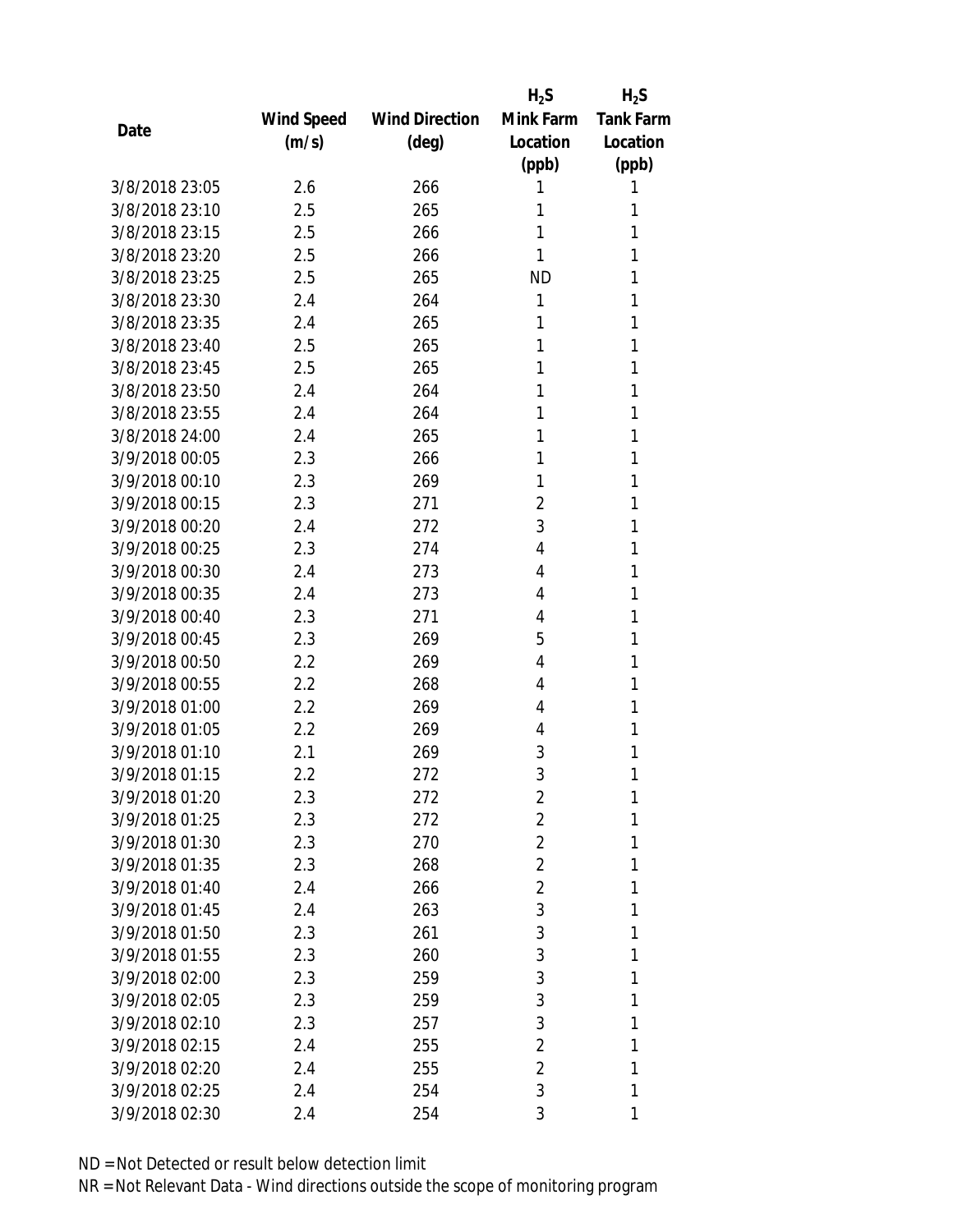|                |            |                       | $H_2S$         | $H_2S$           |
|----------------|------------|-----------------------|----------------|------------------|
|                | Wind Speed | <b>Wind Direction</b> | Mink Farm      | <b>Tank Farm</b> |
| Date           | (m/s)      | $(\text{deg})$        | Location       | Location         |
|                |            |                       | (ppb)          | (ppb)            |
| 3/9/2018 02:35 | 2.4        | 255                   | 3              | 2                |
| 3/9/2018 02:40 | 2.4        | 256                   | 3              | 1                |
| 3/9/2018 02:45 | 2.4        | 256                   | 3              | 1                |
| 3/9/2018 02:50 | 2.4        | 256                   | 5              | $\overline{2}$   |
| 3/9/2018 02:55 | 2.4        | 256                   | 4              | 1                |
| 3/9/2018 03:00 | 2.4        | 257                   | 4              | 1                |
| 3/9/2018 03:05 | 2.4        | 257                   | 4              | 1                |
| 3/9/2018 03:10 | 2.4        | 256                   | 4              | 1                |
| 3/9/2018 03:15 | 2.3        | 257                   | 5              | 1                |
| 3/9/2018 03:20 | 2.2        | 258                   | $\overline{2}$ | 1                |
| 3/9/2018 03:25 | 2.1        | 258                   | $\overline{2}$ | 1                |
| 3/9/2018 03:30 | 2.0        | 259                   | $\overline{2}$ | 1                |
| 3/9/2018 03:35 | 1.9        | 261                   | $\overline{2}$ | 1                |
| 3/9/2018 03:40 | 1.8        | 265                   | 1              | 1                |
| 3/9/2018 03:45 | 1.7        | 267                   | 1              | 1                |
| 3/9/2018 03:50 | 1.6        | 270                   | 1              | 1                |
| 3/9/2018 03:55 | 1.8        | 277                   | 1              | <b>NR</b>        |
| 3/9/2018 04:00 | 2.0        | 281                   | 1              | <b>NR</b>        |
| 3/9/2018 04:05 | 2.3        | 286                   | 1              | <b>NR</b>        |
| 3/9/2018 04:10 | 2.6        | 289                   | 1              | <b>NR</b>        |
| 3/9/2018 04:15 | 2.8        | 291                   | 1              | <b>NR</b>        |
| 3/9/2018 04:20 | 2.8        | 290                   | 1              | <b>NR</b>        |
| 3/9/2018 04:25 | 2.5        | 289                   | 1              | <b>NR</b>        |
| 3/9/2018 04:30 | 2.4        | 289                   | 1              | <b>NR</b>        |
| 3/9/2018 04:35 | 2.1        | 288                   | 1              | <b>NR</b>        |
| 3/9/2018 04:40 | 2.0        | 290                   | 1              | <b>NR</b>        |
| 3/9/2018 04:45 | 1.9        | 292                   | 1              | <b>NR</b>        |
| 3/9/2018 04:50 | 2.0        | 298                   | 1              | <b>NR</b>        |
| 3/9/2018 04:55 | 2.1        | 300                   | 1              | <b>NR</b>        |
| 3/9/2018 05:00 | 2.0        | 304                   | 1              | <b>NR</b>        |
| 3/9/2018 05:05 | 2.0        | 307                   | 1              | <b>NR</b>        |
| 3/9/2018 05:10 | 2.0        | 309                   | 1              | <b>NR</b>        |
| 3/9/2018 05:15 | 2.1        | 309                   | 1              | <b>NR</b>        |
| 3/9/2018 05:20 | 2.1        | 309                   | 1              | <b>NR</b>        |
| 3/9/2018 05:25 | 2.1        | 309                   | 1              | <b>NR</b>        |
| 3/9/2018 05:30 | 2.1        | 309                   | 1              | <b>NR</b>        |
| 3/9/2018 05:35 | 2.1        | 307                   | 1              | <b>NR</b>        |
| 3/9/2018 05:40 | 2.0        | 301                   | 1              | <b>NR</b>        |
| 3/9/2018 05:45 | 2.0        | 298                   | 1              | <b>NR</b>        |
| 3/9/2018 05:50 | 1.9        | 290                   | 1              | <b>NR</b>        |
| 3/9/2018 05:55 | 2.1        | 282                   | 1              | <b>NR</b>        |
|                |            |                       |                | 1                |
| 3/9/2018 06:00 | 2.2        | 272                   | 1              |                  |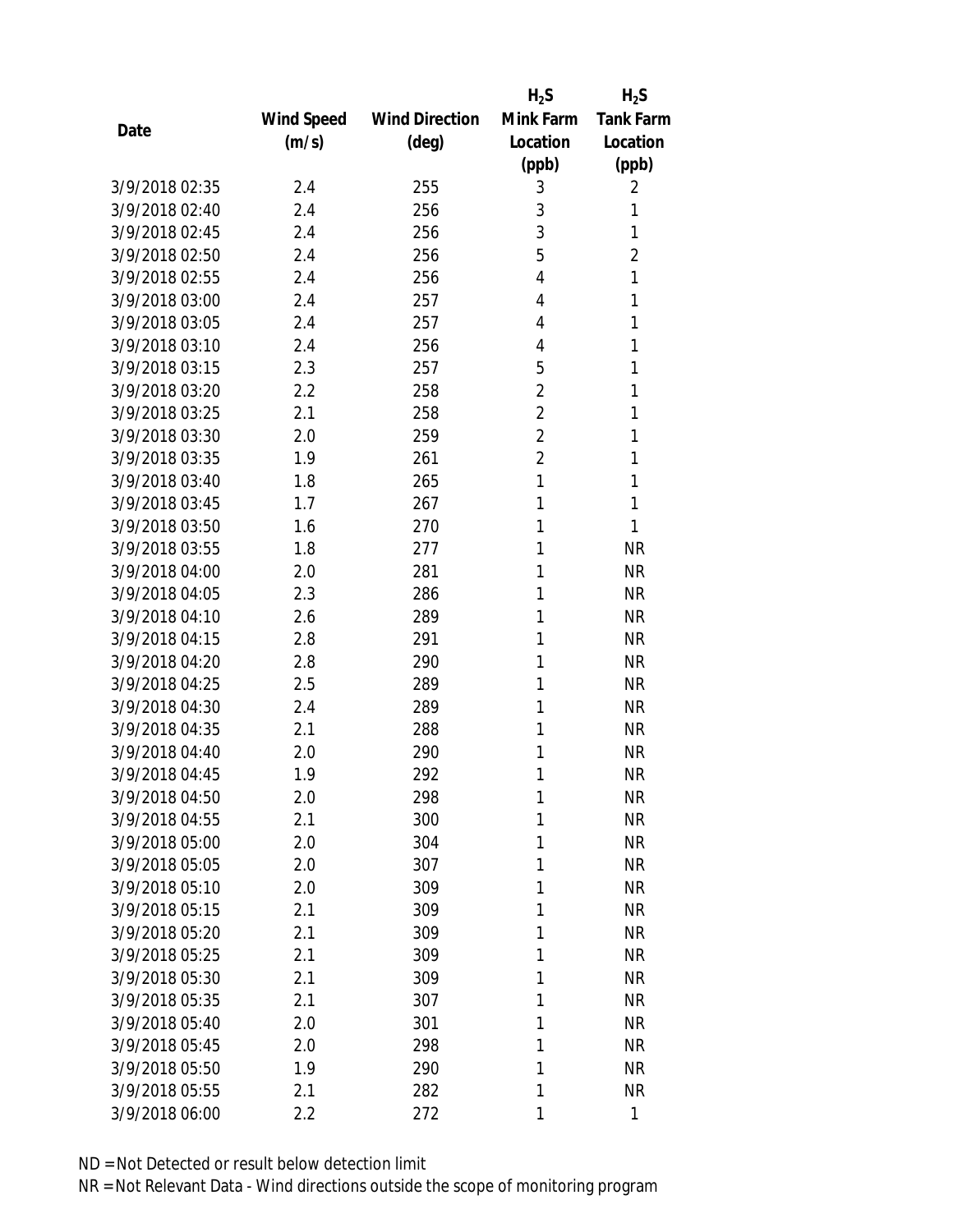|                |            |                       | $H_2S$    | $H_2S$           |
|----------------|------------|-----------------------|-----------|------------------|
|                | Wind Speed | <b>Wind Direction</b> | Mink Farm | <b>Tank Farm</b> |
| Date           | (m/s)      | $(\text{deg})$        | Location  | Location         |
|                |            |                       | (ppb)     | (ppb)            |
| 3/9/2018 06:05 | 2.2        | 265                   | 1         | 1                |
| 3/9/2018 06:10 | 2.3        | 261                   | 1         | 1                |
| 3/9/2018 06:15 | 2.4        | 256                   | 1         | 1                |
| 3/9/2018 06:20 | 2.4        | 254                   | 1         | 1                |
| 3/9/2018 06:25 | 2.4        | 253                   | 1         | 1                |
| 3/9/2018 06:30 | 2.2        | 254                   | 1         | 1                |
| 3/9/2018 06:35 | 2.0        | 257                   | 1         | 1                |
| 3/9/2018 06:40 | 1.8        | 259                   | 1         | 1                |
| 3/9/2018 06:45 | 1.6        | 263                   | 1         | 1                |
| 3/9/2018 06:50 | 1.4        | 266                   | 1         | 1                |
| 3/9/2018 06:55 | 1.2        | 272                   | 1         | 1                |
| 3/9/2018 07:00 | 1.1        | 277                   | <b>ND</b> | <b>NR</b>        |
| 3/9/2018 07:05 | 1.2        | 282                   | 1         | <b>NR</b>        |
| 3/9/2018 07:10 | 1.2        | 285                   | 1         | <b>NR</b>        |
| 3/9/2018 07:15 | 1.1        | 288                   | 1         | <b>NR</b>        |
| 3/9/2018 07:20 | 1.1        | 291                   | 1         | <b>NR</b>        |
| 3/9/2018 07:25 | 1.1        | 294                   | 1         | <b>NR</b>        |
| 3/9/2018 07:30 | 1.1        | 294                   | 1         | <b>NR</b>        |
| 3/9/2018 07:35 | 1.1        | 291                   | 1         | <b>NR</b>        |
| 3/9/2018 07:40 | 1.1        | 287                   | 1         | <b>NR</b>        |
| 3/9/2018 07:45 | 1.1        | 288                   | 1         | <b>NR</b>        |
| 3/9/2018 07:50 | 1.1        | 290                   | 1         | <b>NR</b>        |
| 3/9/2018 07:55 | 1.2        | 292                   | 1         | <b>NR</b>        |
| 3/9/2018 08:00 | 1.2        | 294                   | 1         | <b>NR</b>        |
| 3/9/2018 08:05 | 1.3        | 295                   | 1         | <b>NR</b>        |
| 3/9/2018 08:10 | 1.3        | 298                   | 1         | <b>NR</b>        |
| 3/9/2018 08:15 | 1.3        | 295                   | 1         | <b>NR</b>        |
| 3/9/2018 08:20 | 1.2        | 296                   | 1         | <b>NR</b>        |
| 3/9/2018 08:25 | 1.1        | 295                   | 1         | <b>NR</b>        |
| 3/9/2018 08:30 | 1.1        | 295                   | 1         | <b>NR</b>        |
| 3/9/2018 08:35 | 0.9        | 293                   | 1         | <b>NR</b>        |
| 3/9/2018 08:40 | 0.9        | 289                   | 1         | <b>NR</b>        |
| 3/9/2018 08:45 | 1.0        | 287                   | 1         | <b>NR</b>        |
| 3/9/2018 08:50 | 1.1        | 273                   | 1         | 1                |
| 3/9/2018 08:55 | 1.3        | 264                   | 1         | 1                |
| 3/9/2018 09:00 | 1.4        | 255                   | 1         | 1                |
| 3/9/2018 09:05 | 1.6        | 252                   | 1         | 1                |
| 3/9/2018 09:10 | 1.7        | 248                   | 1         | 1                |
| 3/9/2018 09:15 | 1.7        | 246                   | 1         | 1                |
| 3/9/2018 09:20 | 1.7        | 246                   | 1         | $\overline{2}$   |
| 3/9/2018 09:25 | 1.7        | 246                   | <b>ND</b> | $\overline{2}$   |
| 3/9/2018 09:30 | 1.5        | 245                   | <b>ND</b> | $\overline{2}$   |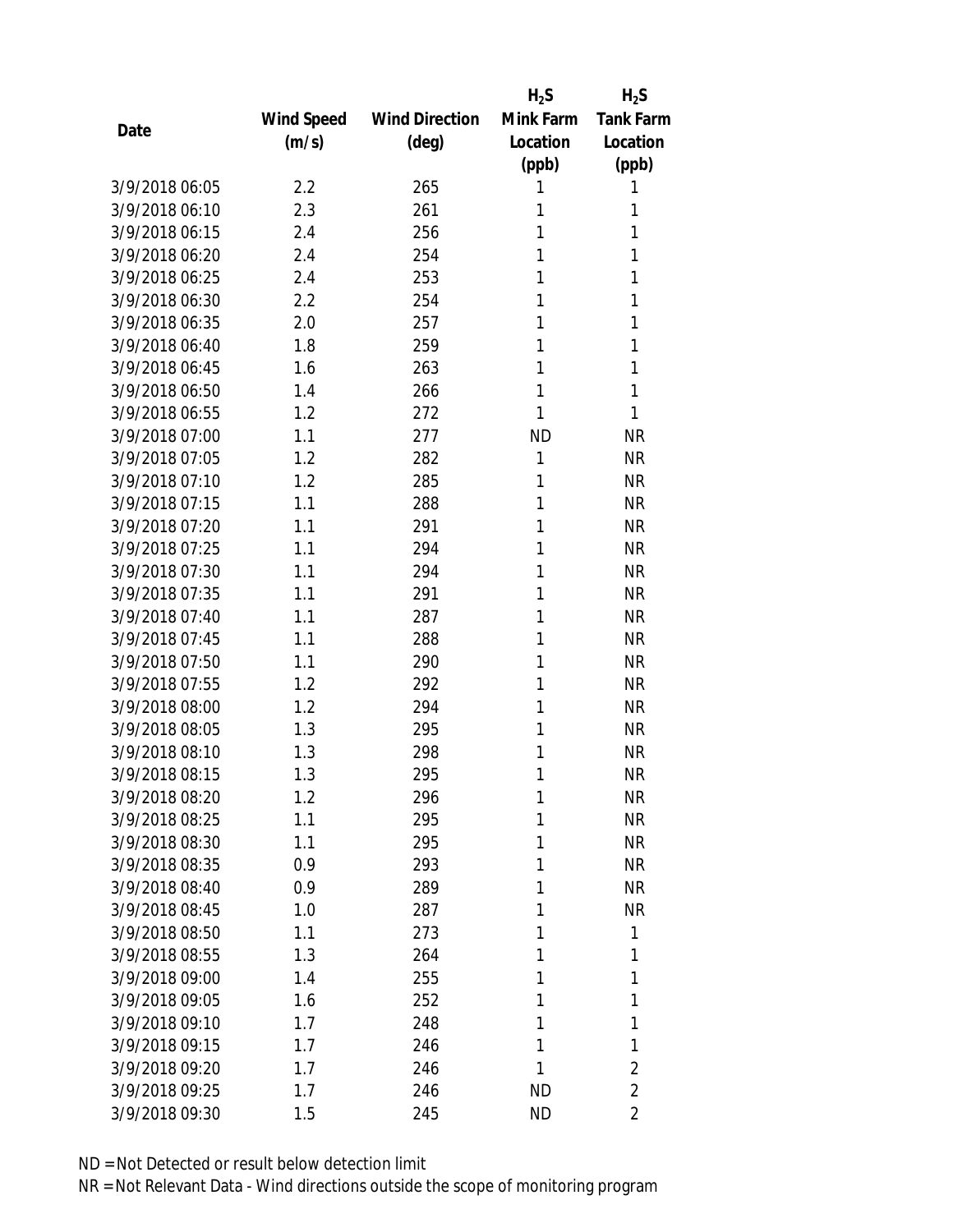|                |            |                       | $H_2S$         | $H_2S$           |
|----------------|------------|-----------------------|----------------|------------------|
|                | Wind Speed | <b>Wind Direction</b> | Mink Farm      | <b>Tank Farm</b> |
| Date           | (m/s)      | (deg)                 | Location       | Location         |
|                |            |                       | (ppb)          | (ppb)            |
| 3/9/2018 09:35 | 1.4        | 246                   | 1              | 2                |
| 3/9/2018 09:40 | 1.5        | 247                   | 1              | $\overline{2}$   |
| 3/9/2018 09:45 | 1.6        | 246                   | 1              | $\overline{2}$   |
| 3/9/2018 09:50 | 1.7        | 245                   | 1              | $\overline{2}$   |
| 3/9/2018 09:55 | 1.8        | 245                   | 1              | $\overline{2}$   |
| 3/9/2018 10:00 | 2.0        | 246                   | 1              | $\overline{2}$   |
| 3/9/2018 10:05 | 2.1        | 243                   | 1              | $\overline{2}$   |
| 3/9/2018 10:10 | 2.0        | 242                   | 1              | $\overline{2}$   |
| 3/9/2018 10:15 | 2.0        | 239                   | 1              | $\overline{2}$   |
| 3/9/2018 10:20 | 1.9        | 233                   | 1              | $\overline{2}$   |
| 3/9/2018 10:25 | 1.9        | 232                   | 1              | 1                |
| 3/9/2018 10:30 | 1.9        | 233                   | 1              | 1                |
| 3/9/2018 10:35 | 2.0        | 234                   | 1              | 1                |
| 3/9/2018 10:40 | 2.1        | 234                   | 1              | 1                |
| 3/9/2018 10:45 | 2.2        | 239                   | 1              | 1                |
| 3/9/2018 10:50 | 2.4        | 247                   | 1              | 1                |
| 3/9/2018 10:55 | 2.4        | 253                   | $\overline{2}$ | 1                |
| 3/9/2018 11:00 | 2.4        | 263                   | $\overline{2}$ | 1                |
| 3/9/2018 11:05 | 2.3        | 265                   | $\overline{2}$ | 1                |
| 3/9/2018 11:10 | 2.4        | 269                   | $\overline{2}$ | 1                |
| 3/9/2018 11:15 | 2.4        | 277                   | $\overline{2}$ | <b>NR</b>        |
| 3/9/2018 11:20 | 2.1        | 273                   | <b>NR</b>      | <b>NR</b>        |
| 3/9/2018 11:25 | 2.1        | 264                   | <b>NR</b>      | <b>NR</b>        |
| 3/9/2018 11:30 | 2.1        | 263                   | <b>NR</b>      | <b>NR</b>        |
| 3/9/2018 11:35 | 2.0        | 268                   | <b>NR</b>      | <b>NR</b>        |
| 3/9/2018 11:40 | 1.8        | 275                   | <b>NR</b>      | <b>NR</b>        |
| 3/9/2018 11:45 | 1.9        | 268                   | <b>NR</b>      | <b>NR</b>        |
| 3/9/2018 11:50 | 2.0        | 270                   | <b>NR</b>      | <b>NR</b>        |
| 3/9/2018 11:55 | 2.0        | 274                   | <b>NR</b>      | <b>NR</b>        |
| 3/9/2018 12:00 | 1.9        | 247                   | <b>NR</b>      | <b>NR</b>        |
| 3/9/2018 12:05 | 2.1        | 236                   | <b>NR</b>      | <b>NR</b>        |
| 3/9/2018 12:10 | 2.2        | 231                   | 1              | 1                |
| 3/9/2018 12:15 | 1.9        | 229                   | <b>NR</b>      | 1                |
| 3/9/2018 12:20 | 2.3        | 244                   | <b>NR</b>      | <b>NR</b>        |
| 3/9/2018 12:25 | $2.2\,$    | 260                   | <b>NR</b>      | <b>NR</b>        |
| 3/9/2018 12:30 | $2.2\,$    | 289                   | <b>NR</b>      | <b>NR</b>        |
| 3/9/2018 12:35 | 2.1        | 299                   | <b>NR</b>      | <b>NR</b>        |
| 3/9/2018 12:40 | 2.0        | 296                   | <b>NR</b>      | <b>NR</b>        |
| 3/9/2018 12:45 | 2.1        | 284                   | <b>NR</b>      | <b>NR</b>        |
| 3/9/2018 12:50 | 1.8        | 243                   | <b>NR</b>      | <b>NR</b>        |
| 3/9/2018 12:55 | 1.8        | 233                   | <b>NR</b>      | <b>NR</b>        |
| 3/9/2018 13:00 | 1.9        | 238                   | <b>NR</b>      | <b>NR</b>        |
|                |            |                       |                |                  |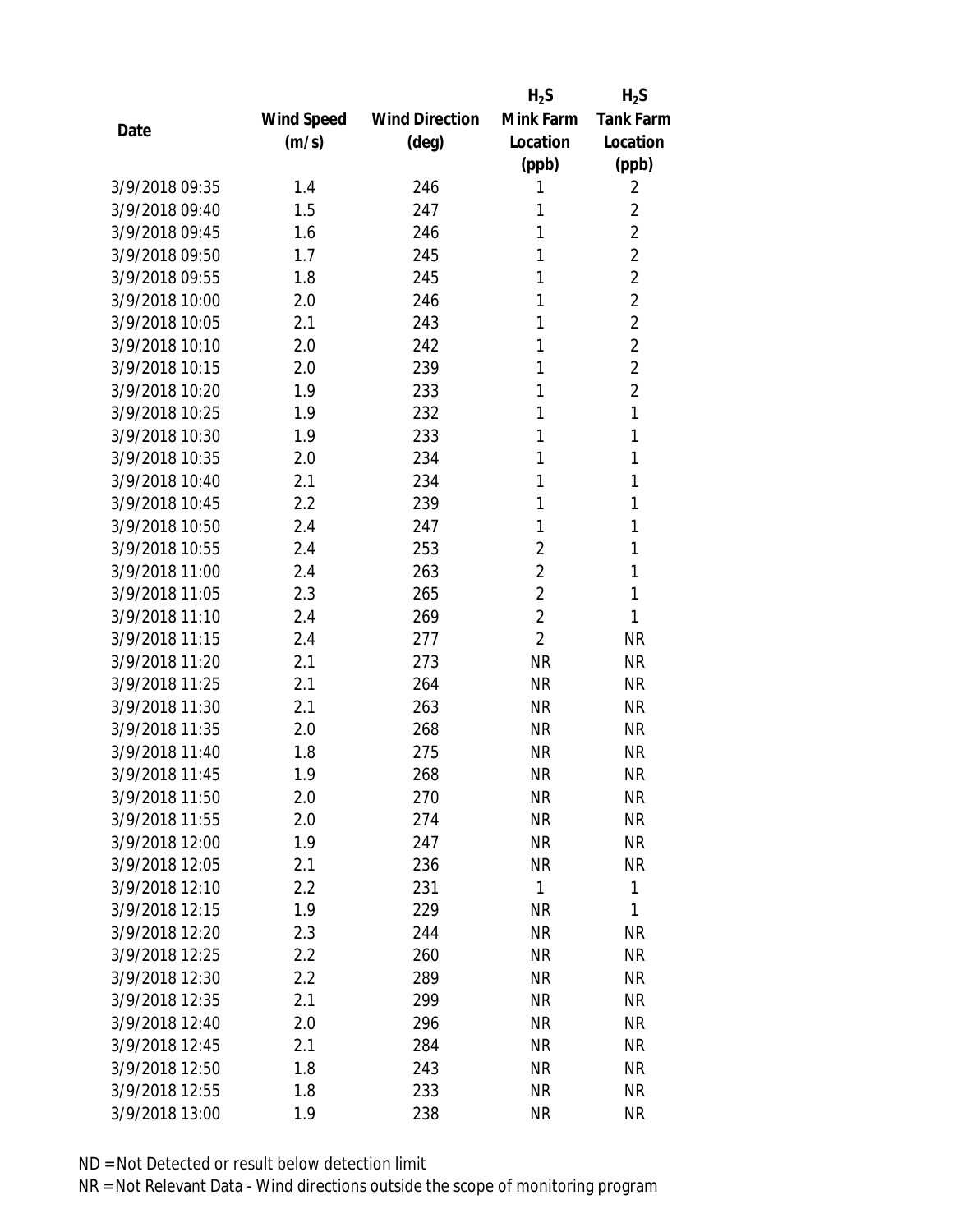|                |            |                       | $H_2S$       | $H_2S$           |
|----------------|------------|-----------------------|--------------|------------------|
|                | Wind Speed | <b>Wind Direction</b> | Mink Farm    | <b>Tank Farm</b> |
| Date           | (m/s)      | $(\text{deg})$        | Location     | Location         |
|                |            |                       | (ppb)        | (ppb)            |
| 3/9/2018 13:05 | 1.9        | 242                   | <b>NR</b>    | <b>NR</b>        |
| 3/9/2018 13:10 | 1.9        | 235                   | <b>NR</b>    | <b>NR</b>        |
| 3/9/2018 13:15 | 2.0        | 265                   | <b>NR</b>    | <b>NR</b>        |
| 3/9/2018 13:20 | 2.2        | 286                   | <b>NR</b>    | <b>NR</b>        |
| 3/9/2018 13:25 | 2.4        | 284                   | <b>NR</b>    | <b>NR</b>        |
| 3/9/2018 13:30 | 2.4        | 275                   | <b>NR</b>    | <b>NR</b>        |
| 3/9/2018 13:35 | 2.4        | 264                   | <b>NR</b>    | <b>NR</b>        |
| 3/9/2018 13:40 | 2.5        | 271                   | <b>NR</b>    | <b>NR</b>        |
| 3/9/2018 13:45 | 2.7        | 278                   | <b>NR</b>    | <b>NR</b>        |
| 3/9/2018 13:50 | 2.7        | 284                   | <b>NR</b>    | <b>NR</b>        |
| 3/9/2018 13:55 | 2.6        | 288                   | <b>NR</b>    | <b>NR</b>        |
| 3/9/2018 14:00 | 2.4        | 280                   | <b>NR</b>    | <b>NR</b>        |
| 3/9/2018 14:05 | 2.3        | 281                   | <b>NR</b>    | <b>NR</b>        |
| 3/9/2018 14:10 | 2.3        | 274                   | <b>NR</b>    | <b>NR</b>        |
| 3/9/2018 14:15 | 2.3        | 261                   | <b>NR</b>    | <b>NR</b>        |
| 3/9/2018 14:20 | 2.3        | 246                   | $\mathbf{1}$ | $\mathbf{1}$     |
| 3/9/2018 14:25 | 2.2        | 236                   | 1            | $\mathbf{1}$     |
| 3/9/2018 14:30 | 2.4        | 241                   | 1            | $\mathbf{1}$     |
| 3/9/2018 14:35 | 2.7        | 251                   | <b>NR</b>    | <b>NR</b>        |
| 3/9/2018 14:40 | 2.6        | 261                   | <b>NR</b>    | <b>NR</b>        |
| 3/9/2018 14:45 | 2.3        | 258                   | <b>NR</b>    | <b>NR</b>        |
| 3/9/2018 14:50 | 2.4        | 271                   | <b>NR</b>    | <b>NR</b>        |
| 3/9/2018 14:55 | 2.4        | 277                   | <b>NR</b>    | <b>NR</b>        |
| 3/9/2018 15:00 | 2.3        | 262                   | <b>NR</b>    | <b>NR</b>        |
| 3/9/2018 15:05 | 2.2        | 245                   | <b>NR</b>    | <b>NR</b>        |
| 3/9/2018 15:10 | 2.3        | 247                   | <b>NR</b>    | <b>NR</b>        |
| 3/9/2018 15:15 | 2.6        | 257                   | <b>NR</b>    | <b>NR</b>        |
| 3/9/2018 15:20 | 2.7        | 251                   | ΝR           | <b>NR</b>        |
| 3/9/2018 15:25 | 2.7        | 263                   | <b>NR</b>    | <b>NR</b>        |
| 3/9/2018 15:30 | 2.8        | 268                   | ND           | 1                |
| 3/9/2018 15:35 | 2.8        | 273                   | ND.          | 1                |
| 3/9/2018 15:40 | 2.9        | 264                   | <b>ND</b>    | 1                |
| 3/9/2018 15:45 | 2.9        | 262                   | ND           | 1                |
| 3/9/2018 15:50 | 2.5        | 259                   | <b>ND</b>    | 1                |
| 3/9/2018 15:55 | 2.7        | 255                   | 1            | 1                |
| 3/9/2018 16:00 | 2.8        | 262                   | 1            | 1                |
| 3/9/2018 16:05 | 2.9        | 263                   | 1            | 1                |
| 3/9/2018 16:10 | 2.8        | 278                   | ΝR           | <b>NR</b>        |
| 3/9/2018 16:15 | 2.5        | 282                   | <b>NR</b>    | <b>NR</b>        |
| 3/9/2018 16:20 |            |                       |              |                  |
|                | 2.5        | 287                   | NR           | <b>NR</b>        |
| 3/9/2018 16:25 | 2.3        | 275                   | <b>NR</b>    | <b>NR</b>        |
| 3/9/2018 16:30 | 2.3        | 266                   | <b>NR</b>    | <b>NR</b>        |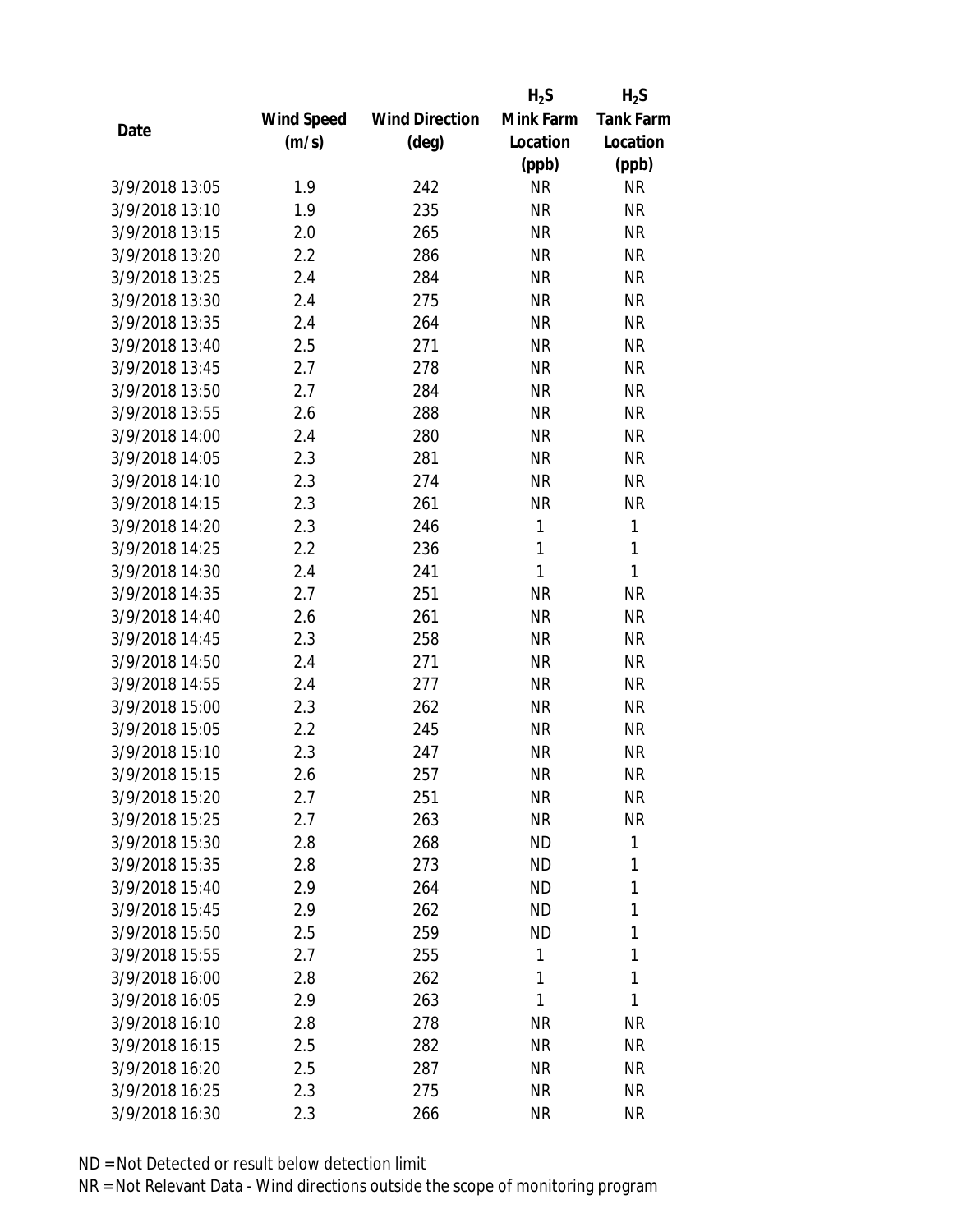|                |            |                       | $H_2S$    | $H_2S$           |
|----------------|------------|-----------------------|-----------|------------------|
|                | Wind Speed | <b>Wind Direction</b> | Mink Farm | <b>Tank Farm</b> |
| Date           | (m/s)      | (deg)                 | Location  | Location         |
|                |            |                       | (ppb)     | (ppb)            |
| 3/9/2018 16:35 | 2.3        | 266                   | <b>NR</b> | <b>NR</b>        |
| 3/9/2018 16:40 | 2.3        | 256                   | <b>NR</b> | <b>NR</b>        |
| 3/9/2018 16:45 | 2.4        | 258                   | 1         | 1                |
| 3/9/2018 16:50 | 2.2        | 255                   | 1         | 1                |
| 3/9/2018 16:55 | 2.3        | 260                   | <b>ND</b> | 1                |
| 3/9/2018 17:00 | 2.3        | 266                   | <b>ND</b> | 1                |
| 3/9/2018 17:05 | 2.3        | 274                   | <b>NR</b> | <b>NR</b>        |
| 3/9/2018 17:10 | 2.3        | 288                   | <b>NR</b> | <b>NR</b>        |
| 3/9/2018 17:15 | 2.4        | 295                   | <b>NR</b> | <b>NR</b>        |
| 3/9/2018 17:20 | 2.5        | 309                   | <b>NR</b> | <b>NR</b>        |
| 3/9/2018 17:25 | 2.3        | 321                   | <b>ND</b> | <b>NR</b>        |
| 3/9/2018 17:30 | 2.3        | 320                   | <b>ND</b> | <b>NR</b>        |
| 3/9/2018 17:35 | 2.1        | 321                   | <b>ND</b> | <b>NR</b>        |
| 3/9/2018 17:40 | 1.9        | 317                   | <b>ND</b> | <b>NR</b>        |
| 3/9/2018 17:45 | 1.7        | 319                   | <b>ND</b> | <b>NR</b>        |
| 3/9/2018 17:50 | 1.7        | 316                   | <b>ND</b> | <b>NR</b>        |
| 3/9/2018 17:55 | 1.8        | 323                   | <b>NR</b> | <b>NR</b>        |
| 3/9/2018 18:00 | 1.8        | 333                   | <b>ND</b> | <b>NR</b>        |
| 3/9/2018 18:05 | 1.8        | 334                   | <b>ND</b> | <b>NR</b>        |
| 3/9/2018 18:10 | 1.8        | 337                   | 1         | <b>NR</b>        |
| 3/9/2018 18:15 | 1.9        | 343                   | 1         | <b>NR</b>        |
| 3/9/2018 18:20 | 2.0        | 351                   | 1         | <b>NR</b>        |
| 3/9/2018 18:25 | 2.1        | 351                   | 1         | <b>NR</b>        |
| 3/9/2018 18:30 | 2.1        | 356                   | 1         | <b>NR</b>        |
| 3/9/2018 18:35 | 2.1        | 1                     | 1         | <b>NR</b>        |
| 3/9/2018 18:40 | 2.1        | 5                     | 1         | <b>NR</b>        |
| 3/9/2018 18:45 | 2.1        | 8                     | 1         | <b>NR</b>        |
| 3/9/2018 18:50 | 2.2        | 10                    | 1         | <b>NR</b>        |
| 3/9/2018 18:55 | 2.2        | 17                    | 1         | <b>NR</b>        |
| 3/9/2018 19:00 | 2.4        | 27                    | <b>ND</b> | <b>NR</b>        |
| 3/9/2018 19:05 | 2.5        | 38                    | <b>ND</b> | <b>NR</b>        |
| 3/9/2018 19:10 | 2.7        | 52                    | <b>NR</b> | <b>NR</b>        |
| 3/9/2018 19:15 | 2.9        | 64                    | <b>NR</b> | <b>NR</b>        |
| 3/9/2018 19:20 | 2.9        | 72                    | <b>NR</b> | <b>NR</b>        |
| 3/9/2018 19:25 | 2.9        | 75                    | <b>NR</b> | <b>NR</b>        |
| 3/9/2018 19:30 | 2.9        | 77                    | <b>NR</b> | <b>NR</b>        |
| 3/9/2018 19:35 | 3.0        | 81                    | <b>NR</b> | <b>NR</b>        |
| 3/9/2018 19:40 | 2.9        | 81                    | <b>NR</b> | <b>NR</b>        |
| 3/9/2018 19:45 | 2.9        | 81                    | <b>NR</b> | <b>NR</b>        |
| 3/9/2018 19:50 | 2.9        | 81                    | <b>NR</b> | <b>NR</b>        |
| 3/9/2018 19:55 | 2.9        | 81                    | <b>NR</b> | <b>NR</b>        |
| 3/9/2018 20:00 | 2.8        | 80                    | <b>NR</b> | <b>NR</b>        |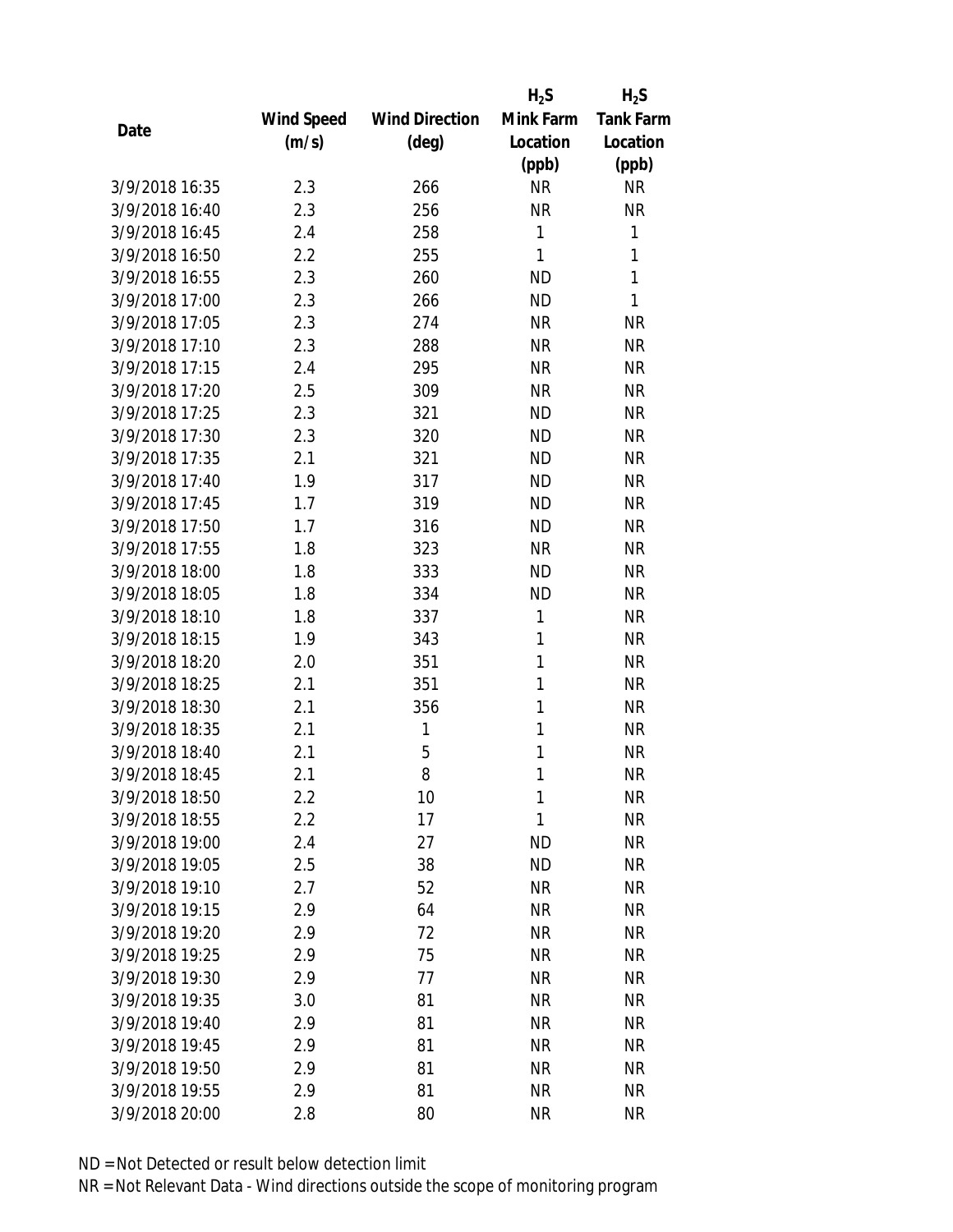|                |            |                       | $H_2S$    | $H_2S$           |
|----------------|------------|-----------------------|-----------|------------------|
|                | Wind Speed | <b>Wind Direction</b> | Mink Farm | <b>Tank Farm</b> |
| Date           | (m/s)      | $(\text{deg})$        | Location  | Location         |
|                |            |                       | (ppb)     | (ppb)            |
| 3/9/2018 20:05 | 2.7        | 77                    | <b>NR</b> | <b>NR</b>        |
| 3/9/2018 20:10 | 2.7        | 76                    | <b>NR</b> | <b>NR</b>        |
| 3/9/2018 20:15 | 2.5        | 75                    | <b>NR</b> | <b>NR</b>        |
| 3/9/2018 20:20 | 2.4        | 74                    | <b>NR</b> | <b>NR</b>        |
| 3/9/2018 20:25 | 2.3        | 74                    | <b>NR</b> | <b>NR</b>        |
| 3/9/2018 20:30 | 2.2        | 74                    | <b>NR</b> | <b>NR</b>        |
| 3/9/2018 20:35 | 2.1        | 76                    | <b>NR</b> | <b>NR</b>        |
| 3/9/2018 20:40 | 2.1        | 77                    | <b>NR</b> | <b>NR</b>        |
| 3/9/2018 20:45 | 2.1        | 79                    | <b>NR</b> | <b>NR</b>        |
| 3/9/2018 20:50 | 2.0        | 81                    | <b>NR</b> | <b>NR</b>        |
| 3/9/2018 20:55 | 2.0        | 79                    | <b>NR</b> | <b>NR</b>        |
| 3/9/2018 21:00 | 1.8        | 79                    | <b>NR</b> | <b>NR</b>        |
| 3/9/2018 21:05 | 1.7        | 79                    | <b>NR</b> | <b>NR</b>        |
| 3/9/2018 21:10 | 1.6        | 79                    | <b>NR</b> | <b>NR</b>        |
| 3/9/2018 21:15 | 1.6        | 77                    | <b>NR</b> | <b>NR</b>        |
| 3/9/2018 21:20 | 1.5        | 77                    | <b>NR</b> | <b>NR</b>        |
| 3/9/2018 21:25 | 1.5        | 79                    | <b>NR</b> | <b>NR</b>        |
| 3/9/2018 21:30 | 1.6        | 80                    | <b>NR</b> | <b>NR</b>        |
| 3/9/2018 21:35 | 1.5        | 78                    | <b>NR</b> | <b>NR</b>        |
| 3/9/2018 21:40 | 1.5        | 75                    | <b>NR</b> | <b>NR</b>        |
| 3/9/2018 21:45 | 1.4        | 74                    | <b>NR</b> | <b>NR</b>        |
| 3/9/2018 21:50 | 1.4        | 73                    | <b>NR</b> | <b>NR</b>        |
| 3/9/2018 21:55 | 1.4        | 74                    | <b>NR</b> | <b>NR</b>        |
| 3/9/2018 22:00 | 1.3        | 73                    | <b>NR</b> | <b>NR</b>        |
| 3/9/2018 22:05 | 1.3        | 76                    | <b>NR</b> | <b>NR</b>        |
| 3/9/2018 22:10 | 1.4        | 80                    | <b>NR</b> | <b>NR</b>        |
| 3/9/2018 22:15 | 1.5        | 81                    | <b>NR</b> | <b>NR</b>        |
| 3/9/2018 22:20 | 1.6        | 81                    | NR        | <b>NR</b>        |
| 3/9/2018 22:25 | 1.6        | 81                    | <b>NR</b> | <b>NR</b>        |
| 3/9/2018 22:30 | 1.6        | 81                    | <b>NR</b> | <b>NR</b>        |
| 3/9/2018 22:35 | 1.6        | 80                    | <b>NR</b> | <b>NR</b>        |
| 3/9/2018 22:40 | 1.5        | 78                    | <b>NR</b> | <b>NR</b>        |
| 3/9/2018 22:45 | 1.5        | 78                    | <b>NR</b> | <b>NR</b>        |
| 3/9/2018 22:50 | 1.5        | 80                    | <b>NR</b> | <b>NR</b>        |
| 3/9/2018 22:55 | 1.6        | 81                    | <b>NR</b> | <b>NR</b>        |
| 3/9/2018 23:00 | 1.7        | 82                    | <b>NR</b> | <b>NR</b>        |
| 3/9/2018 23:05 | 1.8        | 83                    | <b>NR</b> | <b>NR</b>        |
| 3/9/2018 23:10 | 1.9        | 84                    | NR        | <b>NR</b>        |
| 3/9/2018 23:15 | 1.9        | 84                    | <b>NR</b> | <b>NR</b>        |
| 3/9/2018 23:20 | 1.9        | 83                    | NR        | <b>NR</b>        |
| 3/9/2018 23:25 | 1.9        | 82                    | <b>NR</b> | <b>NR</b>        |
| 3/9/2018 23:30 | 1.9        | 81                    | <b>NR</b> | <b>NR</b>        |
|                |            |                       |           |                  |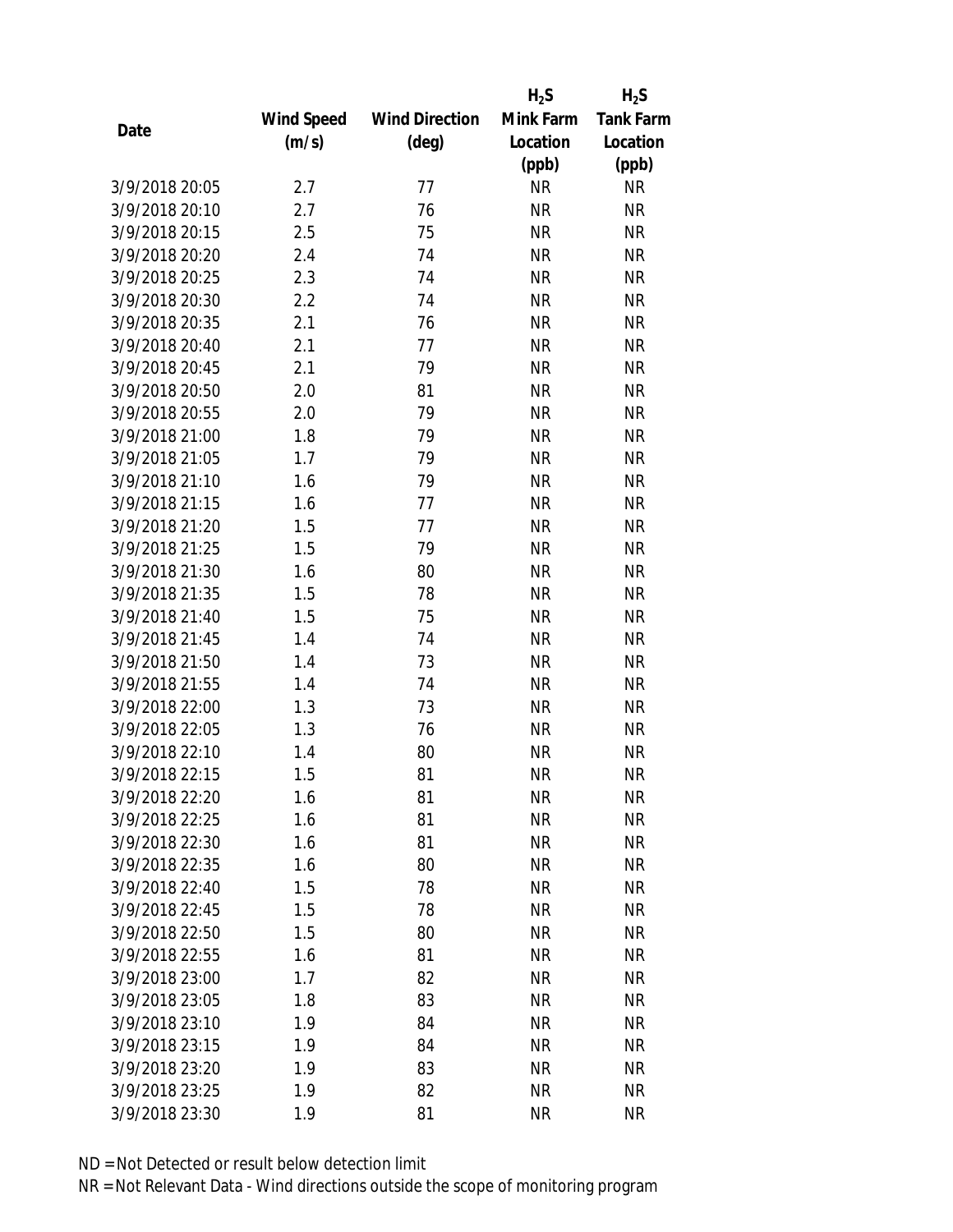|                 |            |                       | $H_2S$    | $H_2S$           |
|-----------------|------------|-----------------------|-----------|------------------|
|                 | Wind Speed | <b>Wind Direction</b> | Mink Farm | <b>Tank Farm</b> |
| Date            | (m/s)      | $(\text{deg})$        | Location  | Location         |
|                 |            |                       | (ppb)     | (ppb)            |
| 3/9/2018 23:35  | 1.9        | 81                    | <b>NR</b> | <b>NR</b>        |
| 3/9/2018 23:40  | 1.9        | 82                    | <b>NR</b> | <b>NR</b>        |
| 3/9/2018 23:45  | 1.9        | 83                    | <b>NR</b> | <b>NR</b>        |
| 3/9/2018 23:50  | 2.0        | 83                    | <b>NR</b> | <b>NR</b>        |
| 3/9/2018 23:55  | 2.0        | 83                    | <b>NR</b> | <b>NR</b>        |
| 3/9/2018 24:00  | 2.0        | 83                    | <b>NR</b> | <b>NR</b>        |
| 3/10/2018 00:05 | 2.0        | 81                    | <b>NR</b> | <b>NR</b>        |
| 3/10/2018 00:10 | 2.0        | 79                    | <b>NR</b> | <b>NR</b>        |
| 3/10/2018 00:15 | 1.9        | 77                    | <b>NR</b> | <b>NR</b>        |
| 3/10/2018 00:20 | 1.9        | 75                    | <b>NR</b> | <b>NR</b>        |
| 3/10/2018 00:25 | 1.8        | 73                    | <b>NR</b> | <b>NR</b>        |
| 3/10/2018 00:30 | 1.7        | 72                    | <b>NR</b> | <b>NR</b>        |
| 3/10/2018 00:35 | 1.6        | 72                    | <b>NR</b> | <b>NR</b>        |
| 3/10/2018 00:40 | 1.6        | 72                    | <b>NR</b> | <b>NR</b>        |
| 3/10/2018 00:45 | 1.6        | 73                    | <b>NR</b> | <b>NR</b>        |
| 3/10/2018 00:50 | 1.7        | 74                    | <b>NR</b> | <b>NR</b>        |
| 3/10/2018 00:55 | 1.7        | 74                    | <b>NR</b> | <b>NR</b>        |
| 3/10/2018 01:00 | 1.8        | 76                    | <b>NR</b> | <b>NR</b>        |
| 3/10/2018 01:05 | 1.9        | 76                    | <b>NR</b> | <b>NR</b>        |
| 3/10/2018 01:10 | 1.9        | 77                    | <b>NR</b> | <b>NR</b>        |
| 3/10/2018 01:15 | 2.0        | 78                    | <b>NR</b> | <b>NR</b>        |
| 3/10/2018 01:20 | 2.0        | 78                    | <b>NR</b> | <b>NR</b>        |
| 3/10/2018 01:25 | 2.0        | 79                    | <b>NR</b> | <b>NR</b>        |
| 3/10/2018 01:30 | 2.0        | 79                    | <b>NR</b> | <b>NR</b>        |
| 3/10/2018 01:35 | 2.1        | 80                    | <b>NR</b> | <b>NR</b>        |
| 3/10/2018 01:40 | 2.1        | 81                    | <b>NR</b> | <b>NR</b>        |
| 3/10/2018 01:45 | 2.2        | 82                    | <b>NR</b> | <b>NR</b>        |
| 3/10/2018 01:50 | 2.3        | 84                    | ΝR        | <b>NR</b>        |
| 3/10/2018 01:55 | 2.5        | 85                    | <b>NR</b> | <b>NR</b>        |
| 3/10/2018 02:00 | 2.5        | 86                    | NR        | <b>NR</b>        |
| 3/10/2018 02:05 | 2.5        | 86                    | NR        | <b>NR</b>        |
| 3/10/2018 02:10 | 2.6        | 85                    | <b>NR</b> | <b>NR</b>        |
| 3/10/2018 02:15 | 2.4        | 82                    | NR        | <b>NR</b>        |
| 3/10/2018 02:20 | 2.2        | 80                    | <b>NR</b> | <b>NR</b>        |
| 3/10/2018 02:25 | 2.1        | 78                    | NR        | <b>NR</b>        |
| 3/10/2018 02:30 | 2.0        | 77                    | <b>NR</b> | <b>NR</b>        |
| 3/10/2018 02:35 | 2.0        | 77                    | ΝR        | <b>NR</b>        |
| 3/10/2018 02:40 | 2.0        | 76                    | ΝR        | <b>NR</b>        |
| 3/10/2018 02:45 | 2.0        | 78                    | <b>NR</b> | <b>NR</b>        |
| 3/10/2018 02:50 | 2.1        | 80                    | NR        | <b>NR</b>        |
| 3/10/2018 02:55 | 2.2        | 81                    | <b>NR</b> | <b>NR</b>        |
| 3/10/2018 03:00 | 2.3        | 83                    | <b>NR</b> | <b>NR</b>        |
|                 |            |                       |           |                  |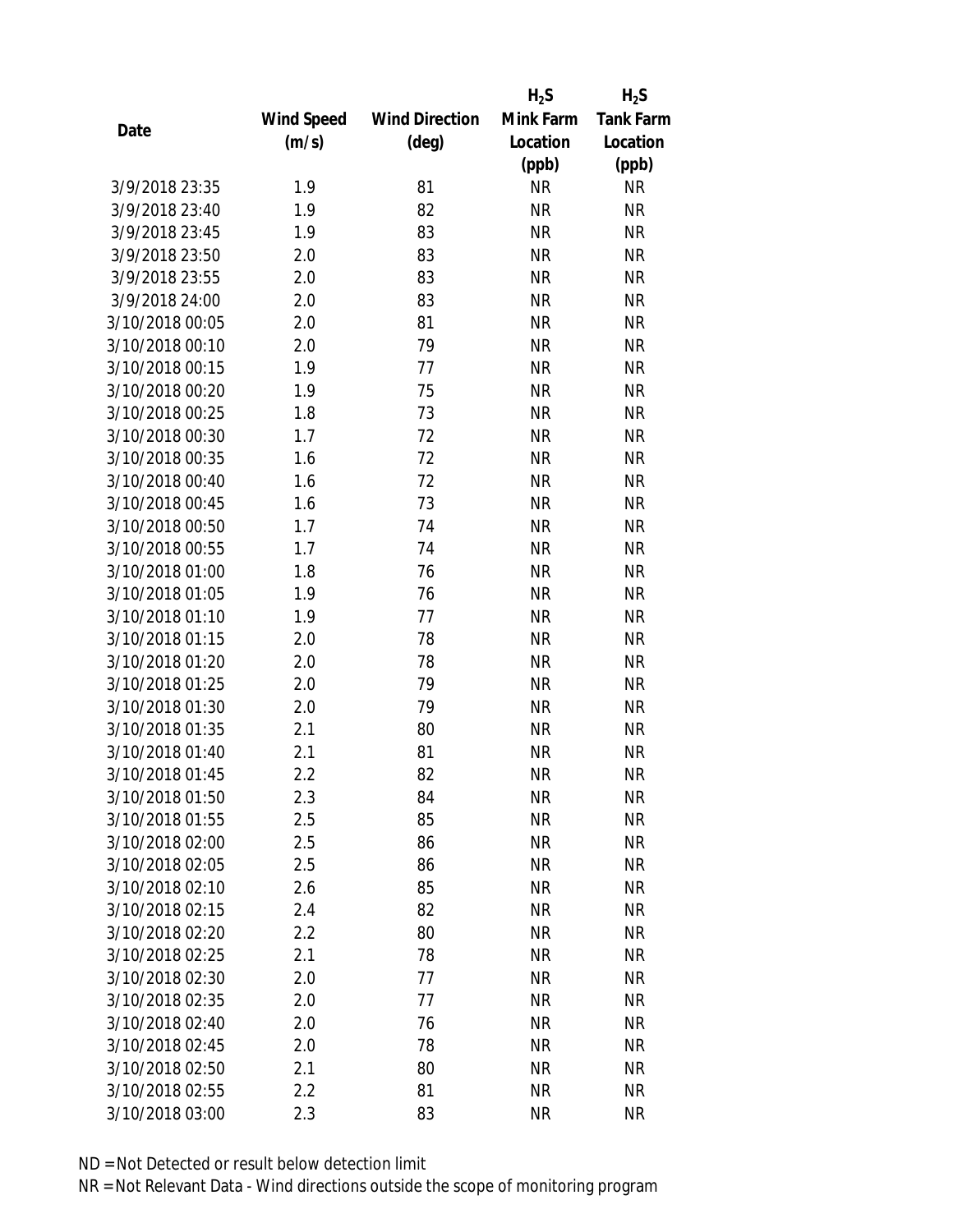|                 |            |                       | $H_2S$    | $H_2S$           |
|-----------------|------------|-----------------------|-----------|------------------|
|                 | Wind Speed | <b>Wind Direction</b> | Mink Farm | <b>Tank Farm</b> |
| Date            | (m/s)      | $(\text{deg})$        | Location  | Location         |
|                 |            |                       | (ppb)     | (ppb)            |
| 3/10/2018 03:05 | 2.3        | 84                    | <b>NR</b> | <b>NR</b>        |
| 3/10/2018 03:10 | 2.4        | 84                    | <b>NR</b> | <b>NR</b>        |
| 3/10/2018 03:15 | 2.5        | 85                    | <b>NR</b> | <b>NR</b>        |
| 3/10/2018 03:20 | 2.5        | 85                    | <b>NR</b> | <b>NR</b>        |
| 3/10/2018 03:25 | 2.5        | 84                    | <b>NR</b> | <b>NR</b>        |
| 3/10/2018 03:30 | 2.4        | 84                    | <b>NR</b> | <b>NR</b>        |
| 3/10/2018 03:35 | 2.4        | 83                    | <b>NR</b> | <b>NR</b>        |
| 3/10/2018 03:40 | 2.4        | 83                    | <b>NR</b> | <b>NR</b>        |
| 3/10/2018 03:45 | 2.2        | 81                    | <b>NR</b> | <b>NR</b>        |
| 3/10/2018 03:50 | 2.2        | 79                    | <b>NR</b> | <b>NR</b>        |
| 3/10/2018 03:55 | 2.1        | 76                    | <b>NR</b> | <b>NR</b>        |
| 3/10/2018 04:00 | 1.9        | 74                    | <b>NR</b> | <b>NR</b>        |
| 3/10/2018 04:05 | 1.9        | 74                    | <b>NR</b> | <b>NR</b>        |
| 3/10/2018 04:10 | 1.9        | 73                    | <b>NR</b> | <b>NR</b>        |
| 3/10/2018 04:15 | 1.9        | 74                    | <b>NR</b> | <b>NR</b>        |
| 3/10/2018 04:20 | 2.0        | 75                    | <b>NR</b> | <b>NR</b>        |
| 3/10/2018 04:25 | 2.0        | 78                    | <b>NR</b> | <b>NR</b>        |
| 3/10/2018 04:30 | 2.1        | 81                    | <b>NR</b> | <b>NR</b>        |
| 3/10/2018 04:35 | 2.1        | 83                    | <b>NR</b> | <b>NR</b>        |
| 3/10/2018 04:40 | 2.2        | 84                    | <b>NR</b> | <b>NR</b>        |
| 3/10/2018 04:45 | 2.3        | 87                    | <b>NR</b> | <b>NR</b>        |
| 3/10/2018 04:50 | 2.3        | 88                    | <b>NR</b> | <b>NR</b>        |
| 3/10/2018 04:55 | 2.3        | 88                    | <b>NR</b> | <b>NR</b>        |
| 3/10/2018 05:00 | 2.3        | 87                    | <b>NR</b> | <b>NR</b>        |
| 3/10/2018 05:05 | 2.2        | 86                    | <b>NR</b> | <b>NR</b>        |
| 3/10/2018 05:10 | 2.1        | 86                    | <b>NR</b> | <b>NR</b>        |
| 3/10/2018 05:15 | 2.0        | 85                    | <b>NR</b> | <b>NR</b>        |
| 3/10/2018 05:20 | 1.9        | 86                    | ΝR        | <b>NR</b>        |
| 3/10/2018 05:25 | 1.9        | 87                    | <b>NR</b> | <b>NR</b>        |
| 3/10/2018 05:30 | 1.9        | 87                    | ΝR        | <b>NR</b>        |
| 3/10/2018 05:35 | 2.0        | 88                    | <b>NR</b> | <b>NR</b>        |
| 3/10/2018 05:40 | 1.9        | 89                    | <b>NR</b> | <b>NR</b>        |
| 3/10/2018 05:45 | 1.9        | 91                    | <b>NR</b> | <b>NR</b>        |
| 3/10/2018 05:50 | 1.9        | 91                    | <b>NR</b> | <b>NR</b>        |
| 3/10/2018 05:55 | 2.0        | 90                    | <b>NR</b> | <b>NR</b>        |
| 3/10/2018 06:00 | 2.0        | 90                    | <b>NR</b> | <b>NR</b>        |
| 3/10/2018 06:05 | 2.1        | 89                    | ΝR        | <b>NR</b>        |
| 3/10/2018 06:10 | 2.1        | 89                    | ΝR        | <b>NR</b>        |
| 3/10/2018 06:15 | 2.0        | 90                    | <b>NR</b> | <b>NR</b>        |
| 3/10/2018 06:20 | 1.9        | 91                    | NR        | <b>NR</b>        |
| 3/10/2018 06:25 | 1.8        | 92                    | <b>NR</b> | <b>NR</b>        |
| 3/10/2018 06:30 | 1.7        | 93                    | <b>NR</b> | <b>NR</b>        |
|                 |            |                       |           |                  |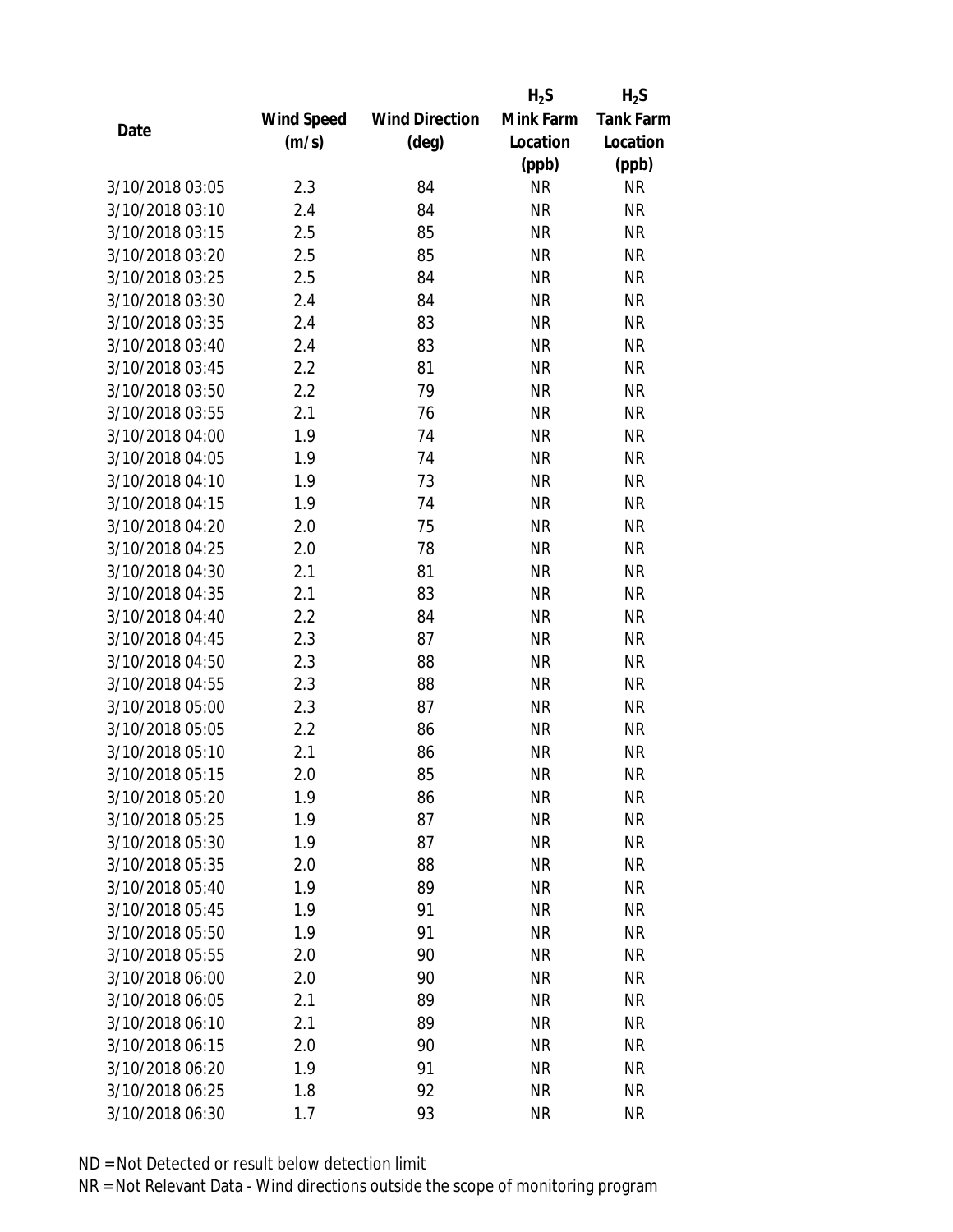|                 |            |                       | $H_2S$    | $H_2S$           |
|-----------------|------------|-----------------------|-----------|------------------|
|                 | Wind Speed | <b>Wind Direction</b> | Mink Farm | <b>Tank Farm</b> |
| Date            | (m/s)      | $(\text{deg})$        | Location  | Location         |
|                 |            |                       | (ppb)     | (ppb)            |
| 3/10/2018 06:35 | 1.6        | 95                    | <b>NR</b> | <b>NR</b>        |
| 3/10/2018 06:40 | 1.6        | 96                    | <b>NR</b> | <b>NR</b>        |
| 3/10/2018 06:45 | 1.7        | 95                    | <b>NR</b> | <b>NR</b>        |
| 3/10/2018 06:50 | 1.8        | 94                    | <b>NR</b> | <b>NR</b>        |
| 3/10/2018 06:55 | 1.7        | 94                    | <b>NR</b> | <b>NR</b>        |
| 3/10/2018 07:00 | 1.7        | 94                    | <b>NR</b> | <b>NR</b>        |
| 3/10/2018 07:05 | 1.8        | 91                    | <b>NR</b> | <b>NR</b>        |
| 3/10/2018 07:10 | 1.9        | 90                    | <b>NR</b> | <b>NR</b>        |
| 3/10/2018 07:15 | 2.0        | 89                    | <b>NR</b> | <b>NR</b>        |
| 3/10/2018 07:20 | 1.9        | 89                    | <b>NR</b> | <b>NR</b>        |
| 3/10/2018 07:25 | 2.0        | 88                    | <b>NR</b> | <b>NR</b>        |
| 3/10/2018 07:30 | 2.0        | 86                    | <b>NR</b> | <b>NR</b>        |
| 3/10/2018 07:35 | 2.0        | 85                    | <b>NR</b> | <b>NR</b>        |
| 3/10/2018 07:40 | 2.0        | 86                    | <b>NR</b> | <b>NR</b>        |
| 3/10/2018 07:45 | 1.9        | 86                    | <b>NR</b> | <b>NR</b>        |
| 3/10/2018 07:50 | 1.9        | 86                    | <b>NR</b> | <b>NR</b>        |
| 3/10/2018 07:55 | 1.7        | 87                    | <b>NR</b> | <b>NR</b>        |
| 3/10/2018 08:00 | 1.7        | 89                    | <b>NR</b> | <b>NR</b>        |
| 3/10/2018 08:05 | 1.5        | 92                    | <b>NR</b> | <b>NR</b>        |
| 3/10/2018 08:10 | 1.4        | 93                    | <b>NR</b> | <b>NR</b>        |
| 3/10/2018 08:15 | 1.3        | 97                    | <b>NR</b> | <b>NR</b>        |
| 3/10/2018 08:20 | 1.3        | 98                    | <b>NR</b> | <b>NR</b>        |
| 3/10/2018 08:25 | 1.3        | 101                   | <b>NR</b> | <b>NR</b>        |
| 3/10/2018 08:30 | 1.3        | 104                   | <b>NR</b> | <b>NR</b>        |
| 3/10/2018 08:35 | 1.5        | 106                   | <b>NR</b> | <b>NR</b>        |
| 3/10/2018 08:40 | 1.6        | 107                   | <b>NR</b> | <b>NR</b>        |
| 3/10/2018 08:45 | 1.8        | 109                   | <b>NR</b> | <b>NR</b>        |
| 3/10/2018 08:50 | 1.9        | 112                   | ΝR        | <b>NR</b>        |
| 3/10/2018 08:55 | 2.1        | 113                   | <b>NR</b> | <b>NR</b>        |
| 3/10/2018 09:00 | 2.3        | 114                   | <b>NR</b> | <b>NR</b>        |
| 3/10/2018 09:05 | 2.3        | 115                   | <b>NR</b> | NR               |
| 3/10/2018 09:10 | 2.4        | 117                   | <b>NR</b> | NR               |
| 3/10/2018 09:15 | 2.6        | 118                   | <b>NR</b> | NR               |
| 3/10/2018 09:20 | 2.6        | 118                   | <b>NR</b> | <b>NR</b>        |
| 3/10/2018 09:25 | 2.7        | 119                   | <b>NR</b> | <b>NR</b>        |
| 3/10/2018 09:30 | 2.8        | 120                   | <b>NR</b> | NR               |
| 3/10/2018 09:35 | 3.0        | 118                   | <b>NR</b> | NR               |
| 3/10/2018 09:40 | 3.1        | 114                   | NR        | NR               |
| 3/10/2018 09:45 | 3.2        | 110                   | <b>NR</b> | <b>NR</b>        |
| 3/10/2018 09:50 | 3.4        | 110                   | NR        | NR               |
| 3/10/2018 09:55 | 3.6        | 110                   | <b>NR</b> | NR               |
| 3/10/2018 10:00 | 3.8        | 111                   | <b>NR</b> | <b>NR</b>        |
|                 |            |                       |           |                  |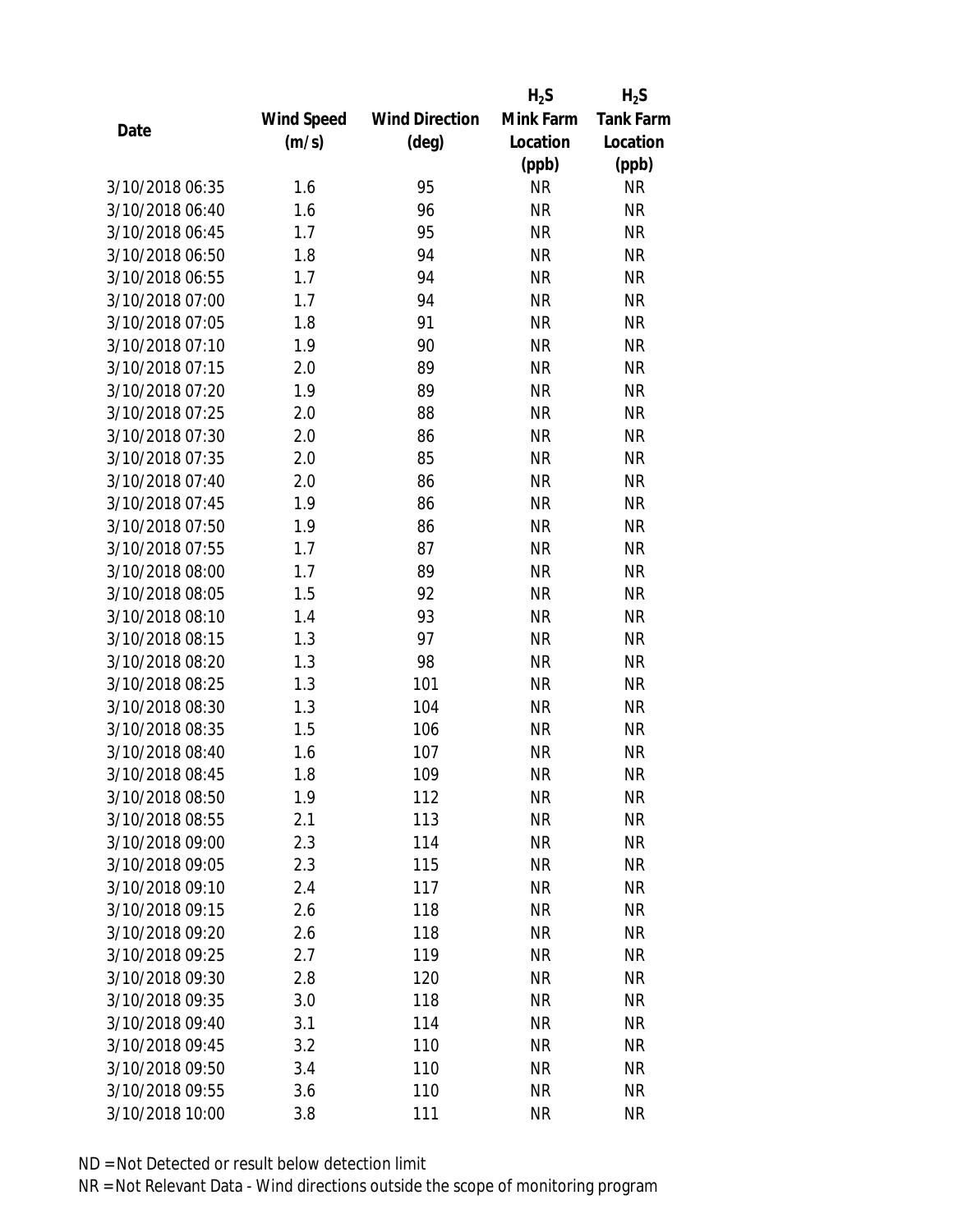|                 |            |                       | $H_2S$    | $H_2S$           |
|-----------------|------------|-----------------------|-----------|------------------|
|                 | Wind Speed | <b>Wind Direction</b> | Mink Farm | <b>Tank Farm</b> |
| Date            | (m/s)      | $(\text{deg})$        | Location  | Location         |
|                 |            |                       | (ppb)     | (ppb)            |
| 3/10/2018 10:05 | 4.0        | 115                   | <b>NR</b> | <b>NR</b>        |
| 3/10/2018 10:10 | 4.2        | 116                   | <b>NR</b> | <b>NR</b>        |
| 3/10/2018 10:15 | 4.1        | 118                   | <b>NR</b> | <b>NR</b>        |
| 3/10/2018 10:20 | 4.1        | 120                   | <b>NR</b> | <b>NR</b>        |
| 3/10/2018 10:25 | 4.1        | 120                   | <b>NR</b> | <b>NR</b>        |
| 3/10/2018 10:30 | 3.8        | 117                   | <b>NR</b> | <b>NR</b>        |
| 3/10/2018 10:35 | 3.7        | 115                   | <b>NR</b> | <b>NR</b>        |
| 3/10/2018 10:40 | 3.7        | 114                   | <b>NR</b> | <b>NR</b>        |
| 3/10/2018 10:45 | 3.7        | 114                   | <b>NR</b> | <b>NR</b>        |
| 3/10/2018 10:50 | 3.7        | 116                   | <b>NR</b> | <b>NR</b>        |
| 3/10/2018 10:55 | 3.9        | 116                   | <b>NR</b> | <b>NR</b>        |
| 3/10/2018 11:00 | 4.1        | 117                   | <b>NR</b> | <b>NR</b>        |
| 3/10/2018 11:05 | 4.0        | 118                   | <b>NR</b> | <b>NR</b>        |
| 3/10/2018 11:10 | 3.9        | 121                   | <b>NR</b> | <b>NR</b>        |
| 3/10/2018 11:15 | 3.9        | 122                   | <b>NR</b> | <b>NR</b>        |
| 3/10/2018 11:20 | 3.9        | 120                   | <b>NR</b> | <b>NR</b>        |
| 3/10/2018 11:25 | 3.8        | 121                   | <b>NR</b> | <b>NR</b>        |
| 3/10/2018 11:30 | 3.4        | 118                   | <b>NR</b> | <b>NR</b>        |
| 3/10/2018 11:35 | 3.4        | 119                   | <b>NR</b> | <b>NR</b>        |
| 3/10/2018 11:40 | 3.4        | 119                   | <b>NR</b> | <b>NR</b>        |
| 3/10/2018 11:45 | 3.5        | 114                   | <b>NR</b> | <b>NR</b>        |
| 3/10/2018 11:50 | 3.3        | 105                   | <b>NR</b> | <b>NR</b>        |
| 3/10/2018 11:55 | 3.0        | 95                    | <b>NR</b> | <b>NR</b>        |
| 3/10/2018 12:00 | 3.1        | 99                    | <b>NR</b> | <b>NR</b>        |
| 3/10/2018 12:05 | 3.1        | 96                    | <b>NR</b> | <b>NR</b>        |
| 3/10/2018 12:10 | 2.9        | 88                    | <b>NR</b> | <b>NR</b>        |
| 3/10/2018 12:15 | 2.7        | 94                    | <b>NR</b> | <b>NR</b>        |
| 3/10/2018 12:20 | 2.9        | 108                   | NR        | <b>NR</b>        |
| 3/10/2018 12:25 | 3.0        | 115                   | <b>NR</b> | <b>NR</b>        |
| 3/10/2018 12:30 | 2.9        | 112                   | NR        | <b>NR</b>        |
| 3/10/2018 12:35 | 2.8        | 105                   | <b>NR</b> | <b>NR</b>        |
| 3/10/2018 12:40 | 2.9        | 108                   | <b>NR</b> | <b>NR</b>        |
| 3/10/2018 12:45 | 2.8        | 94                    | <b>NR</b> | <b>NR</b>        |
| 3/10/2018 12:50 | 2.7        | 87                    | <b>NR</b> | <b>NR</b>        |
| 3/10/2018 12:55 | 2.4        | 90                    | <b>NR</b> | <b>NR</b>        |
| 3/10/2018 13:00 | 2.4        | 88                    | <b>NR</b> | <b>NR</b>        |
| 3/10/2018 13:05 | 2.4        | 91                    | ΝR        | <b>NR</b>        |
| 3/10/2018 13:10 | 2.2        | 88                    | ΝR        | <b>NR</b>        |
| 3/10/2018 13:15 | 2.3        | 91                    | <b>NR</b> | <b>NR</b>        |
| 3/10/2018 13:20 | 2.3        | 80                    | NR        | <b>NR</b>        |
| 3/10/2018 13:25 | 2.5        | 75                    | <b>NR</b> | <b>NR</b>        |
| 3/10/2018 13:30 | 2.5        | 74                    | NR        | <b>NR</b>        |
|                 |            |                       |           |                  |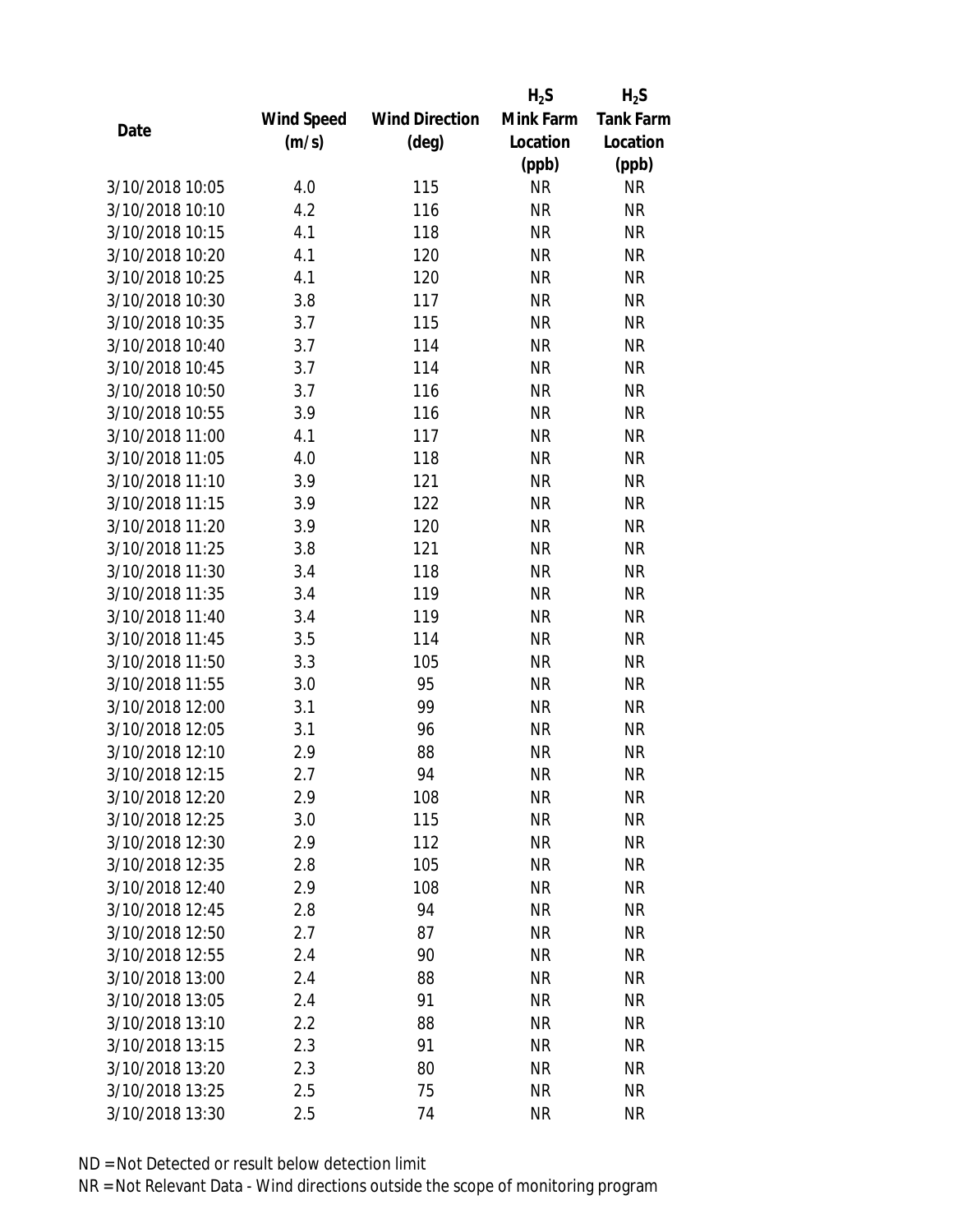|                 |            |                       | $H_2S$    | $H_2S$           |
|-----------------|------------|-----------------------|-----------|------------------|
|                 | Wind Speed | <b>Wind Direction</b> | Mink Farm | <b>Tank Farm</b> |
| Date            | (m/s)      | $(\text{deg})$        | Location  | Location         |
|                 |            |                       | (ppb)     | (ppb)            |
| 3/10/2018 13:35 | 2.4        | 81                    | <b>NR</b> | <b>NR</b>        |
| 3/10/2018 13:40 | 2.6        | 79                    | <b>NR</b> | <b>NR</b>        |
| 3/10/2018 13:45 | 2.7        | 75                    | <b>NR</b> | <b>NR</b>        |
| 3/10/2018 13:50 | 2.6        | 78                    | <b>NR</b> | <b>NR</b>        |
| 3/10/2018 13:55 | 2.6        | 80                    | <b>NR</b> | <b>NR</b>        |
| 3/10/2018 14:00 | 2.8        | 80                    | <b>NR</b> | <b>NR</b>        |
| 3/10/2018 14:05 | 2.8        | 70                    | <b>NR</b> | <b>NR</b>        |
| 3/10/2018 14:10 | 2.7        | 75                    | <b>NR</b> | <b>NR</b>        |
| 3/10/2018 14:15 | 2.5        | 94                    | <b>NR</b> | <b>NR</b>        |
| 3/10/2018 14:20 | 2.7        | 96                    | <b>NR</b> | <b>NR</b>        |
| 3/10/2018 14:25 | 2.7        | 87                    | <b>NR</b> | <b>NR</b>        |
| 3/10/2018 14:30 | 2.6        | 95                    | <b>NR</b> | <b>NR</b>        |
| 3/10/2018 14:35 | 2.6        | 98                    | <b>NR</b> | <b>NR</b>        |
| 3/10/2018 14:40 | 2.6        | 95                    | <b>NR</b> | <b>NR</b>        |
| 3/10/2018 14:45 | 2.6        | 85                    | <b>NR</b> | <b>NR</b>        |
| 3/10/2018 14:50 | 2.6        | 85                    | <b>NR</b> | <b>NR</b>        |
| 3/10/2018 14:55 | 2.6        | 95                    | <b>NR</b> | <b>NR</b>        |
| 3/10/2018 15:00 | 2.4        | 93                    | <b>NR</b> | <b>NR</b>        |
| 3/10/2018 15:05 | 2.3        | 96                    | <b>NR</b> | <b>NR</b>        |
| 3/10/2018 15:10 | 2.4        | 94                    | <b>NR</b> | <b>NR</b>        |
| 3/10/2018 15:15 | 2.5        | 95                    | <b>NR</b> | <b>NR</b>        |
| 3/10/2018 15:20 | 2.5        | 89                    | <b>NR</b> | <b>NR</b>        |
| 3/10/2018 15:25 | 2.6        | 80                    | <b>NR</b> | <b>NR</b>        |
| 3/10/2018 15:30 | 2.8        | 70                    | <b>NR</b> | <b>NR</b>        |
| 3/10/2018 15:35 | 2.9        | 64                    | <b>NR</b> | <b>NR</b>        |
| 3/10/2018 15:40 | 2.8        | 66                    | <b>NR</b> | <b>NR</b>        |
| 3/10/2018 15:45 | 2.8        | 63                    | <b>NR</b> | <b>NR</b>        |
| 3/10/2018 15:50 | 2.9        | 66                    | NR        | <b>NR</b>        |
| 3/10/2018 15:55 | 2.8        | 65                    | <b>NR</b> | <b>NR</b>        |
| 3/10/2018 16:00 | 2.9        | 69                    | NR        | <b>NR</b>        |
| 3/10/2018 16:05 | 2.9        | 75                    | <b>NR</b> | <b>NR</b>        |
| 3/10/2018 16:10 | 3.0        | 71                    | <b>NR</b> | <b>NR</b>        |
| 3/10/2018 16:15 | 3.1        | 70                    | NR        | <b>NR</b>        |
| 3/10/2018 16:20 | 3.1        | 75                    | <b>NR</b> | <b>NR</b>        |
| 3/10/2018 16:25 | 3.1        | 79                    | NR        | <b>NR</b>        |
| 3/10/2018 16:30 | 3.2        | 73                    | <b>NR</b> | <b>NR</b>        |
| 3/10/2018 16:35 | 3.3        | 66                    | NR        | <b>NR</b>        |
| 3/10/2018 16:40 | 3.3        | 69                    | NR        | <b>NR</b>        |
| 3/10/2018 16:45 | 3.3        | 68                    | <b>NR</b> | <b>NR</b>        |
| 3/10/2018 16:50 | 3.3        | 63                    | NR        | <b>NR</b>        |
| 3/10/2018 16:55 | 3.2        | 61                    | <b>NR</b> | <b>NR</b>        |
| 3/10/2018 17:00 | 3.1        | 62                    | <b>NR</b> | <b>NR</b>        |
|                 |            |                       |           |                  |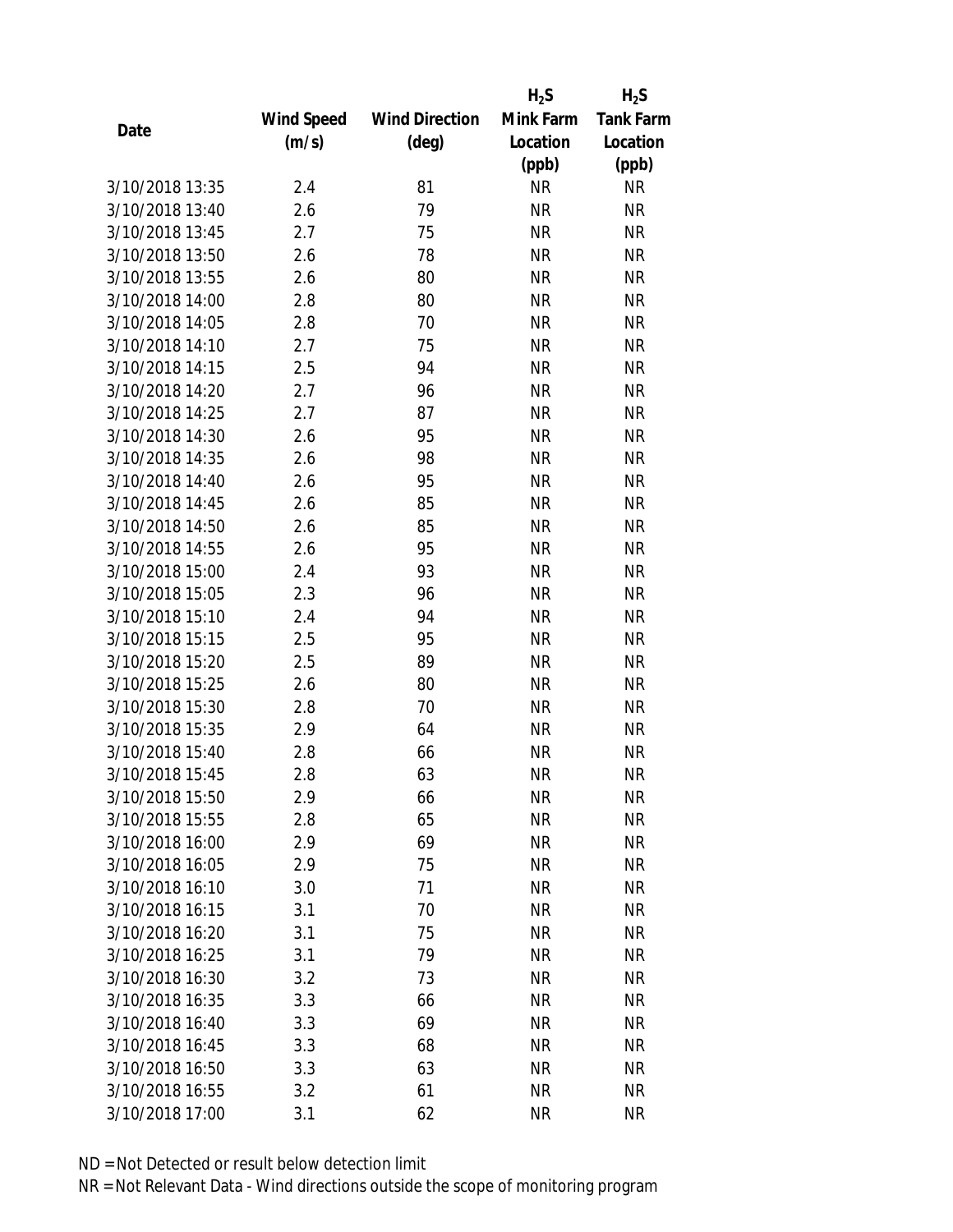|                 |            |                       | $H_2S$    | $H_2S$           |
|-----------------|------------|-----------------------|-----------|------------------|
|                 | Wind Speed | <b>Wind Direction</b> | Mink Farm | <b>Tank Farm</b> |
| Date            | (m/s)      | $(\text{deg})$        | Location  | Location         |
|                 |            |                       | (ppb)     | (ppb)            |
| 3/10/2018 17:05 | 3.1        | 67                    | <b>NR</b> | <b>NR</b>        |
| 3/10/2018 17:10 | 3.1        | 67                    | <b>NR</b> | <b>NR</b>        |
| 3/10/2018 17:15 | 3.0        | 71                    | <b>NR</b> | <b>NR</b>        |
| 3/10/2018 17:20 | 3.0        | 73                    | <b>NR</b> | <b>NR</b>        |
| 3/10/2018 17:25 | 3.1        | 74                    | <b>NR</b> | <b>NR</b>        |
| 3/10/2018 17:30 | 3.1        | 80                    | <b>NR</b> | <b>NR</b>        |
| 3/10/2018 17:35 | 3.1        | 80                    | <b>NR</b> | <b>NR</b>        |
| 3/10/2018 17:40 | 3.1        | 83                    | <b>NR</b> | <b>NR</b>        |
| 3/10/2018 17:45 | 3.3        | 85                    | <b>NR</b> | <b>NR</b>        |
| 3/10/2018 17:50 | 3.3        | 86                    | <b>NR</b> | <b>NR</b>        |
| 3/10/2018 17:55 | 3.3        | 88                    | <b>NR</b> | <b>NR</b>        |
| 3/10/2018 18:00 | 3.3        | 88                    | <b>NR</b> | <b>NR</b>        |
| 3/10/2018 18:05 | 3.3        | 89                    | <b>NR</b> | <b>NR</b>        |
| 3/10/2018 18:10 | 3.3        | 88                    | <b>NR</b> | <b>NR</b>        |
| 3/10/2018 18:15 | 3.1        | 87                    | <b>NR</b> | <b>NR</b>        |
| 3/10/2018 18:20 | 3.0        | 86                    | <b>NR</b> | <b>NR</b>        |
| 3/10/2018 18:25 | 2.9        | 84                    | <b>NR</b> | <b>NR</b>        |
| 3/10/2018 18:30 | 2.7        | 84                    | <b>NR</b> | <b>NR</b>        |
| 3/10/2018 18:35 | 2.6        | 82                    | <b>NR</b> | <b>NR</b>        |
| 3/10/2018 18:40 | 2.5        | 82                    | <b>NR</b> | <b>NR</b>        |
| 3/10/2018 18:45 | 2.5        | 81                    | <b>NR</b> | <b>NR</b>        |
| 3/10/2018 18:50 | 2.4        | 79                    | <b>NR</b> | <b>NR</b>        |
| 3/10/2018 18:55 | 2.5        | 78                    | <b>NR</b> | <b>NR</b>        |
| 3/10/2018 19:00 | 2.5        | 77                    | <b>NR</b> | <b>NR</b>        |
| 3/10/2018 19:05 | 2.6        | 76                    | <b>NR</b> | <b>NR</b>        |
| 3/10/2018 19:10 | 2.6        | 74                    | <b>NR</b> | <b>NR</b>        |
| 3/10/2018 19:15 | 2.7        | 74                    | <b>NR</b> | <b>NR</b>        |
| 3/10/2018 19:20 | 2.7        | 75                    | NR        | <b>NR</b>        |
| 3/10/2018 19:25 | 2.6        | 76                    | <b>NR</b> | <b>NR</b>        |
| 3/10/2018 19:30 | 2.5        | 75                    | NR        | <b>NR</b>        |
| 3/10/2018 19:35 | 2.4        | 74                    | NR        | <b>NR</b>        |
| 3/10/2018 19:40 | 2.4        | 75                    | <b>NR</b> | <b>NR</b>        |
| 3/10/2018 19:45 | 2.4        | 74                    | NR        | <b>NR</b>        |
| 3/10/2018 19:50 | 2.5        | 73                    | <b>NR</b> | <b>NR</b>        |
| 3/10/2018 19:55 | 2.6        | 74                    | NR        | <b>NR</b>        |
| 3/10/2018 20:00 | 2.6        | 75                    | <b>NR</b> | <b>NR</b>        |
| 3/10/2018 20:05 | 2.7        | 79                    | NR        | <b>NR</b>        |
| 3/10/2018 20:10 | 2.8        | 82                    | NR        | <b>NR</b>        |
| 3/10/2018 20:15 | 2.8        | 86                    | <b>NR</b> | <b>NR</b>        |
| 3/10/2018 20:20 | 2.6        | 88                    | NR        | <b>NR</b>        |
| 3/10/2018 20:25 | 2.6        | 89                    | <b>NR</b> | <b>NR</b>        |
| 3/10/2018 20:30 | 2.6        | 91                    | <b>NR</b> | <b>NR</b>        |
|                 |            |                       |           |                  |